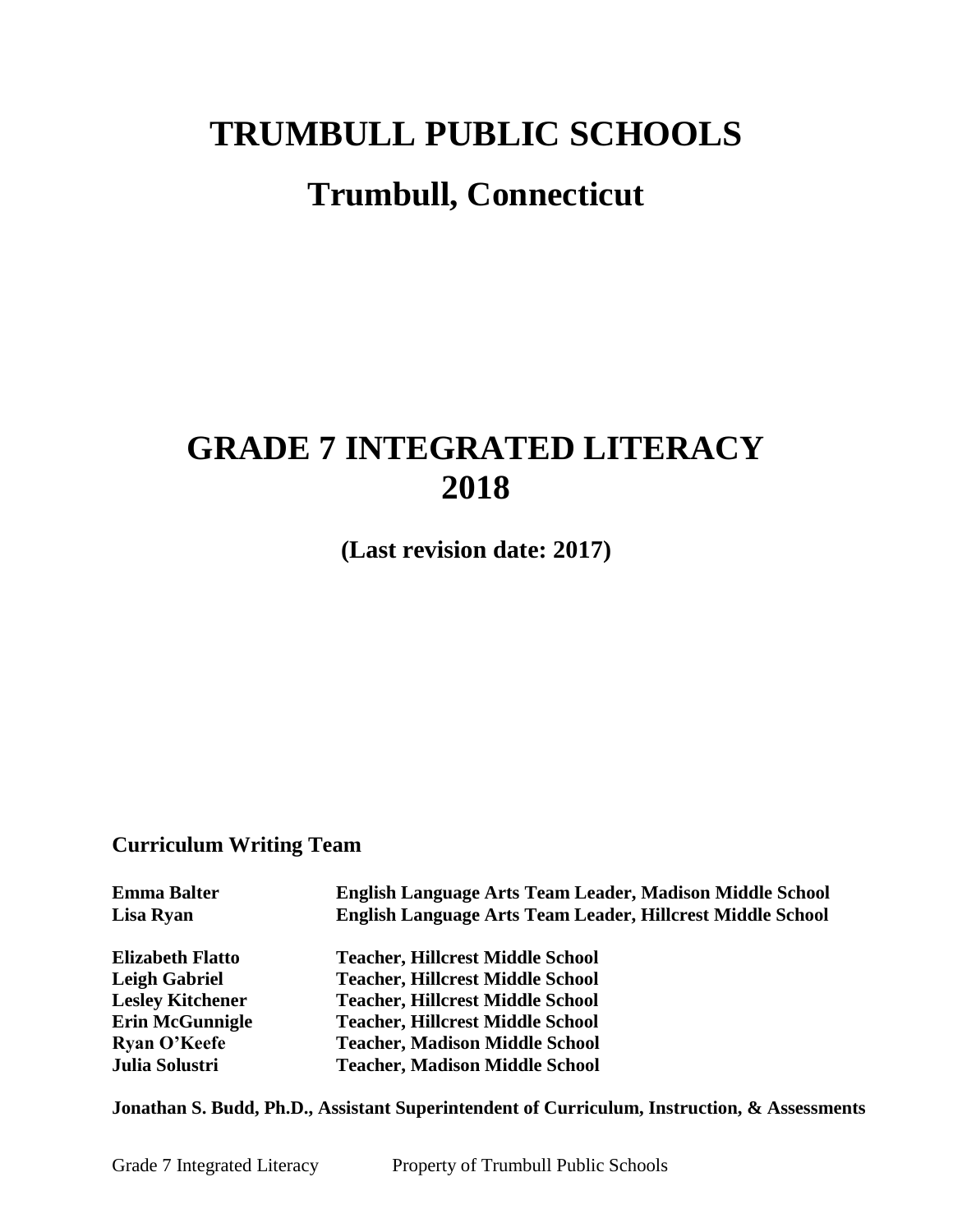## **Grade 7 Integrated Literacy Table of Contents**

|                                                                                     | $\overline{2}$ |
|-------------------------------------------------------------------------------------|----------------|
|                                                                                     | $\overline{2}$ |
|                                                                                     | 3              |
|                                                                                     | 8              |
|                                                                                     | 9              |
|                                                                                     | 9              |
|                                                                                     |                |
| Unit 1B: Exploring Perspective: Reading and Analyzing Short Stories  15             |                |
| Unit 2A: Growing Perspective: Reading and Responding to Tom Sawyer  17              |                |
| Unit 2B: Exploring Perspective: Point of View, Theme, and Tone in Poetry  19        |                |
|                                                                                     |                |
|                                                                                     |                |
| Unit 4A: Growing Perspective: Taking a Deeper Look at Our Editing Skills  26        |                |
| Unit 4B: Exploring Perspective: Author's Purpose and Structure of Nonfiction  28    |                |
|                                                                                     |                |
| Unit 5B: Exploring Perspective: The Excitement and Power of Independent Reading  33 |                |
|                                                                                     |                |
|                                                                                     |                |
|                                                                                     |                |
|                                                                                     |                |

The Trumbull Board of Education will continue to take Affirmative Action to ensure that no persons are discriminated against in any of its programs.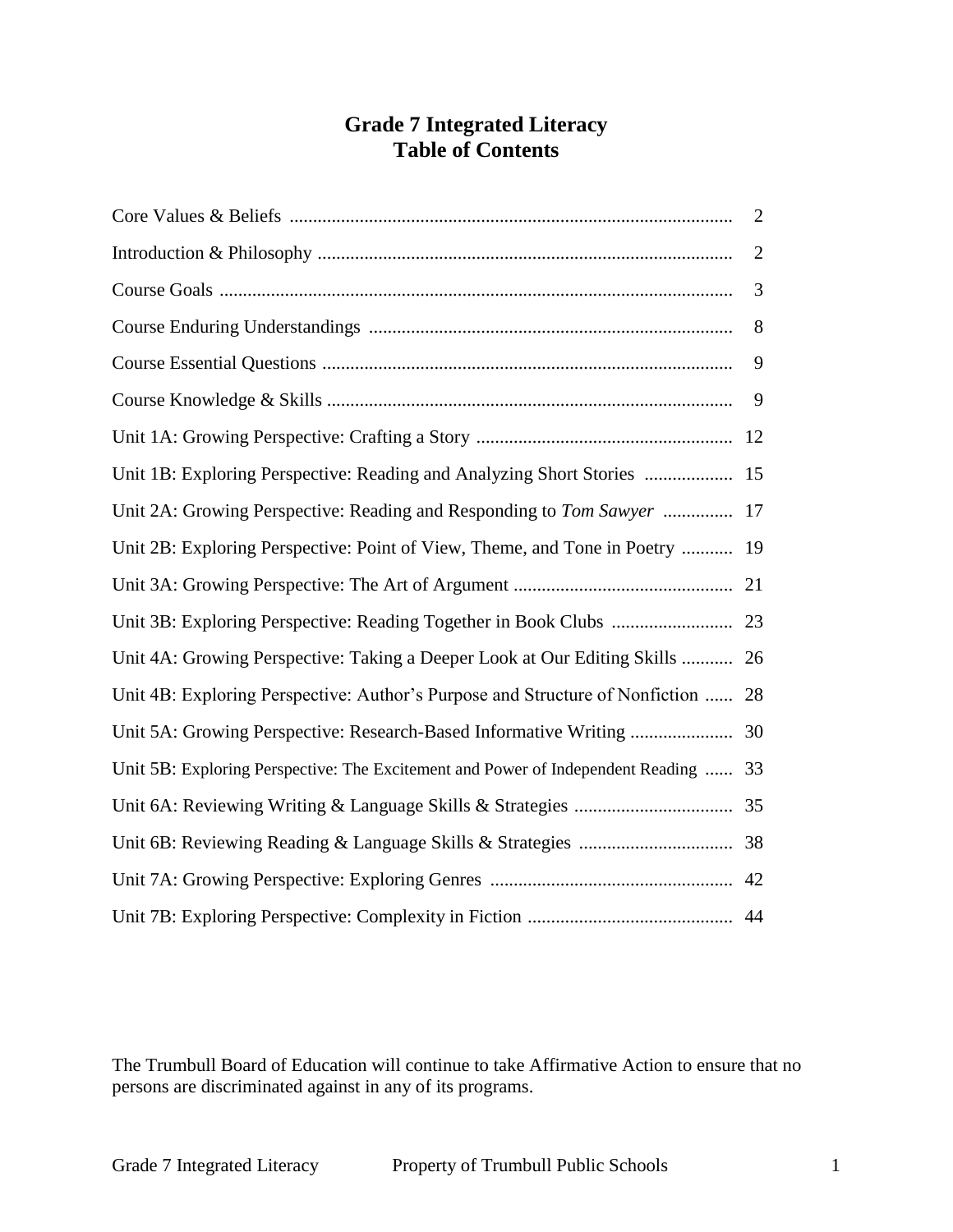## **CORE VALUES AND BELIEFS**

The Trumbull School Community engages in an environment conducive to learning which believes that all students will **read** and **write effectively**, therefore communicating in an articulate and coherent manner. All students will participate in activities **that present problemsolving through critical thinking**. Students will use technology as a tool applying it to decision making. We believe that by fostering self-confidence, self-directed and student-centered activities, we will promote **independent thinkers and learners**. We believe **ethical conduct** to be paramount in sustaining the welcoming school climate that we presently enjoy.

Approved 8/26/2011

## **INTRODUCTION & PHILOSOPHY**

Grade 7 Integrated Literacy represents 90 days of instruction each trimester, one period meeting every day and one period meeting every other day; units labeled "A" will be accomplished in the prior, and complementary units labeled "B" will be accomplished in the latter.

Students actively engage in all aspects of language arts: reading, writing, speaking, listening, and viewing. Students explore these strands as they engage in the genres of reading, writing, and oral presentation, including meaningful discussions about what they read and write. As students explore classic and contemporary literature, they read a variety of genres of both fiction and nonfiction. Student-selected reading threads through each unit and complements texts chosen by the teacher. Other media, such as film, art, and music, are also integrated within units of study.

Complex texts offer students the challenges of grappling with works of exceptional craft and thought whose range extends across genres, cultures, and centuries, and the opportunity to use their works to build and extend their own writing. Students develop their writing skills as they engage in the processes of writing, and conventions of writing are integrated into all writing units. Collaboration is a cornerstone of the classroom as students participate in small-group and large-group discussions and activities.

Middle school literacy is dynamic and ever-changing. Traditionally, reading, writing, speaking, listening, and viewing have been identified as the critical skills in literacy development. However, as information and technology shape our society, the definition of literacy and its relationship to education also must change. Middle school language arts teachers support students by teaching them the tools to construct and share meaning in a variety of contexts in today's world.

Texts, both those read by groups of students and those read by students independently, should meet grade-level-appropriate norms for text complexity, appreciating the confluence of qualitative, quantitative, and reader and task considerations. It is the assumption that students are reading grade-level-appropriate texts in each unit of study, with scaffolding as necessary to ultimately promote independent proficiency. To support independent reading, 90 minutes of assured independent reading time is included for all grade 7 students during the Period 5 Extended Learning block.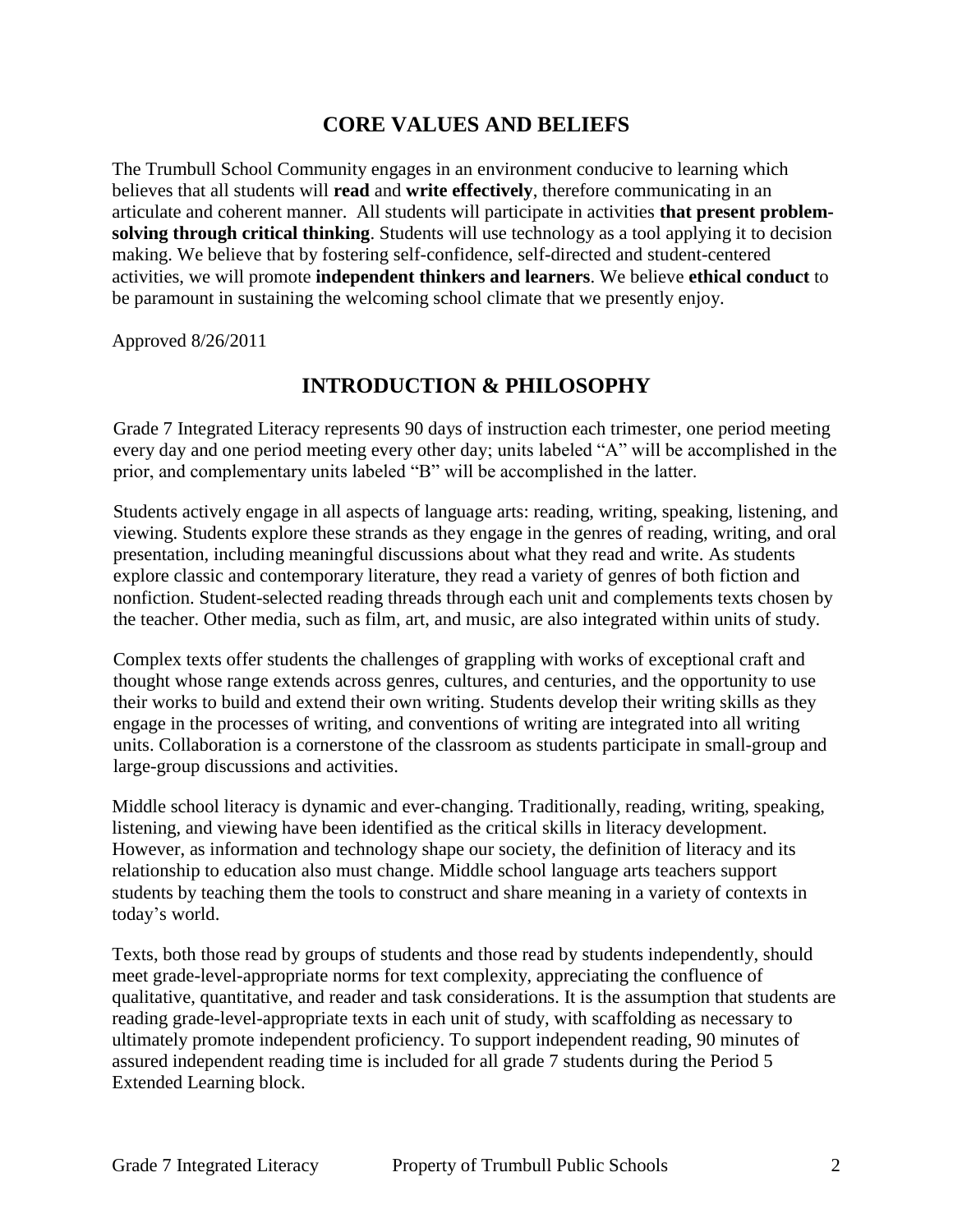## **COURSE GOALS**

The following course goals derive from the 2010 Connecticut Core Standards.

| CCS.ELA-Literacy.RL.7.1 | Cite several pieces of textual evidence to support analysis of<br>what the text says explicitly as well as inferences drawn from<br>the text.                                                                                                                                               |
|-------------------------|---------------------------------------------------------------------------------------------------------------------------------------------------------------------------------------------------------------------------------------------------------------------------------------------|
| CCS.ELA-Literacy.RI.7.1 | Cite several pieces of textual evidence to support analysis of<br>what the text says explicitly as well as inferences drawn from<br>the text.                                                                                                                                               |
| CCS.ELA-Literacy.RL.7.2 | Determine a theme or central idea of a text and analyze its<br>development over the course of the text; provide an objective<br>summary of the text.                                                                                                                                        |
| CCS.ELA-Literacy.RI.7.2 | Determine two or more central ideas in a text and analyze their<br>development over the course of the text; provide an objective<br>summary of the text.                                                                                                                                    |
| CCS.ELA-Literacy.RL.7.3 | Analyze how particular elements of a story or drama interact<br>(e.g., how setting shapes the characters or plot).                                                                                                                                                                          |
| CCS.ELA-Literacy.RI.7.3 | Analyze the interactions between individuals, events, and ideas<br>in a text (e.g., how ideas influence individuals or events, or<br>how individuals influence ideas or events.)                                                                                                            |
| CCS.ELA-Literacy.RL.7.4 | Determine the meaning of words and phrases as they are used<br>in a text, including figurative and connotative meanings;<br>analyze the impact of rhymes and other repetitions of sounds<br>(e.g., alliteration) on a specific verse or stanza of a poem or<br>section of a story or drama. |
| CCS.ELA-Literacy.RI.7.4 | Determine the meaning of words and phrases as they are used<br>in a text, including figurative, connotative, and technical<br>meanings; analyze the impact of a specific word choice on<br>meaning and tone.                                                                                |
| CCS.ELA-Literacy.RL.7.5 | Analyze how a drama's or poem's from or structure (e.g.,<br>soliloquy, sonnet) contributes to its meaning.                                                                                                                                                                                  |
| CCS.ELA-Literacy.RI.7.5 | Analyze the structure an author uses to organize a text,<br>including how the major sections contribute to the whole and to<br>the development of the ideas.                                                                                                                                |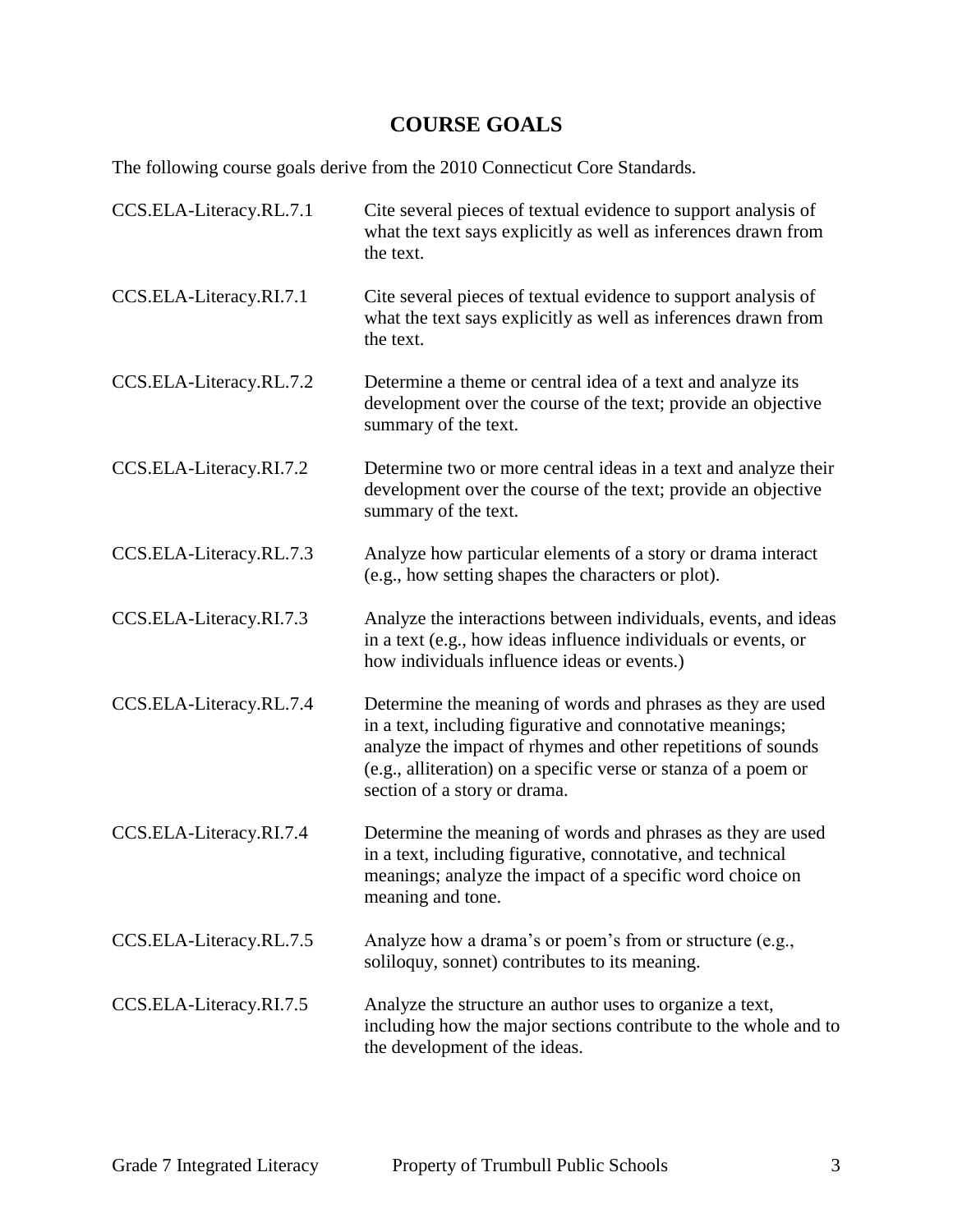| CCS.ELA-Literacy.RL.7.6  | Analyze how an author develops and contrasts the points of<br>view of different characters or narrators in a text.                                                                                                                                 |
|--------------------------|----------------------------------------------------------------------------------------------------------------------------------------------------------------------------------------------------------------------------------------------------|
| CCS.ELA-Literacy.RI.7.6  | Determine an author's point of view or purpose in a text and<br>analyze how the author distinguishes his or her position from<br>that of others.                                                                                                   |
| CCS.ELA-Literacy.RL.7.7  | Compare and contrast a written story, drama, or poem to its<br>audio, filmed, staged, or multimedia version, analyzing the<br>effects of techniques unique to each medium (e.g., lighting,<br>sound, color, or camera focus and angles in a film). |
| CCS.ELA-Literacy.RI.7.7  | Compare and contrast a text to an audio, video, or multimedia<br>version of the text, analyzing each medium's portrayal of the<br>subject (e.g., how the delivery of a speech affects the impact of<br>the words).                                 |
| CCS.ELA-Literacy.RI.7.8  | Trace and evaluate the argument and specific claims in a text,<br>assessing whether the reasoning is sound and the evidence is<br>relevant and sufficient to support the claims.                                                                   |
| CCS.ELA-Literacy.RL.7.9  | Compare and contrast a fictional portrayal of a time, place, or<br>character and a historical account of the same period as a<br>means of understanding how authors of fiction use or alter<br>history.                                            |
| CCS.ELA-Literacy.RI.7.9  | Analyze how two or more authors writing about the same topic<br>shape their presentations of key information by emphasizing<br>different evidence or advancing different interpretations of<br>facts.                                              |
| CCS.ELA-Literacy.RL.7.10 | By the end of the year, read and comprehend literature,<br>including stories, dramas, and poems, in the grades 6-8 text<br>complexity band proficiently, with scaffolding as needed at the<br>high end of the range.                               |
| CCS.ELA-Literacy.RI.7.10 | By the end of the year, read and comprehend literary nonfiction<br>in the grades 6-8 text complexity band proficiently, with<br>scaffolding as needed at the high end of the range.                                                                |
| CCS.ELA-Literacy.L.7.4   | Determine or clarify the meaning of unknown and multiple-<br>meaning words and phrases based on grade 7 reading and<br>content, choosing flexibly from a range of strategies.                                                                      |
| CCS.ELA-Literacy.L.7.5   | Demonstrate understanding of figurative language, word<br>relationships, and nuances in word meanings.                                                                                                                                             |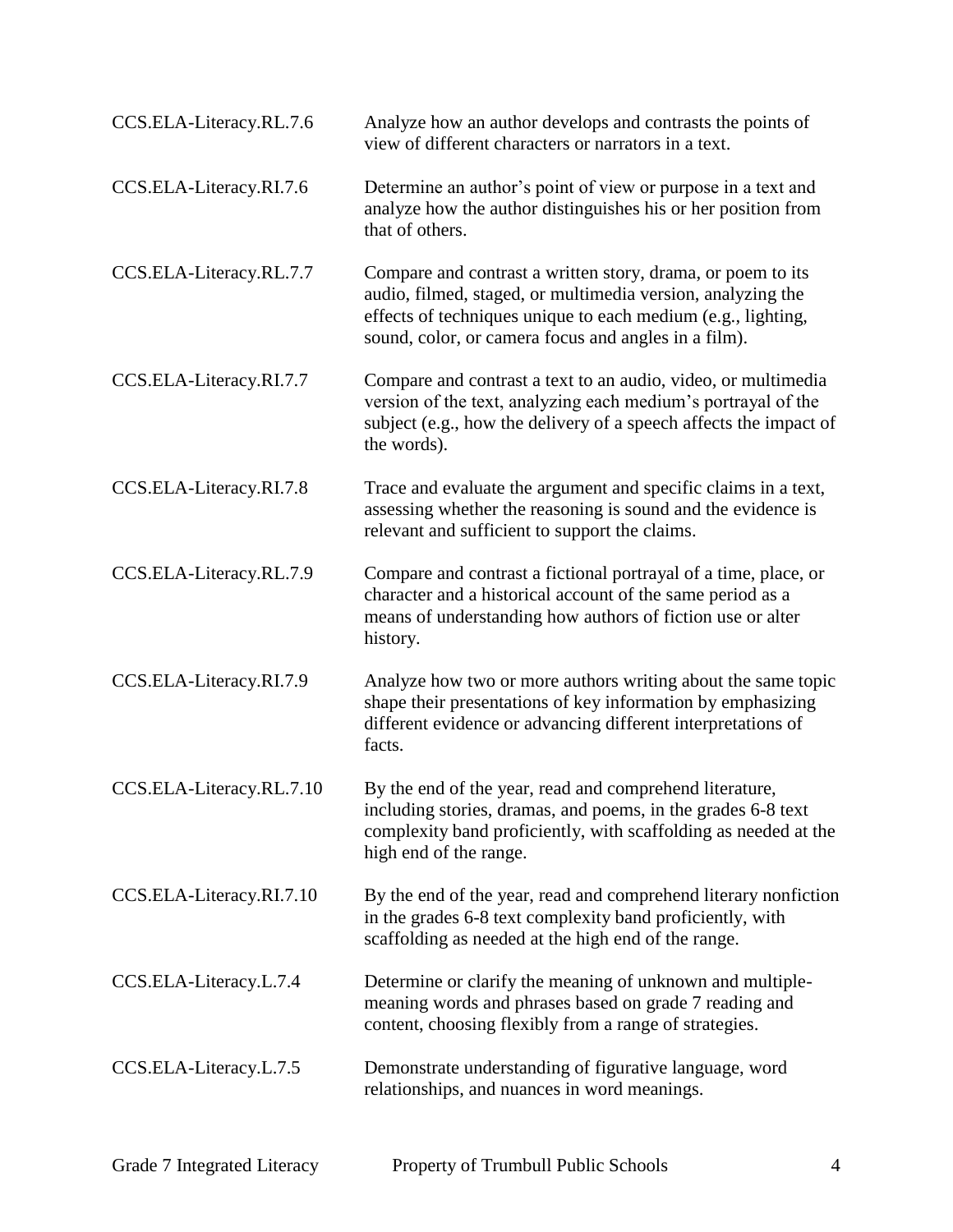| CCS.ELA-Literacy.L.7.6   | Acquire and use accurately grade-appropriate general academic<br>and domain-specific words and phrases; gather vocabulary<br>knowledge when considering a word or phrase important to<br>comprehension or expression.                                                                                                                     |
|--------------------------|-------------------------------------------------------------------------------------------------------------------------------------------------------------------------------------------------------------------------------------------------------------------------------------------------------------------------------------------|
| CCS.ELA-Literacy.W.7.1   | Write arguments to support claims with clear reasons and<br>relevant evidence.                                                                                                                                                                                                                                                            |
| CCS.ELA-Literacy.W.7.1.a | Introduce claim(s), acknowledge alternate or opposing claims,<br>and organize the reasons and evidence logically.                                                                                                                                                                                                                         |
| CCS.ELA-Literacy.W.7.1.b | Support claim(s) with logical reasoning and relevant evidence,<br>using accurate, credible sources and demonstrating an<br>understanding of the topic or text.                                                                                                                                                                            |
| CCS.ELA-Literacy.W.7.1.c | Use words, phrases, and clauses to create cohesion and clarify<br>the relationships among claim(s), reasons, and evidence.                                                                                                                                                                                                                |
| CCS.ELA-Literacy.W.7.1.d | Establish and maintain a formal style.                                                                                                                                                                                                                                                                                                    |
| CCS.ELA-Literacy.W.7.1.e | Provide a concluding statement or section that follows from<br>and supports the argument presented.                                                                                                                                                                                                                                       |
| CCS.ELA-Literacy.W.7.2   | Write informative/explanatory texts to examine a topic and<br>convey ideas, concepts, and information through the selection,<br>organization, and analysis of relevant content.                                                                                                                                                           |
| CCS.ELA-Literacy.W.7.2.a | Introduce a topic clearly, previewing what is to follow;<br>organize ideas, concepts, and information, using strategies such<br>as definition, classification, comparison/contrast, and cause-<br>effect; include formatting (e.g., headings), graphics (e.g.,<br>charts, tables), and multimedia when useful to aiding<br>comprehension. |
| CCS.ELA-Literacy.W.7.2.b | Develop the topic with relevant facts, definitions, concrete<br>details, quotations, or other information and examples.                                                                                                                                                                                                                   |
| CCS.ELA-Literacy.W.7.2.c | Use appropriate transitions to create cohesion and clarify the<br>relationships among ideas and concepts.                                                                                                                                                                                                                                 |
| CCS.ELA-Literacy.W.7.2.d | Use precise language and domain-specific vocabulary to<br>inform about or explain the topic.                                                                                                                                                                                                                                              |
| CCS.ELA-Literacy.W.7.2.e | Establish and maintain a formal style.                                                                                                                                                                                                                                                                                                    |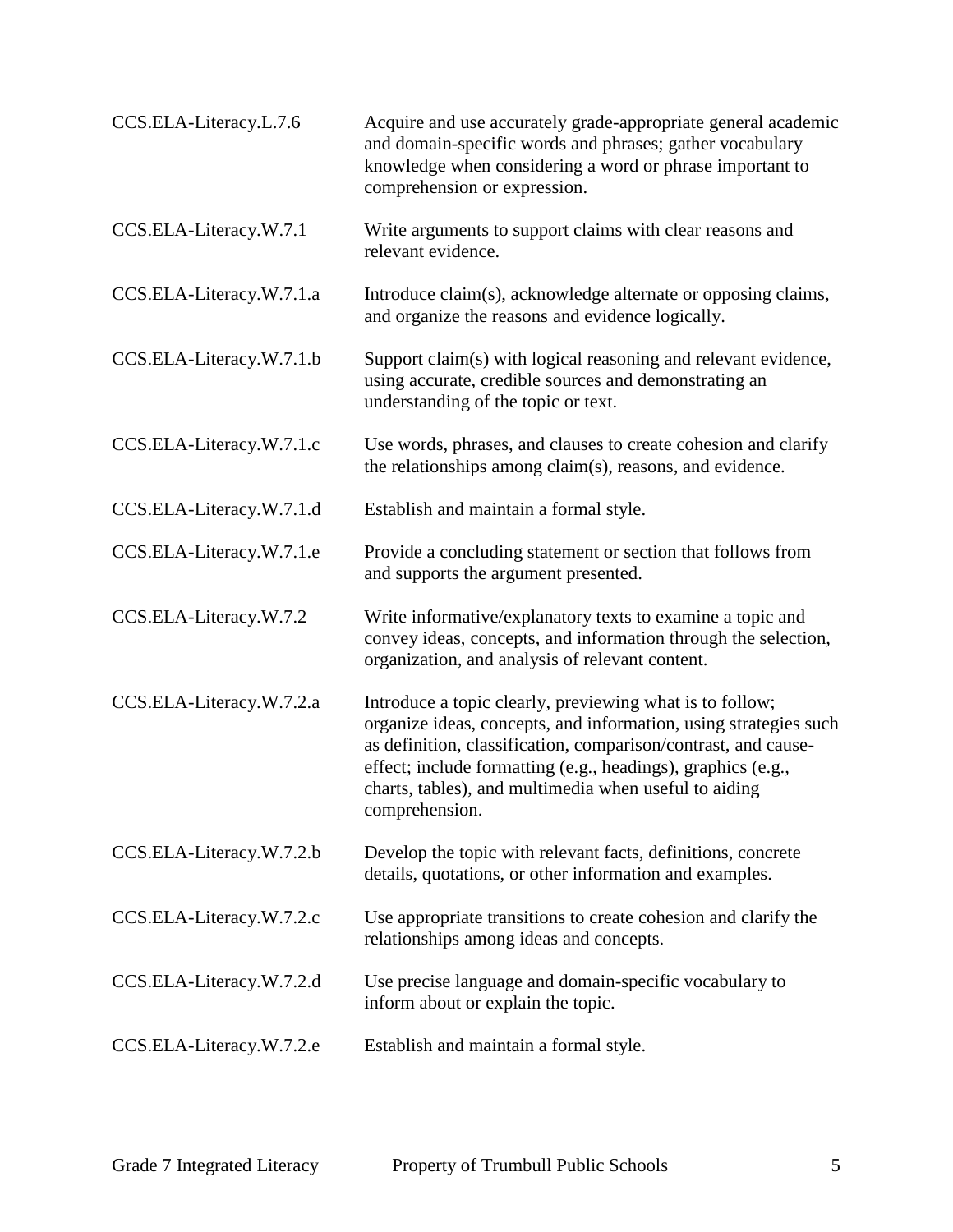| CCS.ELA-Literacy.W.7.2.f | Provide a concluding statement or section that follows from<br>and supports the information or explanation presented.                                                                                                                                                                                   |
|--------------------------|---------------------------------------------------------------------------------------------------------------------------------------------------------------------------------------------------------------------------------------------------------------------------------------------------------|
| CCS.ELA-Literacy.W.7.3   | Write narratives to develop real or imagined experiences or<br>events using effective technique, relevant descriptive details,<br>and well-structured event sequences.                                                                                                                                  |
| CCS.ELA-Literacy.W.7.3.a | Engage and orient the reader by establishing a context and<br>point of view and introducing a narrator and/or characters;<br>organize an event sequence that unfolds naturally and logically.                                                                                                           |
| CCS.ELA-Literacy.W.7.3.b | Use narrative techniques, such as dialogue, pacing, and<br>description, to develop experiences, events, and/or characters.                                                                                                                                                                              |
| CCS.ELA-Literacy.W.7.3.c | Use a variety of transition words, phrases, and clauses to<br>convey sequence and signal shifts from one time frame or<br>setting to another.                                                                                                                                                           |
| CCS.ELA-Literacy.W.7.3.d | Use precise words and phrases, relevant descriptive details, and<br>sensory language to capture the action and convey experiences<br>and events.                                                                                                                                                        |
| CCS.ELA-Literacy.W.7.3.e | Provide a conclusion that follows from and reflects on the<br>narrated experiences or events.                                                                                                                                                                                                           |
| CCS.ELA-Literacy.W.7.4   | Produce clear and coherent writing in which the development,<br>organization, and style are appropriate to task, purpose, and<br>audience.                                                                                                                                                              |
| CCS.ELA-Literacy.W.7.5   | With some guidance and support from peers and adults,<br>develop and strengthen writing as needed by planning,<br>revising, editing, rewriting, or trying a new approach, focusing<br>on how well purpose and audience have been addressed.                                                             |
| CCS.ELA-Literacy.W.7.6   | Use technology, including the Internet, to produce and publish<br>writing and link to and cite sources as well as to interact and<br>collaborate with others, including linking to and citing sources.                                                                                                  |
| CCS.ELA-Literacy.W.7.7   | Conduct short research projects to answer a question, drawing<br>on several sources and generating additional related, focused<br>questions for further research and investigation.                                                                                                                     |
| CCS.ELA-Literacy.W.7.8   | Gather relevant information from multiple print and digital<br>sources, using search terms effectively; assess the credibility<br>and accuracy of each source; and quote or paraphrase the data<br>and conclusions of others while avoiding plagiarism and<br>following a standard format for citation. |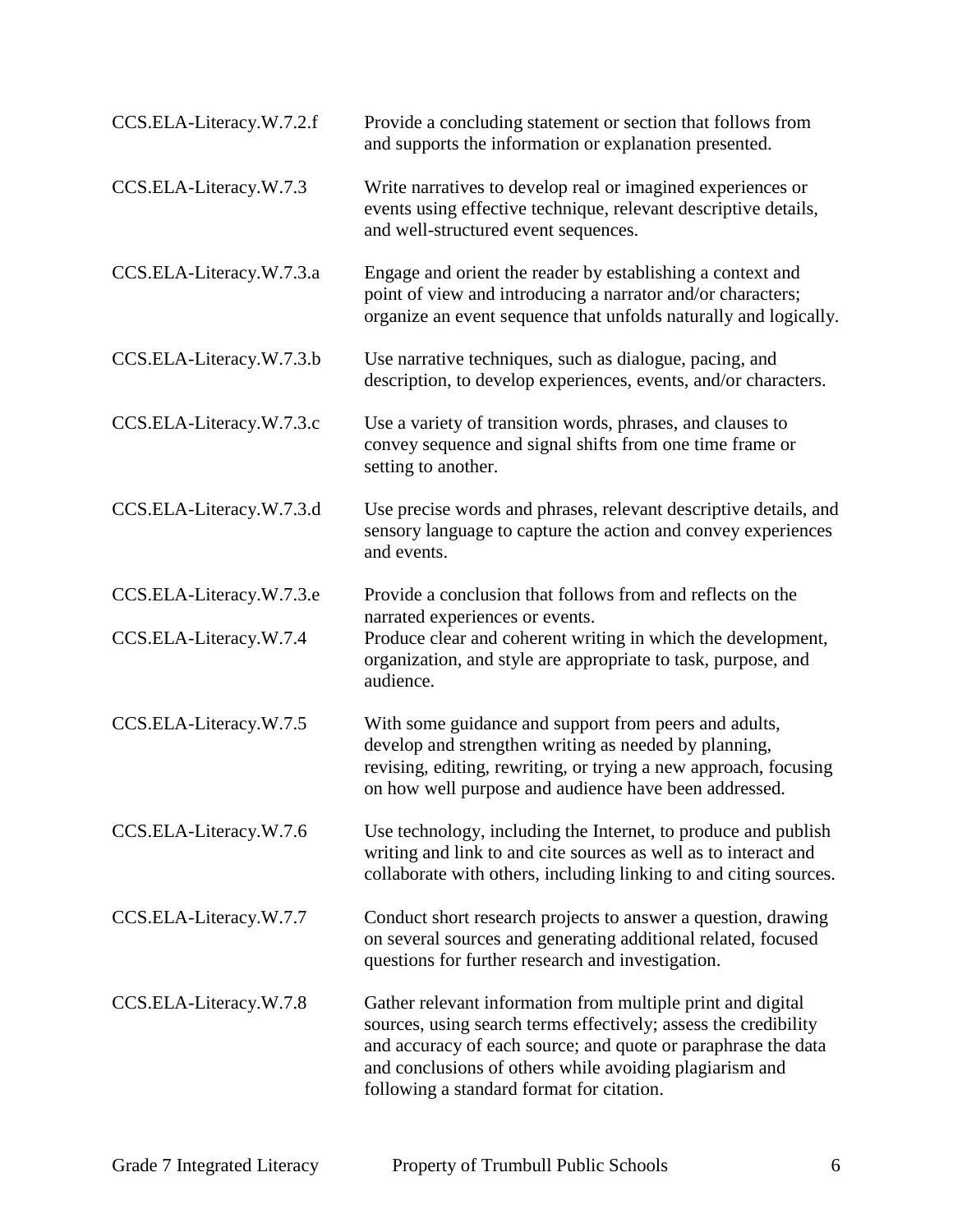| CCS.ELA-Literacy.W.7.9    | Draw evidence from literary or informational texts to support<br>analysis, reflection, and research.                                                                                                                                  |
|---------------------------|---------------------------------------------------------------------------------------------------------------------------------------------------------------------------------------------------------------------------------------|
| CCS.ELA-Literacy.W.7.10   | Write routinely over extended time frames (time for research,<br>reflection, and revision) and shorter time frames (a single<br>sitting or a day or two) for a range of discipline-specific tasks,<br>purposes, and audiences.        |
| CCS.ELA-Literacy.SL.7.1   | Engage effectively in a range of collaborative discussions (one-<br>on-one, in groups, and teacher-led) with diverse partners on<br>grade 7 topics, texts, and issues, building on others' ideas and<br>expressing their own clearly. |
| CCS.ELA-Literacy.SL.7.1.a | Come to discussions prepared, having read or researched<br>material under study; explicitly draw on that preparation by<br>referring to evidence on the topic, text, or issue to probe and<br>reflect on ideas under discussion.      |
| CCS.ELA-Literacy.SL.7.1.b | Follow rules for collegial discussions, track progress toward<br>specific goals and deadlines, and define individual roles as<br>needed.                                                                                              |
| CCS.ELA-Literacy.SL.7.1.c | Pose questions that elicit elaboration and respond to others'<br>questions and comments with relevant observations and ideas<br>that bring the discussion back on topic as needed.                                                    |
| CCS.ELA-Literacy.SL.7.1.d | Acknowledge new information expressed by others and, when<br>warranted, modify their own views.                                                                                                                                       |
| CCS.ELA-Literacy.SL.7.4   | Present claims and findings, emphasizing salient points in a<br>focused, coherent manner with pertinent descriptions, facts,<br>details, and examples; use appropriate eye contact, adequate<br>volume, and clear pronunciation.      |
| CCS.ELA-Literacy.SL.7.6   | Adapt speech to a variety of contexts and tasks, demonstrating<br>command of formal English when indicated or appropriate.                                                                                                            |
| CCS.ELA-Literacy.L.7.1    | Demonstrate command of the conventions of standard English<br>grammar and usage when writing or speaking.                                                                                                                             |
| CCS.ELA-Literacy.L.7.2    | Demonstrate command of the conventions of standard English<br>capitalization, punctuation, and spelling when writing.                                                                                                                 |
| CCS.ELA-Literacy.L.7.3    | Use knowledge of language and its conventions when writing,<br>speaking, reading, or listening.                                                                                                                                       |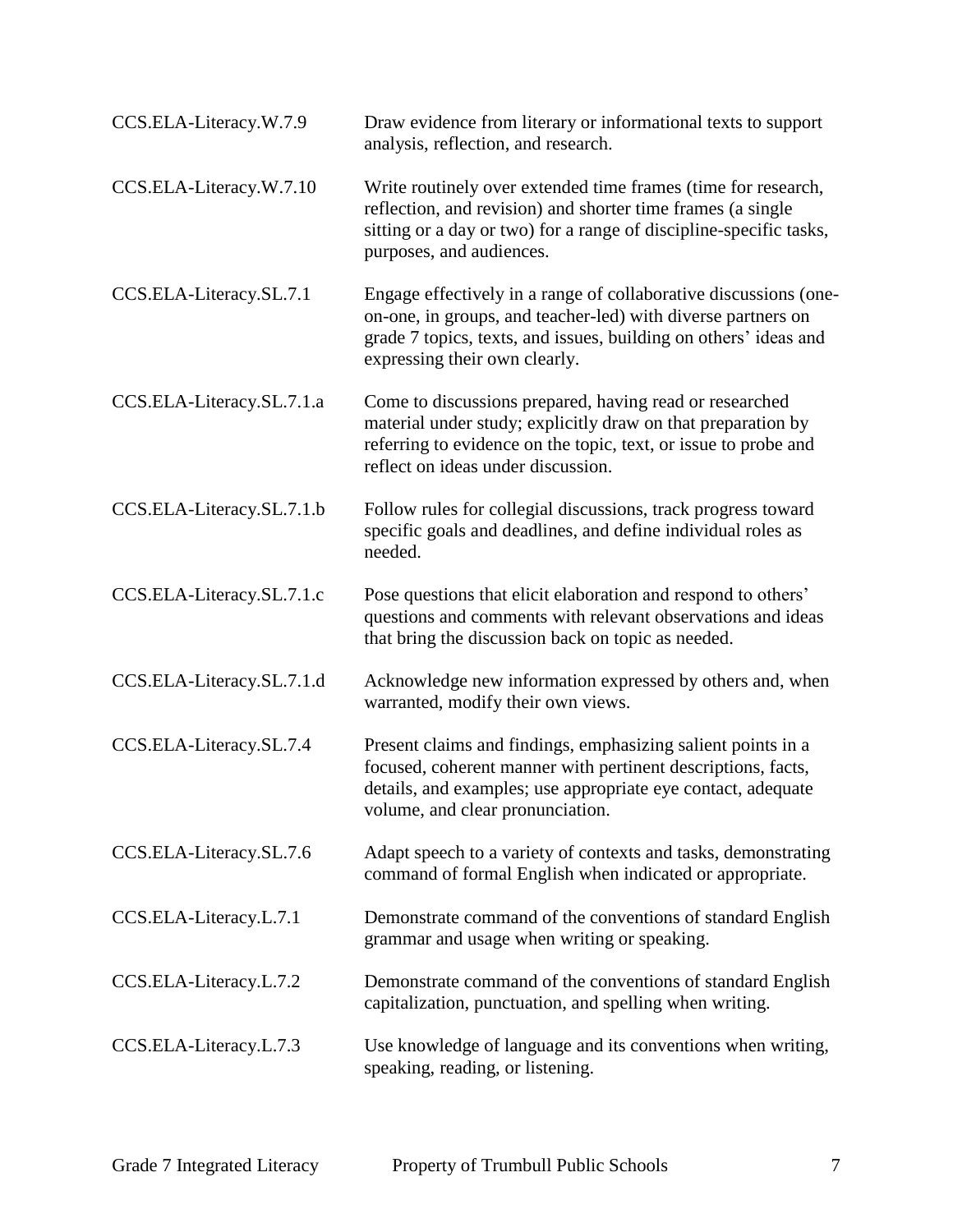| CCS.ELA-Literacy.L.7.3.a | Choose language that expresses ideas precisely and concisely,<br>recognizing and eliminating wordiness and redundancy.                                                                                                |
|--------------------------|-----------------------------------------------------------------------------------------------------------------------------------------------------------------------------------------------------------------------|
| CCS.ELA-Literacy.L.7.5   | Demonstrate understanding of figurative language, word<br>relationships, and nuances in word meanings.                                                                                                                |
| CCS.ELA-Literacy.L.7.6   | Acquire and use accurately grade-appropriate general academic<br>and domain-specific words and phrases; gather vocabulary<br>knowledge when considering a word or phrase important to<br>comprehension or expression. |

## **COURSE ENDURING UNDERSTANDINGS**

#### **Reading**

Students will understand that . . .

- textual evidence is necessary to support analysis of central idea, inference, and summary.
- close reading will increase comprehension of text.
- there are similarities and differences between written text and other media.
- word meanings, structure, and point of view shape understanding of text.

#### **Writing**

Students will understand that . . .

- each type of writing (argumentative, informative, and narrative) has its unique purpose, style, and structure.
- the production of clear, coherent writing is a process that requires planning, revising, editing, rewriting, and using technology as a means to publish, and to possibly find a new approach.
- effective research presents knowledge gained from the evaluation of multiple, credible, and reliable sources that will clearly support a claim or explain a topic.

#### **Speaking & Listening**

Students will understand that . . .

- speakers use strategies and techniques for effective academic conversation and presentation.
- listeners need to analyze purpose and to evaluate information presented in different formats.
- listeners need to evaluate a speaker's argument/reasoning and determine relevance.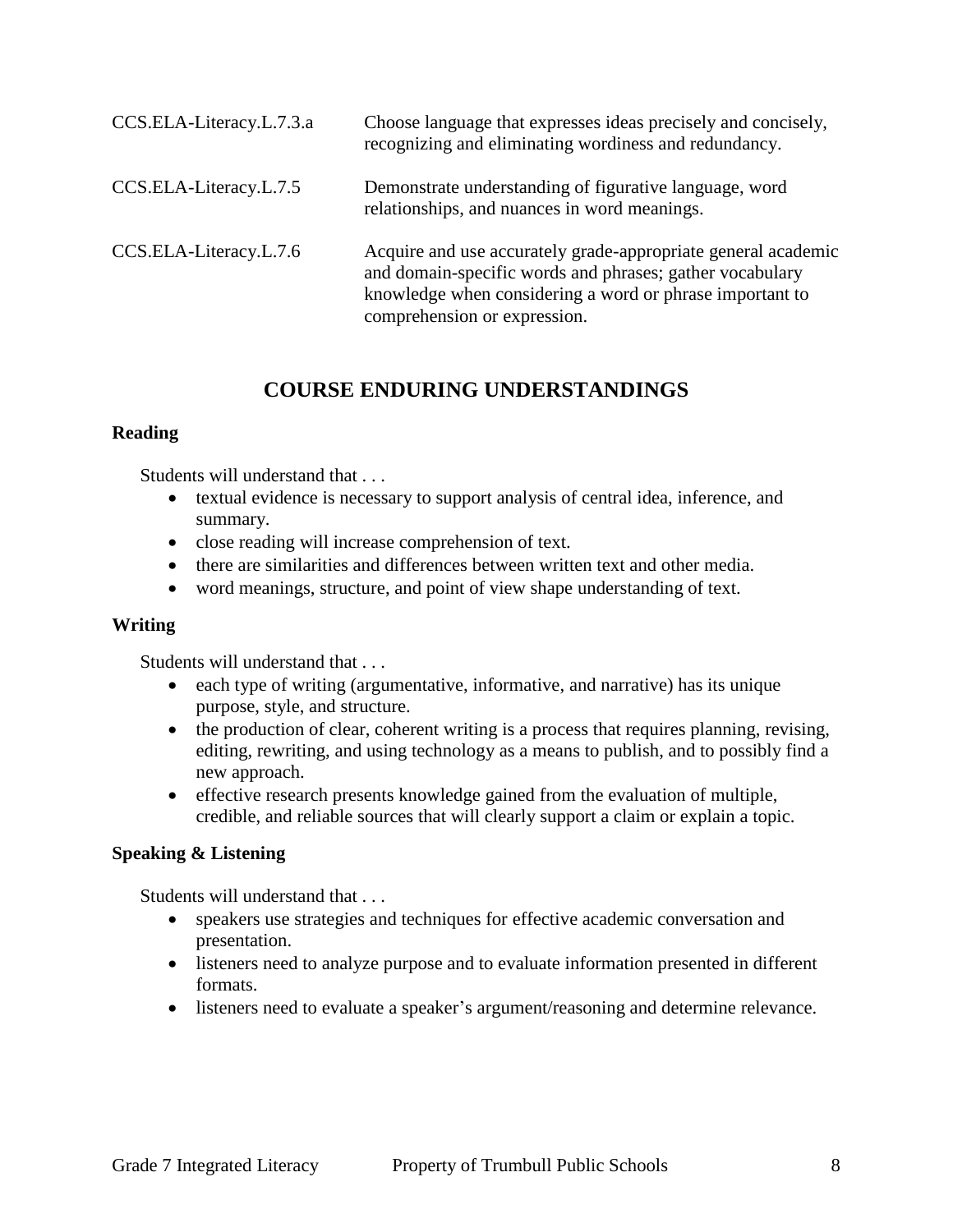## **COURSE ESSENTIAL QUESTIONS**

#### **Reading**

- How does a reader come to understand and appreciate what he/she reads?
- How does reading make me a better writer?
- What do reading and writing in all their forms teach us about life and being human?
- How do I unlock the power of words?

#### **Writing**

- How do I effectively use the writing process?
- How does reading a variety of genres enhance my writing?
- What strategies can I use to write more effectively?
- How do I gather and use information to support my thinking and writing?

#### **Speaking & Listening**

- How do I listen?
- How do I orally communicate ideas effectively to various audiences?
- How do I engage in collaborative discussion?
- How do I evaluate a speaker's argument and reasoning?

## **COURSE KNOWLEDGE & SKILLS**

#### **Reading**

Students will understand . . .

- the elements of fiction and nonfiction.
- the use of figurative language and connotative meaning.
- the impact of tone, word choice, and point of view on meaning.
- the varieties of text structures.
- the characteristics of different genres.
- the various types of media used for comparative study.
- key academic vocabulary.

Students will be able to . . .

- cite text evidence to support their analysis of a work.
- analyze the use of key details in informational text.
- describe the development of plot and character in a work.
- determine the theme/central idea of a work.
- summarize text.
- analyze elements of a given text structure.
- determine word meaning.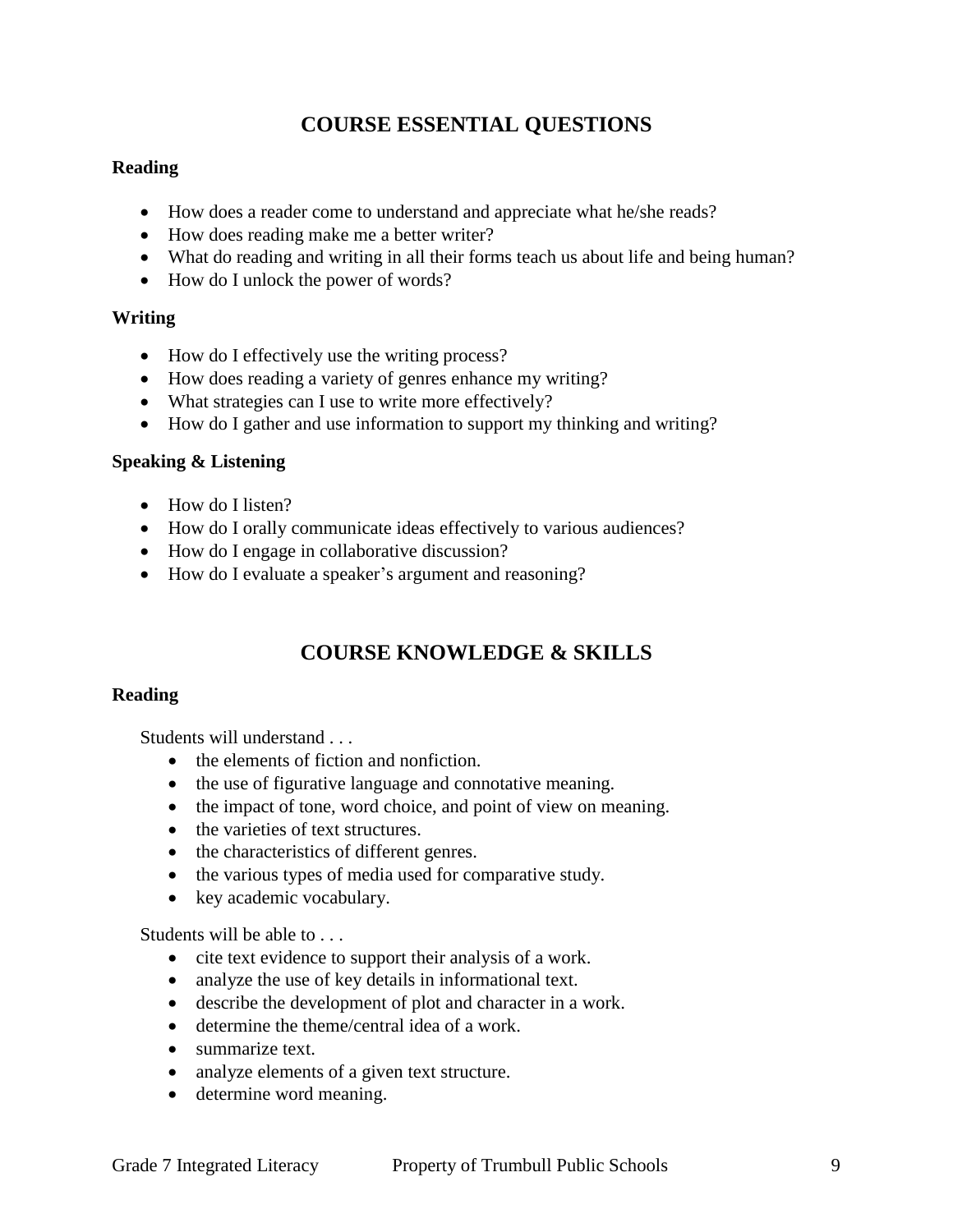- distinguish fact from opinion.
- compare and contrast elements of different genres and media.
- analyze the use of text features.
- integrate information from different sources.
- evaluate claims and supporting details.

#### **Writing**

Students will understand . . .

- the steps of process writing.
- the parts of an essay.
- the organizational structures and strategies for different types of writing.
- effective strategies to build fluency, elaboration, clarity, and interest.
- the use of figurative language.
- accurate and logical evidence necessary for elaboration of a topic.
- the characteristics of different genres.
- the various types of media used for comparative study.
- key academic vocabulary.

Students will be able to . . .

- introduce and support claims.
- establish and maintain formal style.
- produce and develop writing mindful of task, purpose, and audience.
- use transitions.
- elaborate in a variety of ways.
- use precise language.
- conduct research.
- gather reliable information from reliable sources.
- paraphrase information.
- cite and document information according to MLA guidelines.
- peer-edit, self-edit, and revise their writing.
- publish writing.

#### **Speaking & Listening**

Students will understand . . .

- collaborative group discussion as an opportunity to express ideas and gain insights and new understandings from others.
- viewing and listening to recordings as other ways to gather information and extend learning of a topic, text, or issue under study.
- organization, elaboration, and strategies necessary for effective communication of ideas in presentations.
- the use of visual displays and multimedia components to enhance presentations.

Students will be able to . . .

• participate in collaborative learning groups.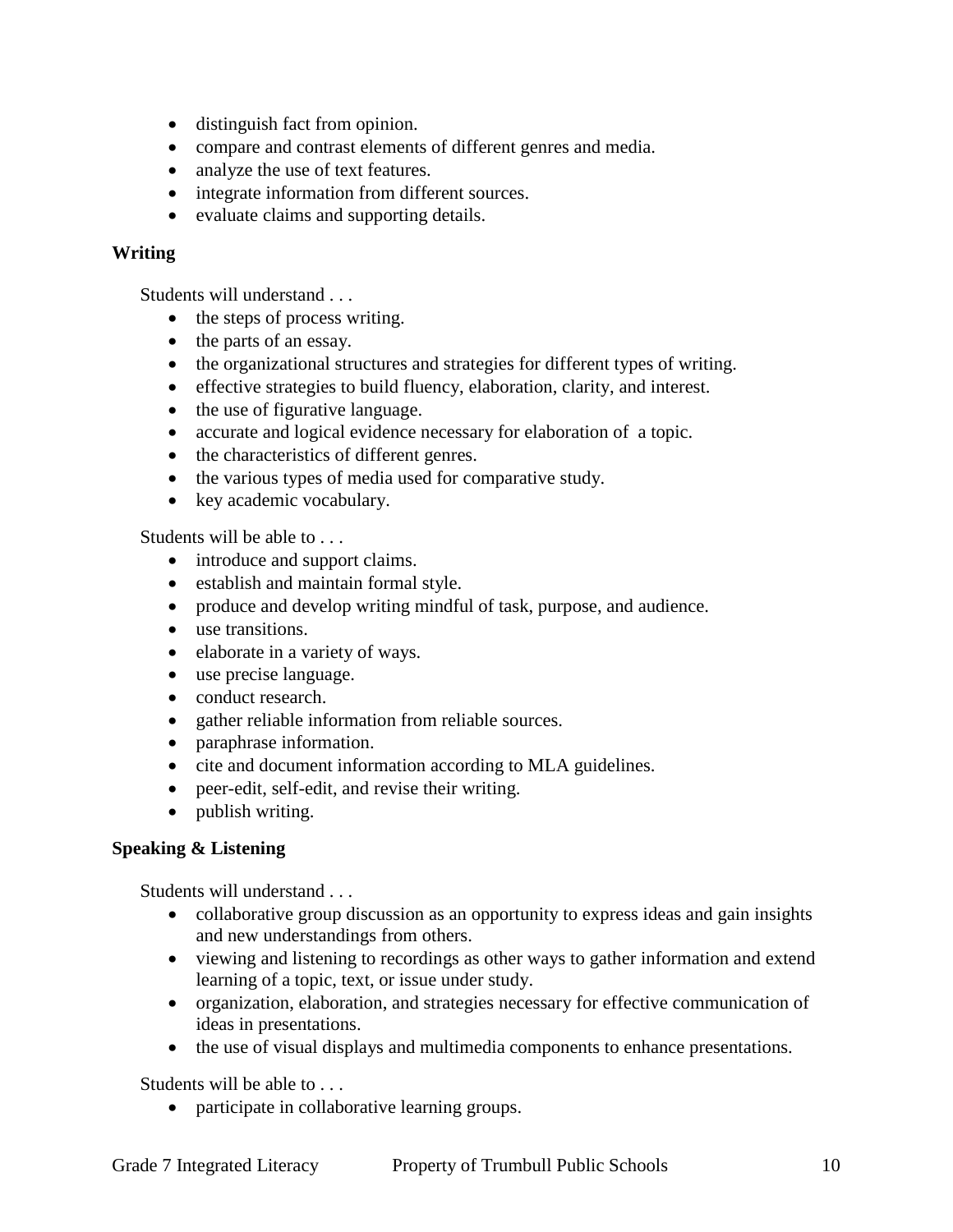- prepare for collaborative discussion by completing required reading and/or written work that supports the focus of discussion and collaboration and/or their role(s) in that discussion/ group work.
- participate in group collaboration by posing and responding to questions with relevant and meaningful responses.
- present information in both formal and informal settings.
- produce and develop presentations mindful of task, purpose, and audience.
- interpret information presented by their peers, recordings, videos, and other multimedia.
- use appropriate eye contact, adequate volume, and clear pronunciation.
- include multimedia components and visual displays in their presentations.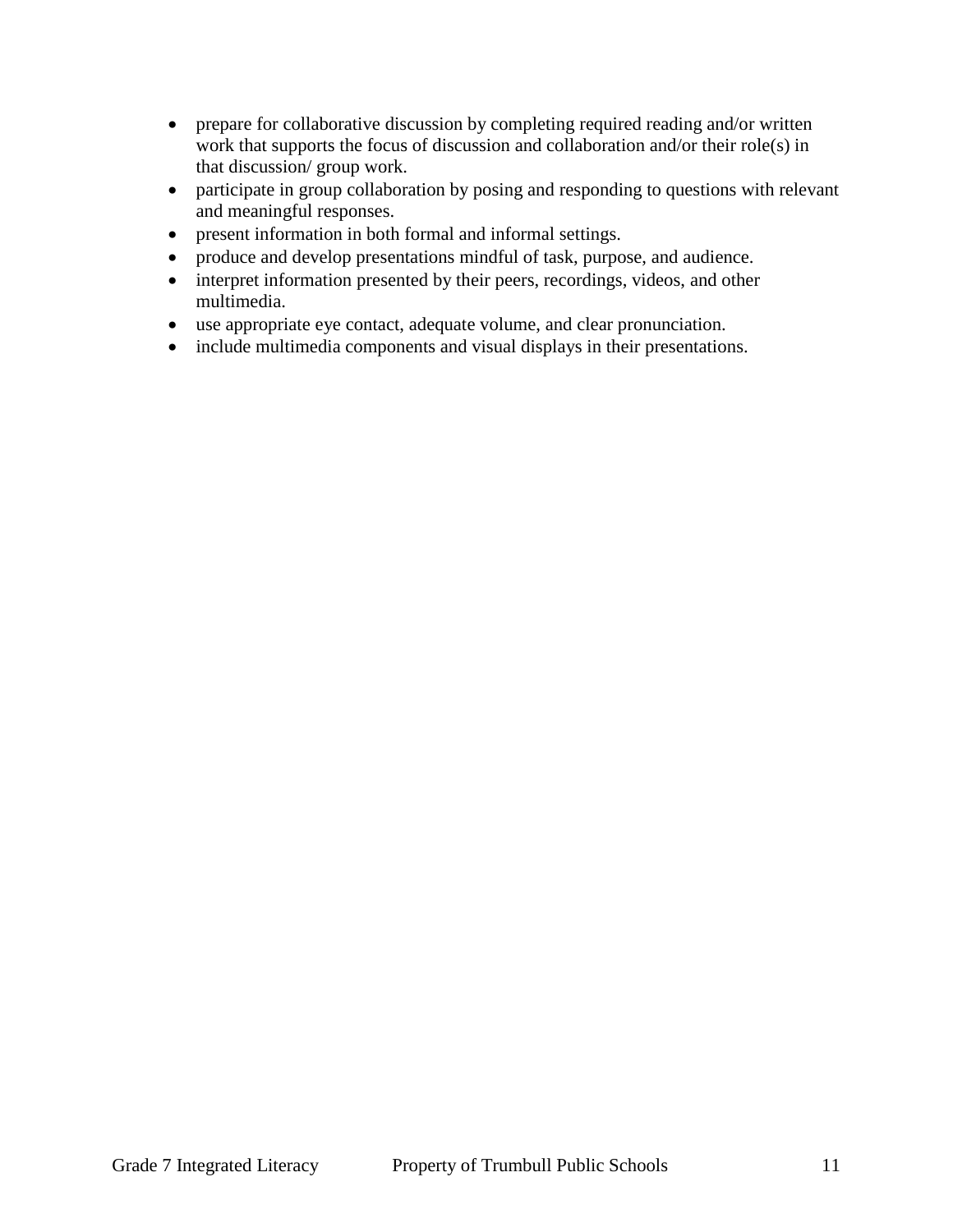## **UNIT 1A Growing Perspective: Crafting a Story**

## **Unit Goals**

At the completion of this unit, students will:

| CCS.ELA-Literacy.RL.7.3  | Analyze how particular elements of a story or drama interact<br>(e.g., how setting shapes the characters or plot).                                                                                                                          |
|--------------------------|---------------------------------------------------------------------------------------------------------------------------------------------------------------------------------------------------------------------------------------------|
| CCS.ELA-Literacy.RL.7.6  | Analyze how an author develops and contrasts the points of<br>view of different characters or narrators in a text.                                                                                                                          |
| CCS.ELA-Literacy.W.7.3   | Write narratives to develop real or imagined experiences or<br>events using effective technique, relevant descriptive details,<br>and well-structured event sequences.                                                                      |
| CCS.ELA-Literacy.W.7.3.a | Engage and orient the reader by establishing a context and<br>point of view and introducing a narrator and/or characters;<br>organize an event sequence that unfolds naturally and logically.                                               |
| CCS.ELA-Literacy.W.7.3.b | Use narrative techniques, such as dialogue, pacing, and<br>description, to develop experiences, events, and/or characters.                                                                                                                  |
| CCS.ELA-Literacy.W.7.3.c | Use a variety of transition words, phrases, and clauses to<br>convey sequence and signal shifts from one time frame or<br>setting to another.                                                                                               |
| CCS.ELA-Literacy.W.7.3.d | Use precise words and phrases, relevant descriptive details, and<br>sensory language to capture the action and convey experiences<br>and events.                                                                                            |
| CCS.ELA-Literacy.W.7.3.e | Provide a conclusion that follows from and reflects on the<br>narrated experiences or events.                                                                                                                                               |
| CCS.ELA-Literacy.W.7.4   | Produce clear and coherent writing in which the development,<br>organization, and style are appropriate to task, purpose, and<br>audience.                                                                                                  |
| CCS.ELA-Literacy.W.7.5   | With some guidance and support from peers and adults,<br>develop and strengthen writing as needed by planning,<br>revising, editing, rewriting, or trying a new approach, focusing<br>on how well purpose and audience have been addressed. |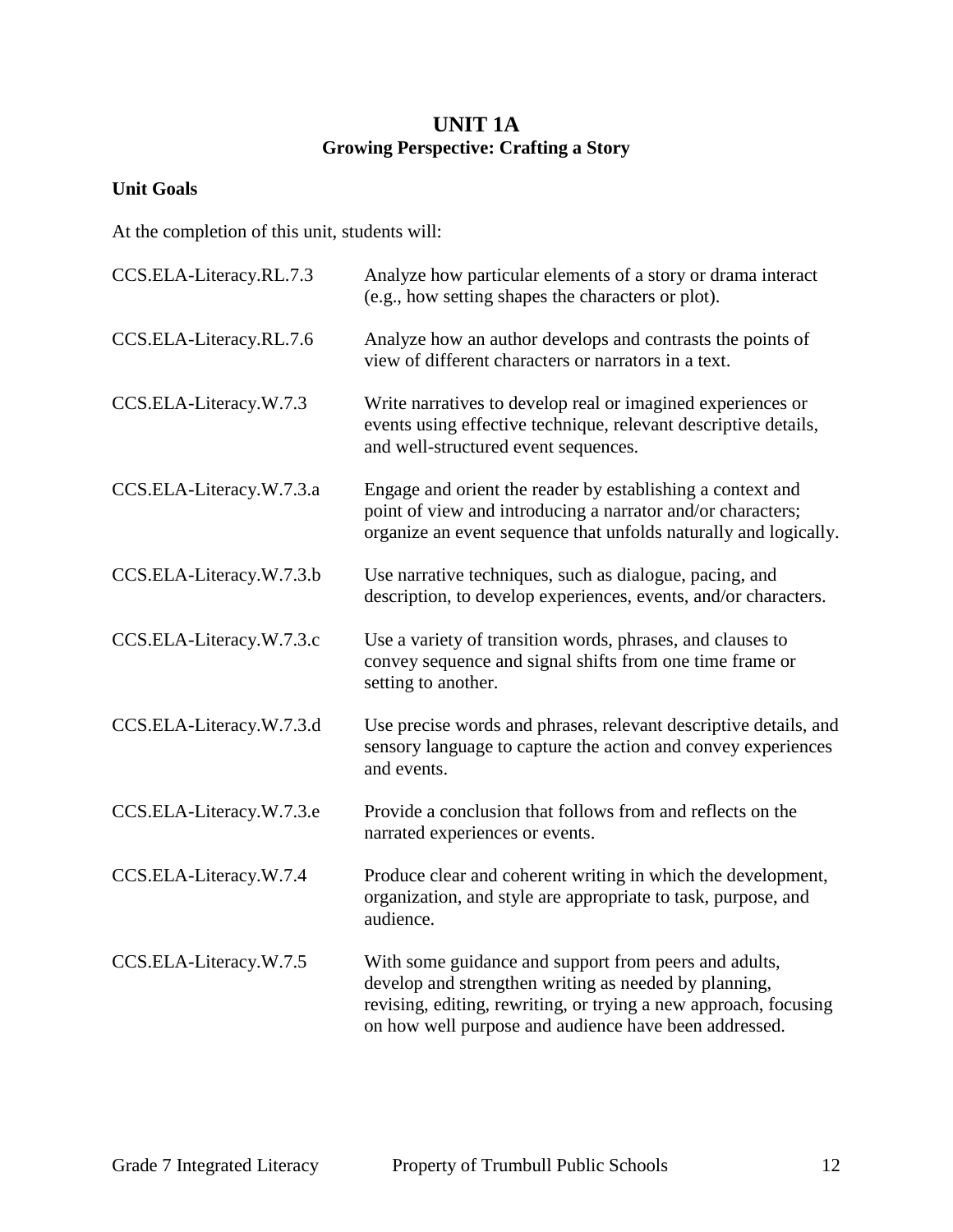CCS.ELA-Literacy.W.7.6 Use technology, including the Internet, to produce and publish writing and link to and cite sources as well as to interact and collaborate with others, including linking to and citing sources.

#### **Unit Essential Questions**

- How do I draw on life experiences to craft a fictional story?
- What makes a narrative engaging, and how can I use those qualities in my own story?
- How does an author develop different purposes and points of view in a text?
- How do the conventions of writing building meaning and clarity in my narrative?

## **Scope and Sequence**

- Completing Writer's Notebook entries
- Identifying elements of fiction and studying point of view in mentor texts
- Applying narrative strategies to students' own rehearsal pieces
- Bringing an original story through the writing process to publication

#### **Assured Assessments**

Student performance on the following assessments will be included in the Trimester 1 report card.

Formative Assessments:

- 1. On-Demand Writing Sample: Students will write a formative 45-minute, on-demand preassessment in the narrative genre. This writing sample will be without instruction or teacherprovided checklists or graphic organizers. The on-demand is used to assess what students can do without help. The student assessment tools, including the grade 7 narrative writing rubric, inform the teacher of the student's current level of achievement. This will help teachers plan for differentiation during the unit.
- 2. Writer's Notebook: Students' writing samples should be located in their Writer's Notebooks, and should be used to identify individual teaching points for conferring and as a record of student growth over the course of the unit.
- 3. Student participation within collaborative groups.

## Summative Assessments:

1. Students will choose a realistic fiction piece to bring to publication as a summative assessment. The student assessment tools, including the grade 7 narrative writing rubric, inform the teacher of the student's current level of achievement. This assessment will also demonstrate individual student mastery of strategies and skills in structure, elaboration, and conventions.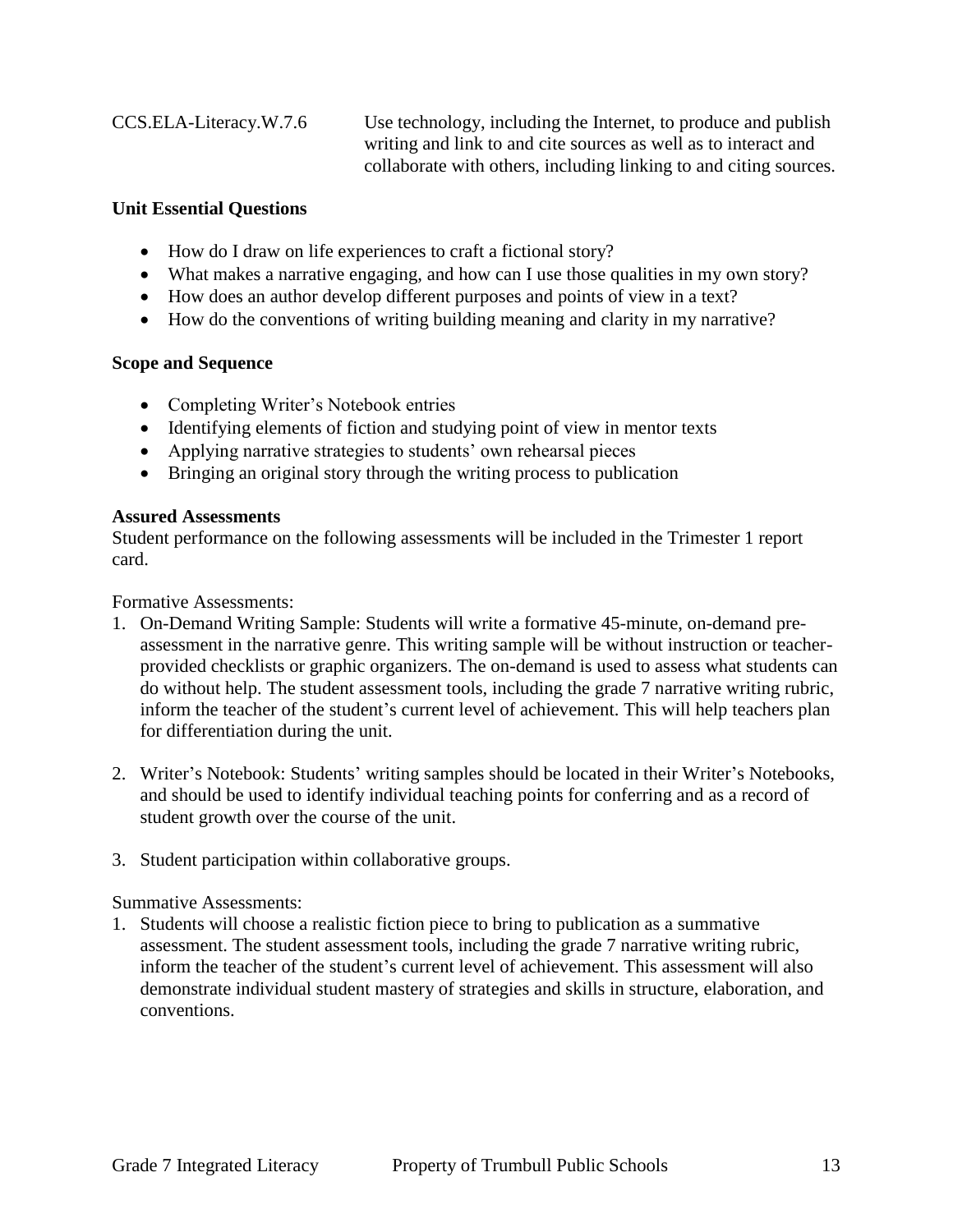#### **Resources**

Core

- Calkins, Lucy, Kelly Boland Hohne, and Anne Taranto. *Units of Study in Opinion, Information, and Narrative Writing*: *Writing Realistic Fiction: Symbolism, Syntax, Truth* (Grade 7, Unit 1). Portsmouth, NH: Heinemann. 2013. Print.
- *Resources for Teaching Writing*: *Units of Study in Argument, Information, and Narrative Writing* CD-ROM
- Fletcher, Ralph. "Funeral." Print.
- teacher's own Writer's Notebook

#### Supplemental

• teacher-selected narrative mentor texts

#### **Time Allotment**

• Approximately six weeks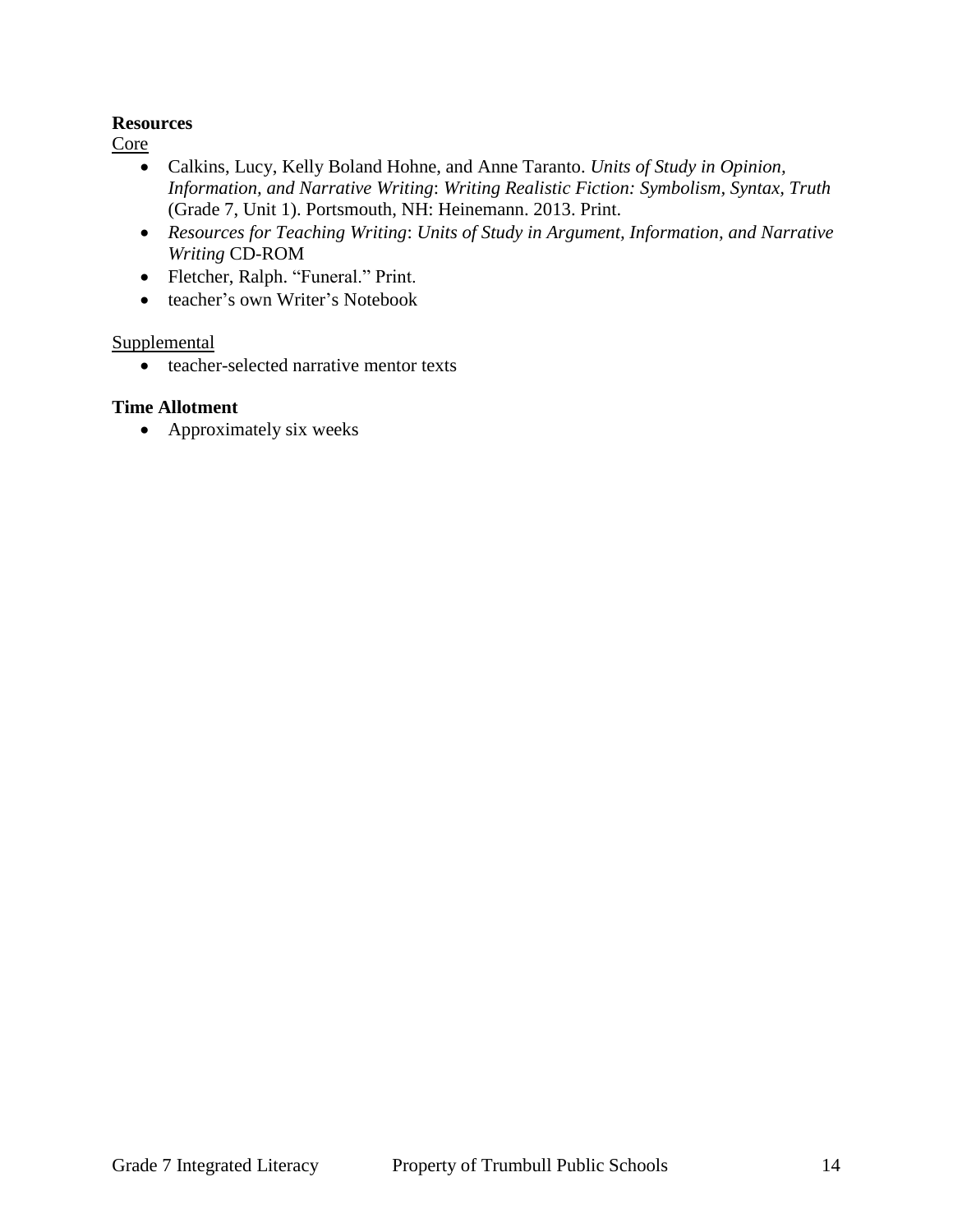## **UNIT 1B Exploring Perspective: Reading and Analyzing Short Stories**

#### **Unit Goals**

At the completion of this unit, students will:

| CCS.ELA-Literacy.RL.7.1 | Cite several pieces of textual evidence to support analysis of<br>what the text says explicitly as well as inferences drawn from<br>the text.                          |
|-------------------------|------------------------------------------------------------------------------------------------------------------------------------------------------------------------|
| CCS.ELA-Literacy.RL.7.2 | Determine a theme or central idea of a text and analyze its<br>development over the course of the text; provide an objective<br>summary of the text.                   |
| CCS.ELA-Literacy.RL.7.3 | Analyze how particular elements of a story or drama interact<br>(e.g., how setting shapes the characters or plot).                                                     |
| CCS.ELA-Literacy.RL.7.5 | Analyze how a drama's or poem's from or structure (e.g.,<br>soliloguy, sonnet) contributes to its meaning.                                                             |
| CCS.ELA-Literacy.RL.7.6 | Analyze how an author develops and contrasts the points of<br>view of different characters or narrators in a text.                                                     |
| CCS.ELA-Literacy.W.7.3  | Write narratives to develop real or imagined experiences or<br>events using effective technique, relevant descriptive details,<br>and well-structured event sequences. |

#### **Unit Essential Questions**

- What makes a narrative engaging?
- What are different literary points of view, and what is the value of understanding different perspectives?
- How does an author develop different purposes and points of view in a text?
- How is a play different from a short story?

#### **Scope and Sequence**

- Identifying elements of fiction and studying point of view in short stories
- Responding to reading selections in Reader's Notebook
- Rewriting an excerpt from "The Necklace" from a different perspective
- Completing "Grade 7, Lesson 1: Fiction," *English Language Arts Common Core Performance Coach*
- Researching mini-topics to support the reading of the novel *The Adventures of Tom Sawyer*
- Delivering an oral presentation of the selected mini-topic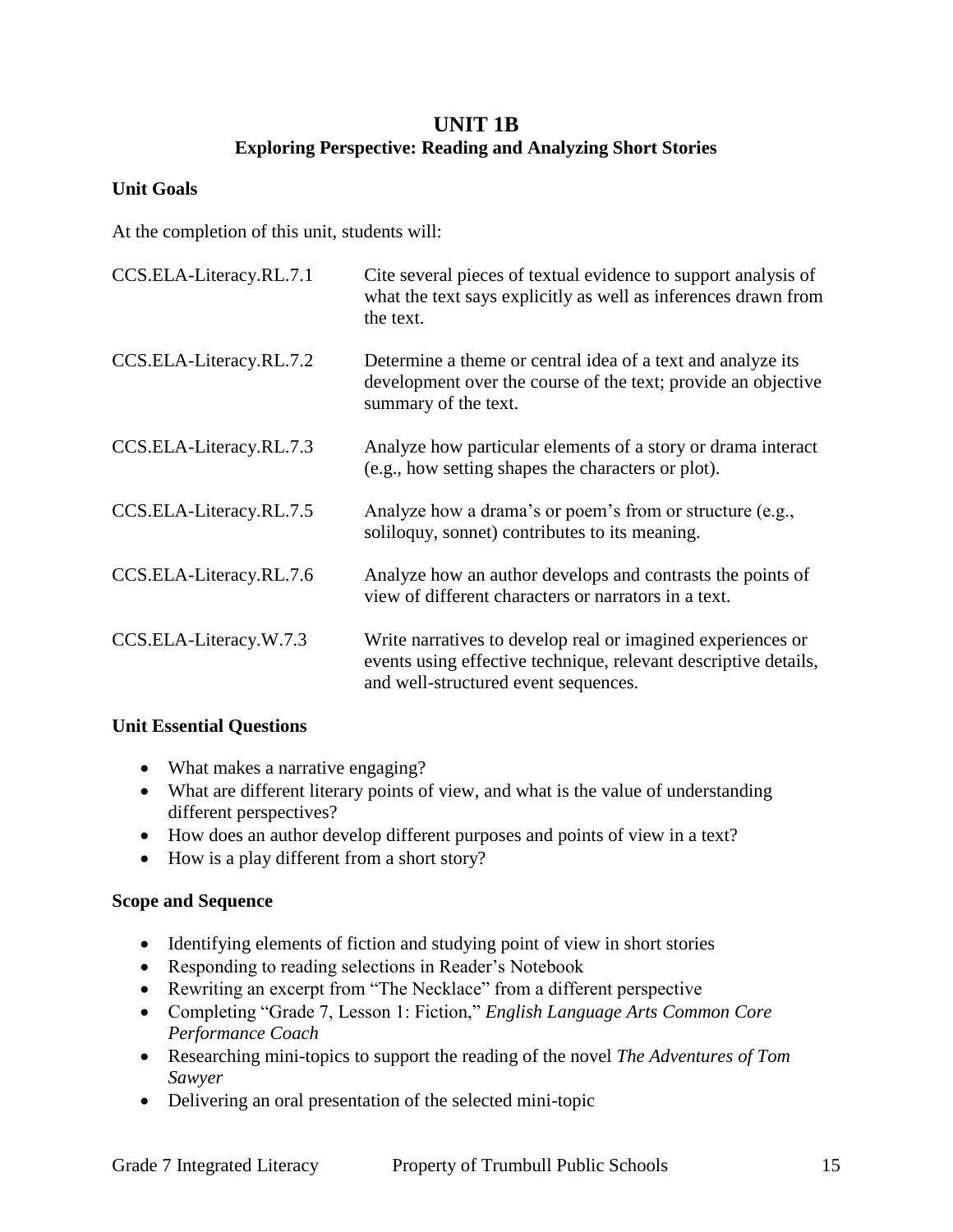- Studying point of view in drama
- Completing "Grade 7, Lesson 3: Drama," *English Language Arts Common Core Performance Coach*

#### **Assured Assessments**

Student performance on the following assessments will be included in the Trimester 1 report card.

Formative Assessments:

- 1. Independent Reading: in-class and nightly assignments.
- 2. Reader's Notebook: Students will complete written responses and select important passages and key vocabulary. They will share their work with partners and/or in collaborative groups. Completion of notebook work will occur in school and/or as assigned homework. Notebooks will be assessed for completion of thoughtful, text-based responses. A common rubric will be used to assess the notebook, and grades will be factored into the trimester grade in a manner common to all grade 7 Integrated Literacy teachers at both middle schools.
- 3. Summaries of "Monsters" and biographical selections.
- 4. "Grade 7, Lesson 1: Fiction" & "Grade 7, Lesson 3: Drama," *English Language Arts Common Core Performance Coach* (one of the two should be graded).
- 5. *The Adventures of Tom Sawyer* research slide presentation.
- 6. Student participation within collaborative groups.

Summative Assessments:

- 1. On-demand writing based on "Zoo."
- 2. Creative response based on "The Necklace."

#### **Resources**

Core

- *Prentice-Hall Literature Grade 7*. Boston: Pearson, 2007. Print.
- de Maupassant, Guy. "The Necklace." Print.
- "Grade 7, Lesson 1: Fiction." *English Language Arts Common Core Performance Coach*. Chicago: Triumph Learning, 2015. Print.
- "Grade 7, Lesson 3: Drama." *English Language Arts Common Core Performance Coach*. Chicago: Triumph Learning, 2015. Print.

#### Supplemental

 $\bullet$  N/A

#### **Time Allotment**

• Approximately six weeks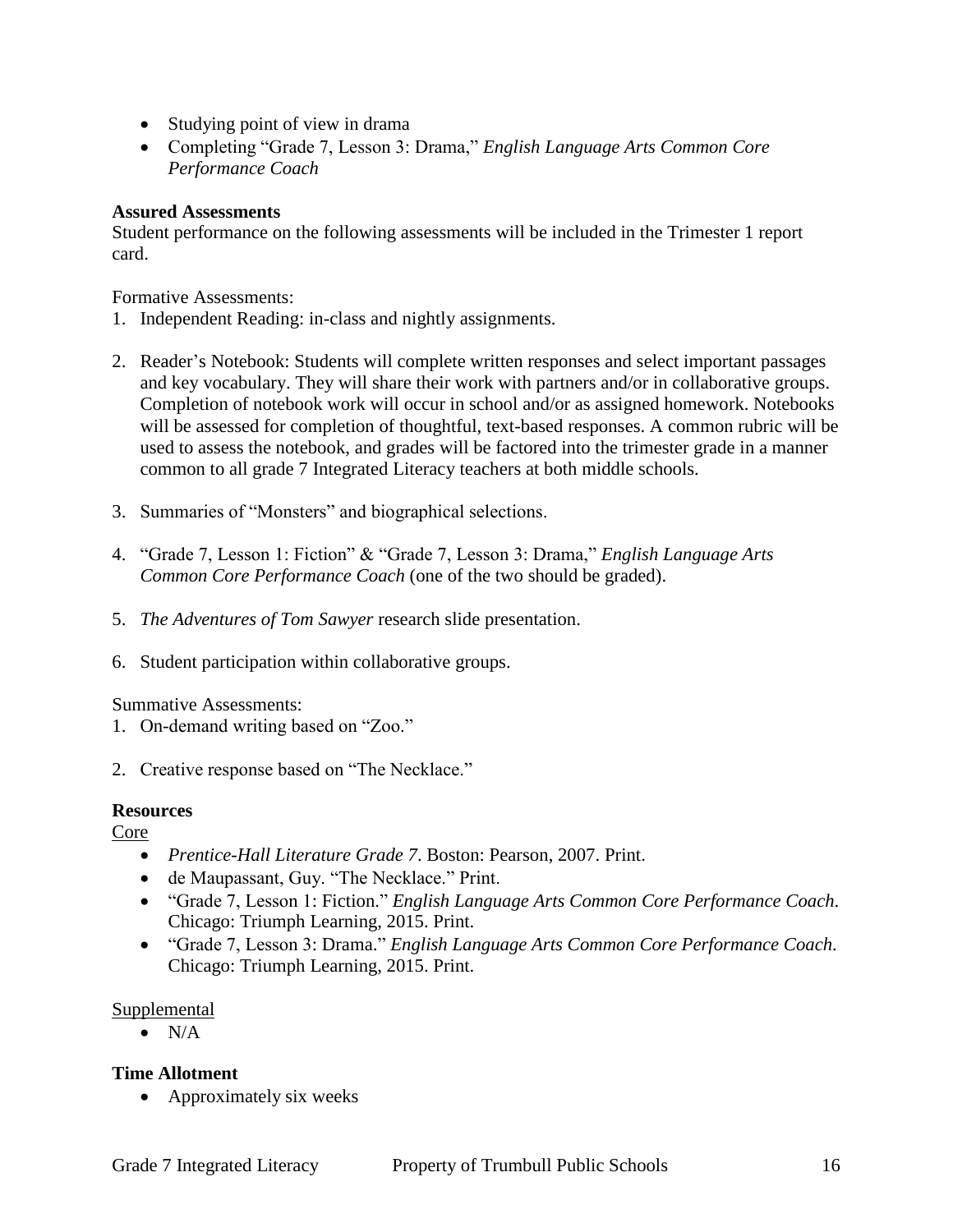## **UNIT 2A Growing Perspective: Reading and Responding to** *Tom Sawyer*

#### **Unit Goals**

At the completion of this unit, students will:

| CCS.ELA-Literacy.RL.7.1  | Cite several pieces of textual evidence to support analysis of<br>what the text says explicitly as well as inferences drawn from<br>the text.                                                                                  |
|--------------------------|--------------------------------------------------------------------------------------------------------------------------------------------------------------------------------------------------------------------------------|
| CCS.ELA-Literacy.RL.7.2  | Determine a theme or central idea of a text and analyze its<br>development over the course of the text; provide an objective<br>summary of the text.                                                                           |
| CCS.ELA-Literacy.RL.7.3  | Analyze how particular elements of a story or drama interact<br>(e.g., how setting shapes the characters or plot).                                                                                                             |
| CCS.ELA-Literacy.RL.7.10 | By the end of the year, read and comprehend literature,<br>including stories, dramas, and poems, in the grades 6-8 text<br>complexity band proficiently, with scaffolding as needed at the<br>high end of the range.           |
| CCS.ELA-Literacy.RI.7.10 | By the end of the year, read and comprehend literary nonfiction<br>in the grades 6-8 text complexity band proficiently, with<br>scaffolding as needed at the high end of the range.                                            |
| CCS.ELA-Literacy.W.7.10  | Write routinely over extended time frames (time for research,<br>reflection, and revision) and shorter time frames (a single<br>sitting or a day or two) for a range of discipline-specific tasks,<br>purposes, and audiences. |
| CCS.ELA-Literacy.SL.7.6  | Adapt speech to a variety of contexts and tasks, demonstrating<br>command of formal English when indicated or appropriate.                                                                                                     |
| CCS.ELA-Literacy.L.7.6   | Acquire and use accurately grade-appropriate general academic<br>and domain-specific words and phrases; gather vocabulary<br>knowledge when considering a word or phrase important to<br>comprehension or expression.          |

## **Unit Essential Questions**

- What makes a character powerful?
- How do authors help us better understand characters through actions, speech, appearance, and thoughts?
- What are the effects of figurative or connotative meanings of words?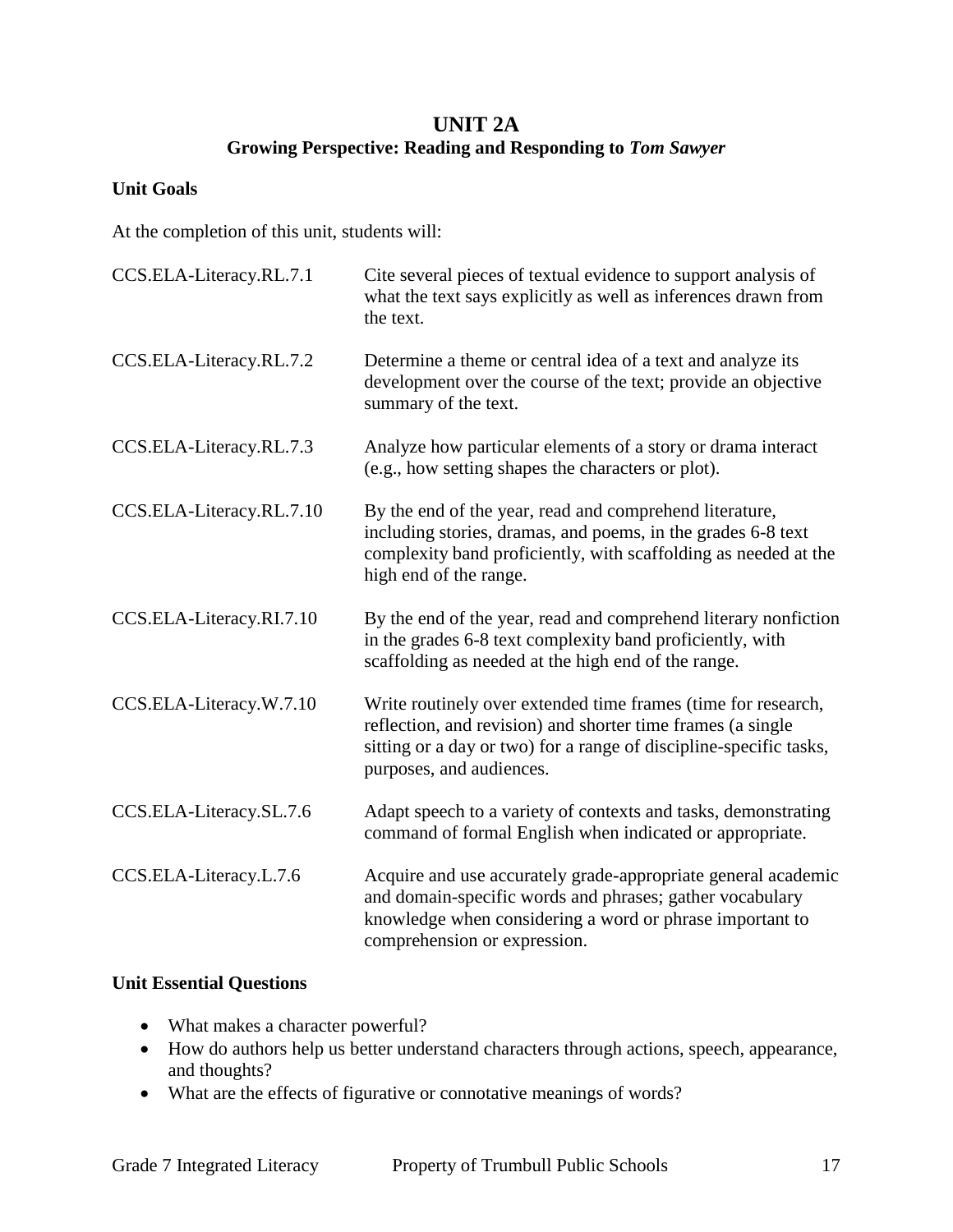- How can I determine which words, phrases, and the patterns they create contribute most to the meaning of a text?
- Why do people take risks?

#### **Scope and Sequence**

- Completing Writer's Notebook entries
- Reading, annotating, and discussing the novel *The Adventures of Tom Sawyer*
- Analyzing the impact of historical references and uses of dialect on character and setting
- Developing clear and effective thesis statements about texts read
- Locating and organizing appropriate text evidence to support thesis statements
- Drafting the literary essay
- Revising and editing the literary essay through conferencing and application of checklists and rubric

#### **Assured Assessments**

Student performance on the following assessments will be included in the Trimester 1 report card.

Formative Assessments:

- 1. Independent Reading: in-class and nightly assignments.
- 2. Writer's Notebook: Students' writing samples should be located in their Writer's Notebooks, and should be used to identify individual teaching points for conferring and as a record of student growth over the course of the unit.
- 3. Student participation within collaborative groups.

#### Summative Assessments:

1. Students will write a literary essay focusing on character development in the novel *The Adventures of Tom Sawyer*. A common rubric will be used to assess the literary essay, and grades will be factored into the trimester grade in a manner common to all grade 7 Integrated Literacy teachers at both middle schools.

#### **Resources**

Core

- Twain, Mark. *The Adventures of Tom Sawyer*. New York: Signet, 2008. Print.
- teacher's own Writer's Notebook

#### Supplemental

 $\bullet$  N/A

#### **Time Allotment**

• Approximately six weeks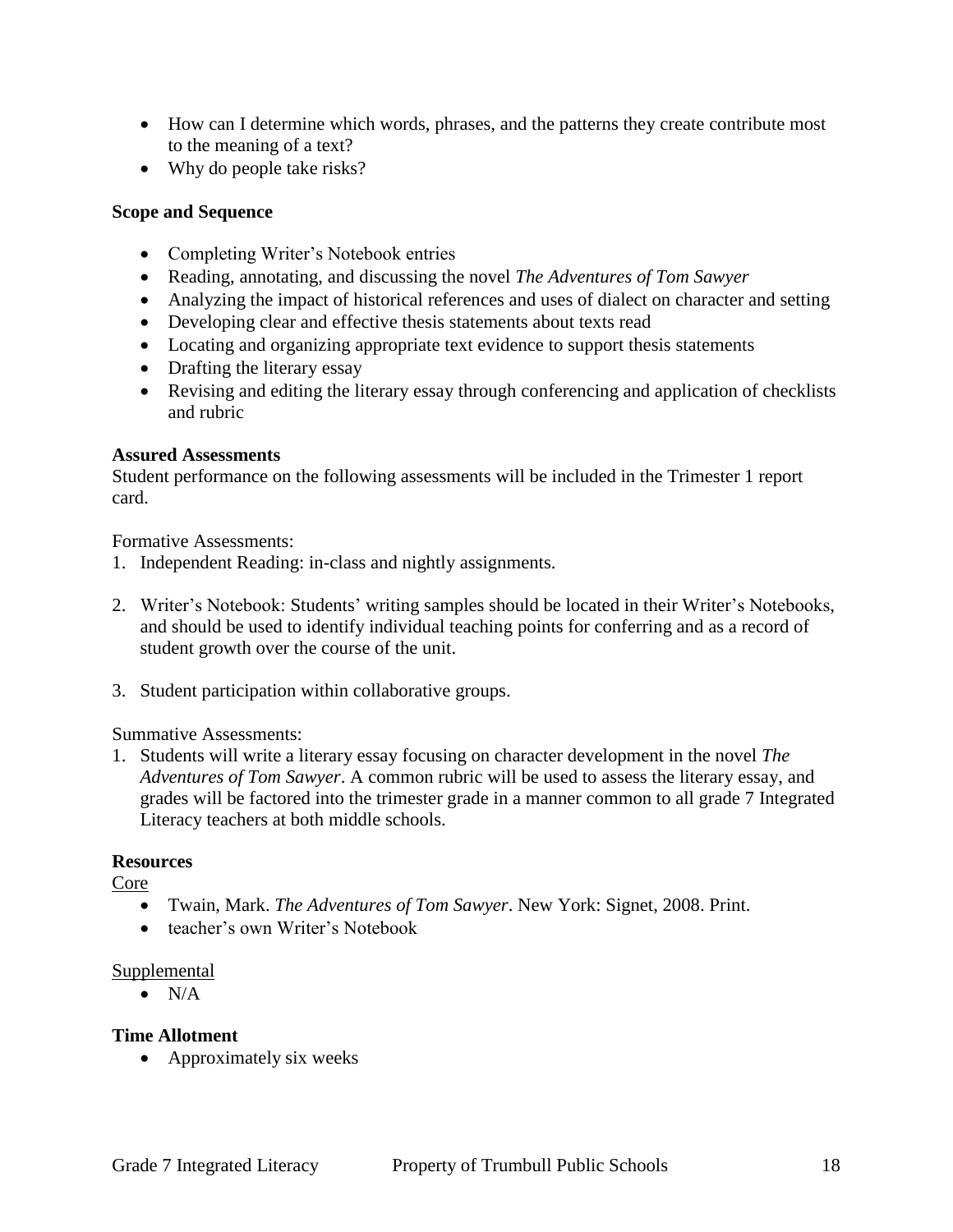## **UNIT 2B Exploring Perspective: Point of View, Theme, and Tone in Poetry**

#### **Unit Goals**

At the completion of this unit, students will:

| CCS.ELA-Literacy.RL.7.4 | Determine the meaning of words and phrases as they are used<br>in a text, including figurative and connotative meanings;<br>analyze the impact of rhymes and other repetitions of sounds<br>(e.g., alliteration) on a specific verse or stanza of a poem or<br>section of a story or drama. |
|-------------------------|---------------------------------------------------------------------------------------------------------------------------------------------------------------------------------------------------------------------------------------------------------------------------------------------|
| CCS.ELA-Literacy.RL.7.5 | Analyze how a drama's or poem's from or structure (e.g.,<br>soliloquy, sonnet) contributes to its meaning.                                                                                                                                                                                  |
| CCS.ELA-Literacy.L.7.5  | Demonstrate understanding of figurative language, word<br>relationships, and nuances in word meanings.                                                                                                                                                                                      |

#### **Unit Essential Questions**

- What do I do as a reader to uncover the meaning of a poem?
- What is the role of the speaker of a poem?
- How is a poem different from a paragraph of fictional or informational text?

#### **Scope and Sequence**

- Responding to reading selections in Reader's Notebook
- Reading, annotating, paraphrasing, and analyzing poems
- Completing "Grade 7, Lesson 2: Poetry," *English Language Arts Common Core Performance Coach*
- Sharing selected poems with other students

#### **Assured Assessments**

Student performance on the following assessments will be included in the Trimester 1 report card.

Formative Assessments:

- 1. Reader's Notebook: Students will complete written responses and select important passages and key vocabulary. They will share their work with partners and/or in collaborative groups. Completion of notebook work will occur in school and/or as assigned homework. Notebooks will be assessed for completion of thoughtful, text-based responses. A common rubric will be used to assess the notebook, and grades will be factored into the trimester grade in a manner common to all grade 7 Integrated Literacy teachers at both middle schools.
- 2. "Grade 7, Lesson 2: Poetry," *English Language Arts Common Core Performance Coach*.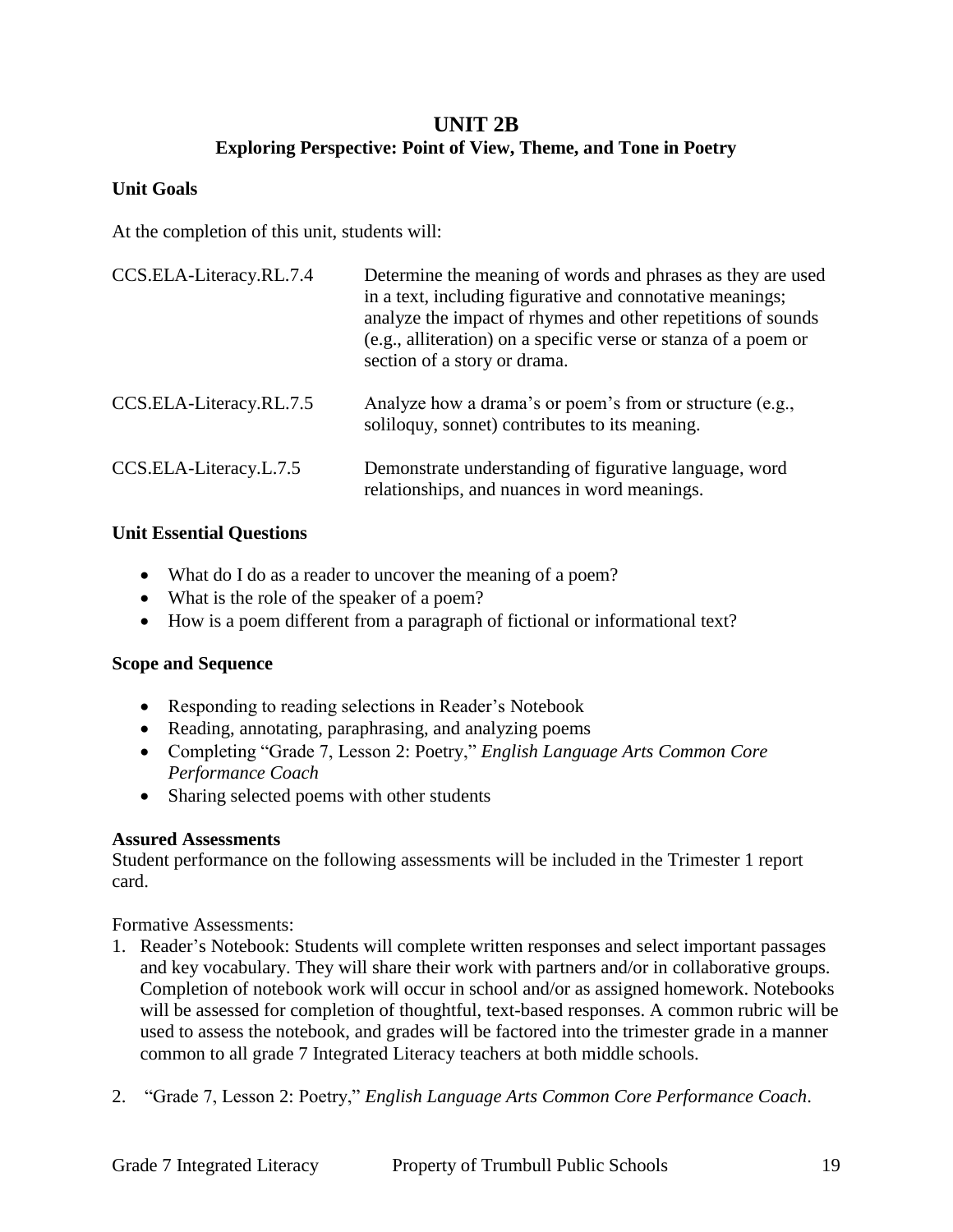3. Student participation within collaborative groups.

#### **Resources**

Core

 "Grade 7, Lesson 2: Poetry." *English Language Arts Common Core Performance Coach*. Chicago: Triumph Learning, 2015. Print.

#### Supplemental

• teacher-selected poems

#### **Time Allotment**

• Approximately two weeks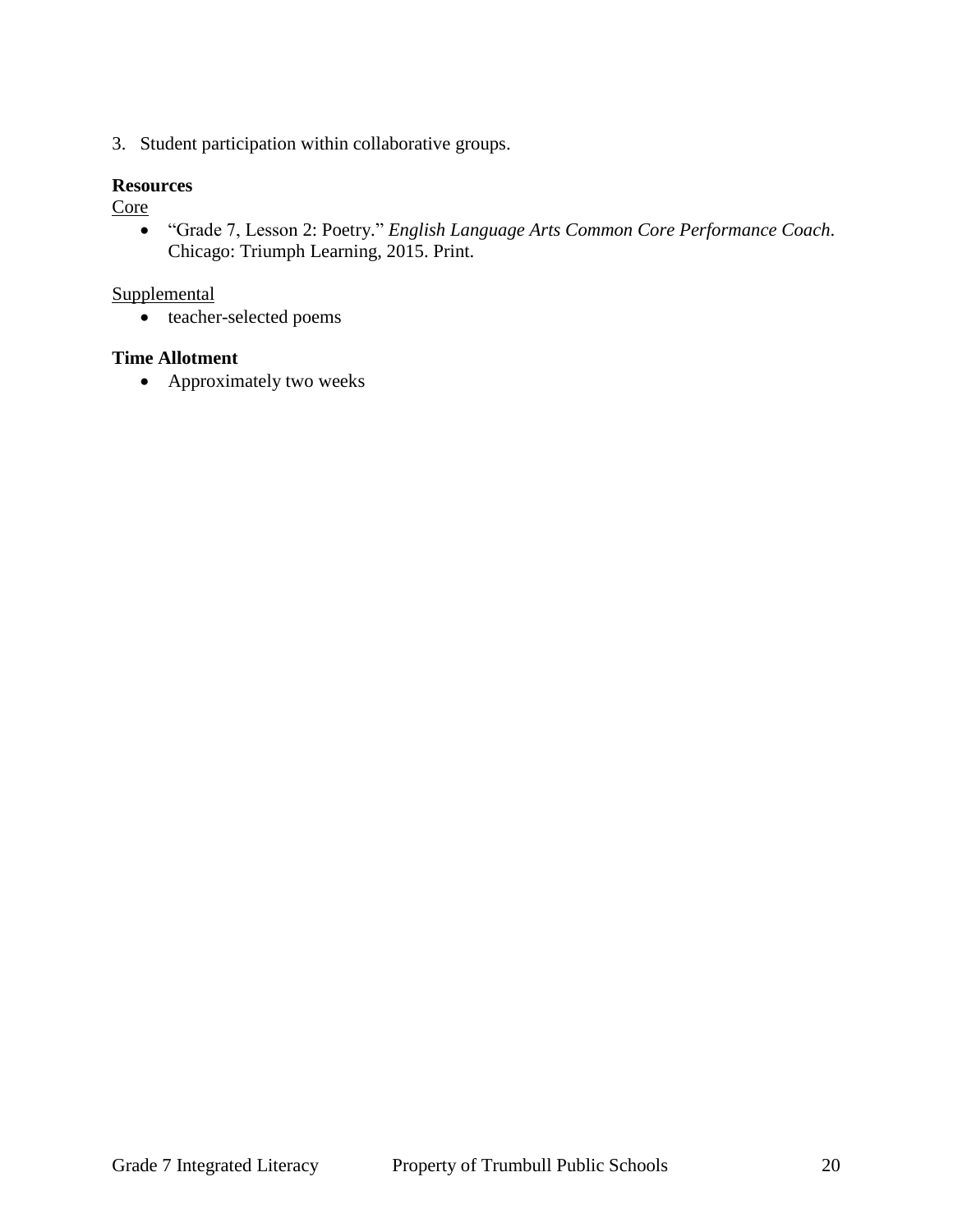## **UNIT 3A Growing Perspective: The Art of Argument**

#### **Unit Goals**

At the completion of this unit, students will:

| CCS.ELA-Literacy.W.7.1   | Write arguments to support claims with clear reasons and<br>relevant evidence.                                                                                 |
|--------------------------|----------------------------------------------------------------------------------------------------------------------------------------------------------------|
| CCS.ELA-Literacy.W.7.1.a | Introduce claim(s), acknowledge alternate or opposing claims,<br>and organize the reasons and evidence logically.                                              |
| CCS.ELA-Literacy.W.7.1.b | Support claim(s) with logical reasoning and relevant evidence,<br>using accurate, credible sources and demonstrating an<br>understanding of the topic or text. |
| CCS.ELA-Literacy.W.7.1.c | Use words, phrases, and clauses to create cohesion and clarify<br>the relationships among claim(s), reasons, and evidence.                                     |
| CCS.ELA-Literacy.W.7.1.d | Establish and maintain a formal style.                                                                                                                         |
| CCS.ELA-Literacy.W.7.1.e | Provide a concluding statement or section that follows from<br>and supports the argument presented.                                                            |

#### **Unit Essential Questions**

- What makes research most effective and valuable?
- What perspectives should I consider when formulating an argument?
- Which strategies work best for me as I defend a claim in writing?
- How can a written conclusion follow and advance my thinking?
- How can I detect bias in my research?

#### **Scope and Sequence**

- Completing Writer's Notebook entries
- Selecting and researching a topic related to a sports issue
- Collaborating to refine and refocus research, including evaluating opposing viewpoints
- Organizing collected information in a multi-paragraph argumentative editorial that uses logical reasoning and accurate evidence, and that addresses opposing viewpoints
- Revising and editing content based on peer and teacher feedback
- Publishing the argumentative editorial with appropriate source documentation
- Demonstrating command of language conventions in both writing and speaking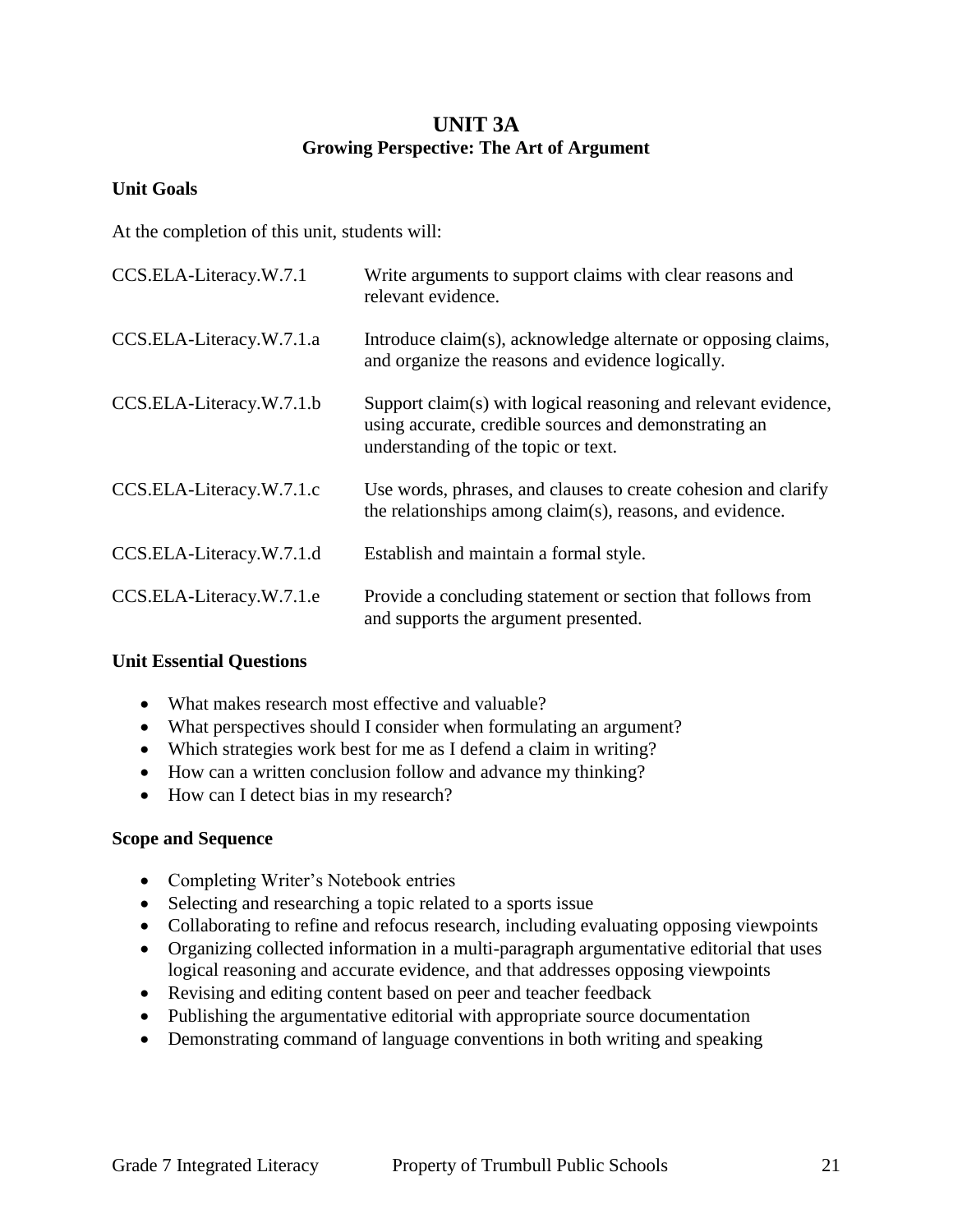#### **Assured Assessments**

Student performance on the following assessments will be included in the Trimester 2 report card.

Formative Assessments:

- 1. Writer's Notebook: Students' writing samples should be located in their Writer's Notebooks, and should be used to identify individual teaching points for conferring and as a record of student growth over the course of the unit.
- 2. Student participation within collaborative groups.

Summative Assessments:

1. Students will select and defend a position on a given topic and publish an argumentative essay. Each student will analyze the argumentative elements and structure of his/her essay, apply a checklist to his/her written work, and revise accordingly. A common rubric will be used to assess the argumentative essay, and grades will be factored into the trimester grade in a manner common to all grade 7 Integrated Literacy teachers at both middle schools.

#### **Resources**

Core

- Calkins, Lucy, Kelly Boland Hohne, and Anne Taranto. *Units of Study in Opinion, Information, and Narrative Writing*: *The Art of Argument: Research-Based Essays* (Grade 7, Unit 3). Portsmouth, NH: Heinemann. 2013. Print.
- teacher's own Writer's Notebook

#### Supplemental

• teacher-selected argumentative mentor texts

#### **Time Allotment**

• Approximately six weeks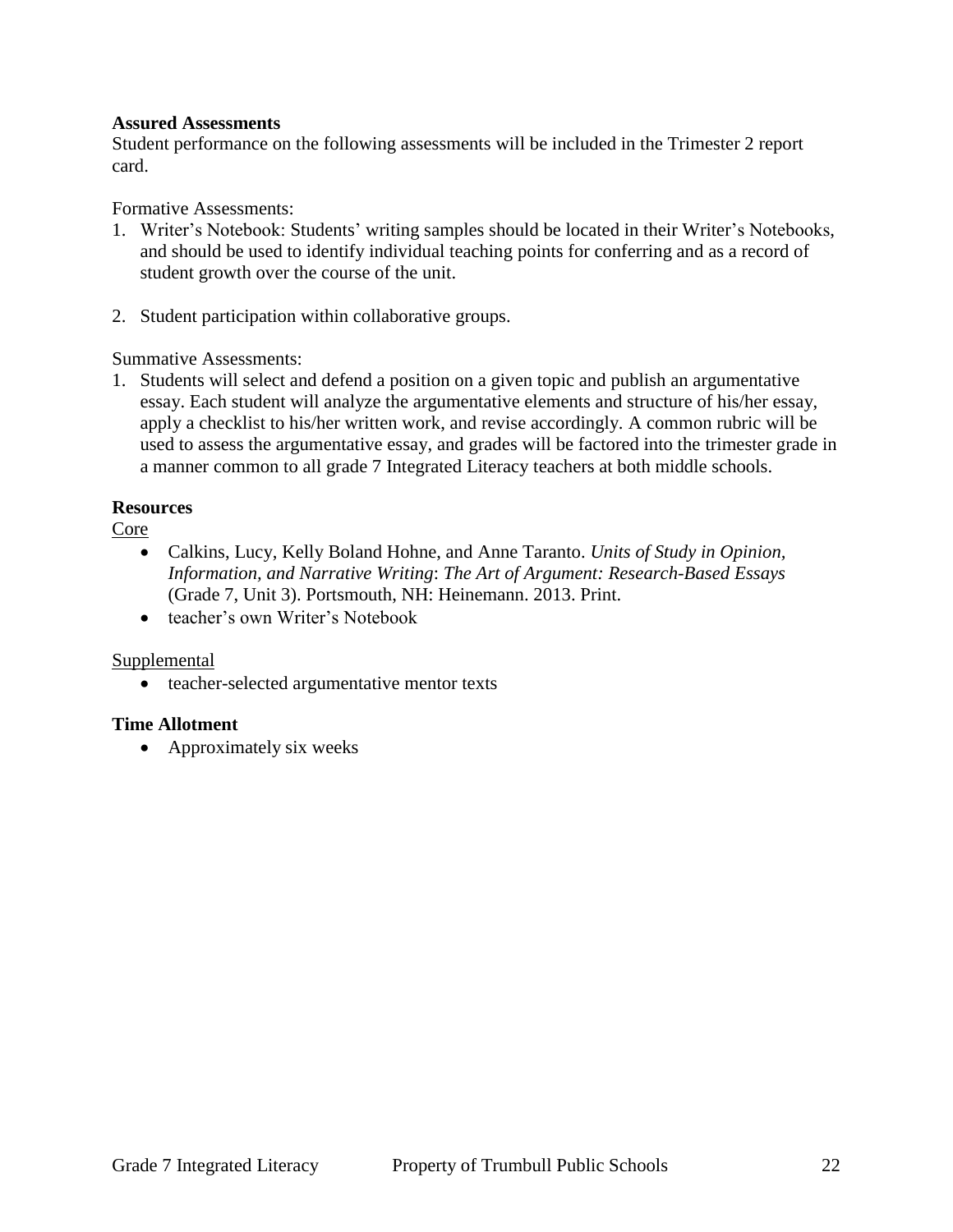## **UNIT 3B Exploring Perspective: Reading Together in Book Clubs**

#### **Unit Goals**

At the completion of this unit, students will:

| CCS.ELA-Literacy.RL.7.1   | Cite several pieces of textual evidence to support analysis of<br>what the text says explicitly as well as inferences drawn from<br>the text.                                                                                         |
|---------------------------|---------------------------------------------------------------------------------------------------------------------------------------------------------------------------------------------------------------------------------------|
| CCS.ELA-Literacy.RL.7.2   | Determine a theme or central idea of a text and analyze its<br>development over the course of the text; provide an objective<br>summary of the text.                                                                                  |
| CCS.ELA-Literacy.RL.7.6   | Analyze how an author develops and contrasts the points of<br>view of different characters or narrators in a text.                                                                                                                    |
| CCS.ELA-Literacy.SL.7.1   | Engage effectively in a range of collaborative discussions (one-<br>on-one, in groups, and teacher-led) with diverse partners on<br>grade 7 topics, texts, and issues, building on others' ideas and<br>expressing their own clearly. |
| CCS.ELA-Literacy.SL.7.1.a | Come to discussions prepared, having read or researched<br>material under study; explicitly draw on that preparation by<br>referring to evidence on the topic, text, or issue to probe and<br>reflect on ideas under discussion.      |
| CCS.ELA-Literacy.SL.7.1.b | Follow rules for collegial discussions, track progress toward<br>specific goals and deadlines, and define individual roles as<br>needed.                                                                                              |
| CCS.ELA-Literacy.SL.7.1.c | Pose questions that elicit elaboration and respond to others'<br>questions and comments with relevant observations and ideas<br>that bring the discussion back on topic as needed.                                                    |
| CCS.ELA-Literacy.SL.7.1.d | Acknowledge new information expressed by others and, when<br>warranted, modify their own views.                                                                                                                                       |

#### **Unit Essential Questions**

- How does an author introduce and develop a theme?
- How does an author develop and contrast points of view of different characters or narrators in a text?
- How does adversity define a person?
- How does group collaboration enhance my understanding of a text?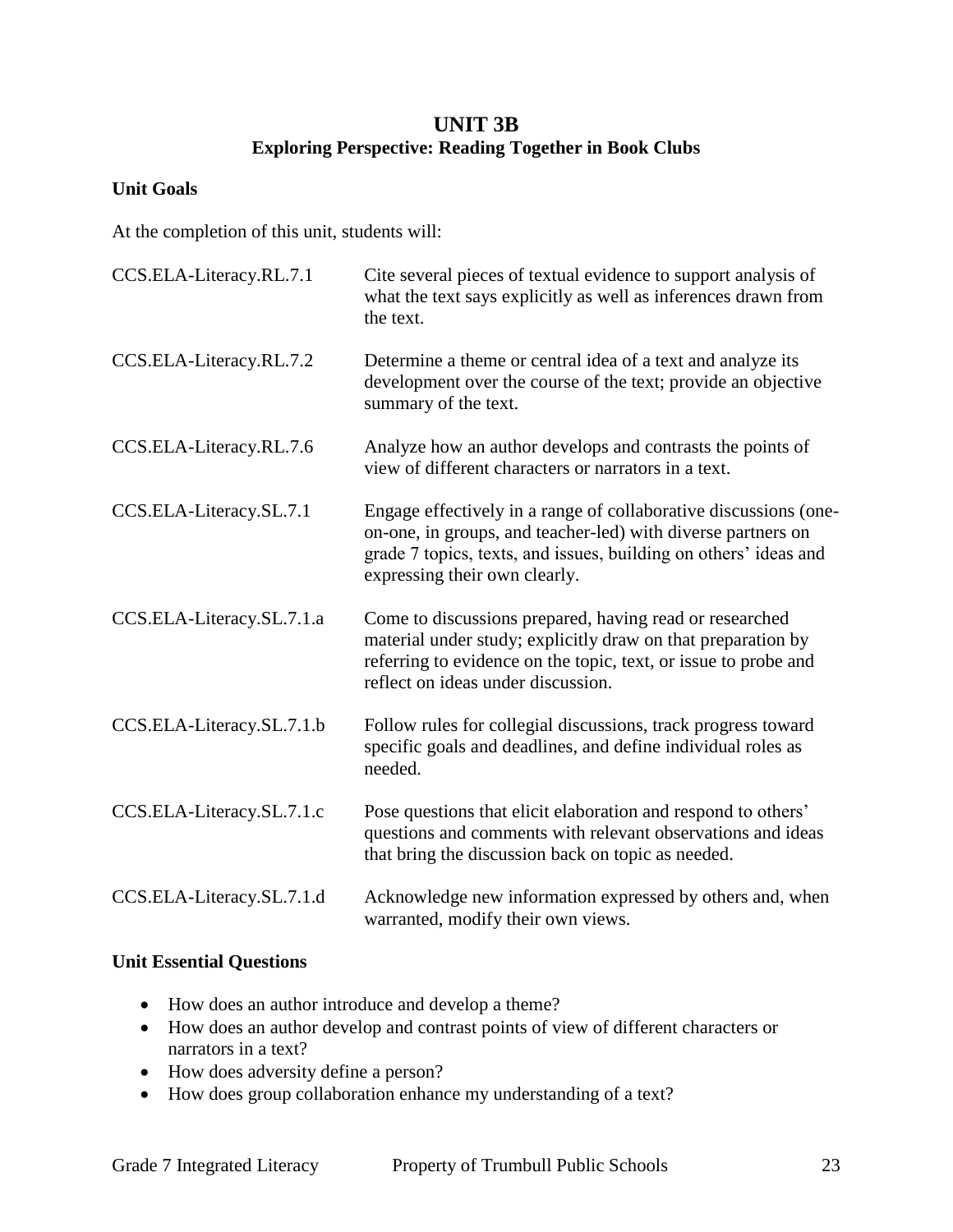How can I apply metacognitive strategies of self-monitoring and questioning to improve/enrich my reading comprehension and book discussion?

#### **Scope and Sequence**

- Responding to reading selections in Reader's Notebook
- Planning and organizing a book club group's reading schedule and topics of discussion
- Reading, discussing, and analyzing novels in the context of book clubs to analyze literary elements and the common features within the genre of survival literature
- Developing clear and effective thesis statements
- Locating and organizing appropriate text evidence to support claims developed
- Writing an analytical paragraph in response to the essential question "How does adversity define a person?"
- Demonstrating command of language conventions in the final published piece

#### **Assured Assessments**

Student performance on the following assessments will be included in the Trimester 1 report card.

Formative Assessments:

- 1. Independent Reading: in-class and nightly assignments.
- 2. Reader's Notebook: Students will complete written responses and select important passages and key vocabulary. They will share their work with partners and/or in collaborative groups. Completion of notebook work will occur in school and/or as assigned homework. Notebooks will be assessed for completion of thoughtful, text-based responses. A common rubric will be used to assess the notebook, and grades will be factored into the trimester grade in a manner common to all grade 7 Integrated Literacy teachers at both middle schools.
- 3. Student participation within collaborative groups, including book club groups and largegroup discussions.

Summative Assessments:

- 1. Multimedia Presentation: Each student will complete a multimedia presentation of his/her book club novel. A common rubric will be used to assess the presentation, and grades will be factored into the trimester grade in a manner common to all grade 7 Integrated Literacy teachers at both middle schools.
- 2. Analytical Paragraph: Each student will write an analytical paragraph in response to the essential question "How does adversity define a person?"

## **Resources**

Core

- one of the following:
	- o Cooper, Susan. *Victory*. New York: McElderry, 2013. Print.
	- o London, Jack. *The Call of the Wild*. New York: Signet, 2009. Print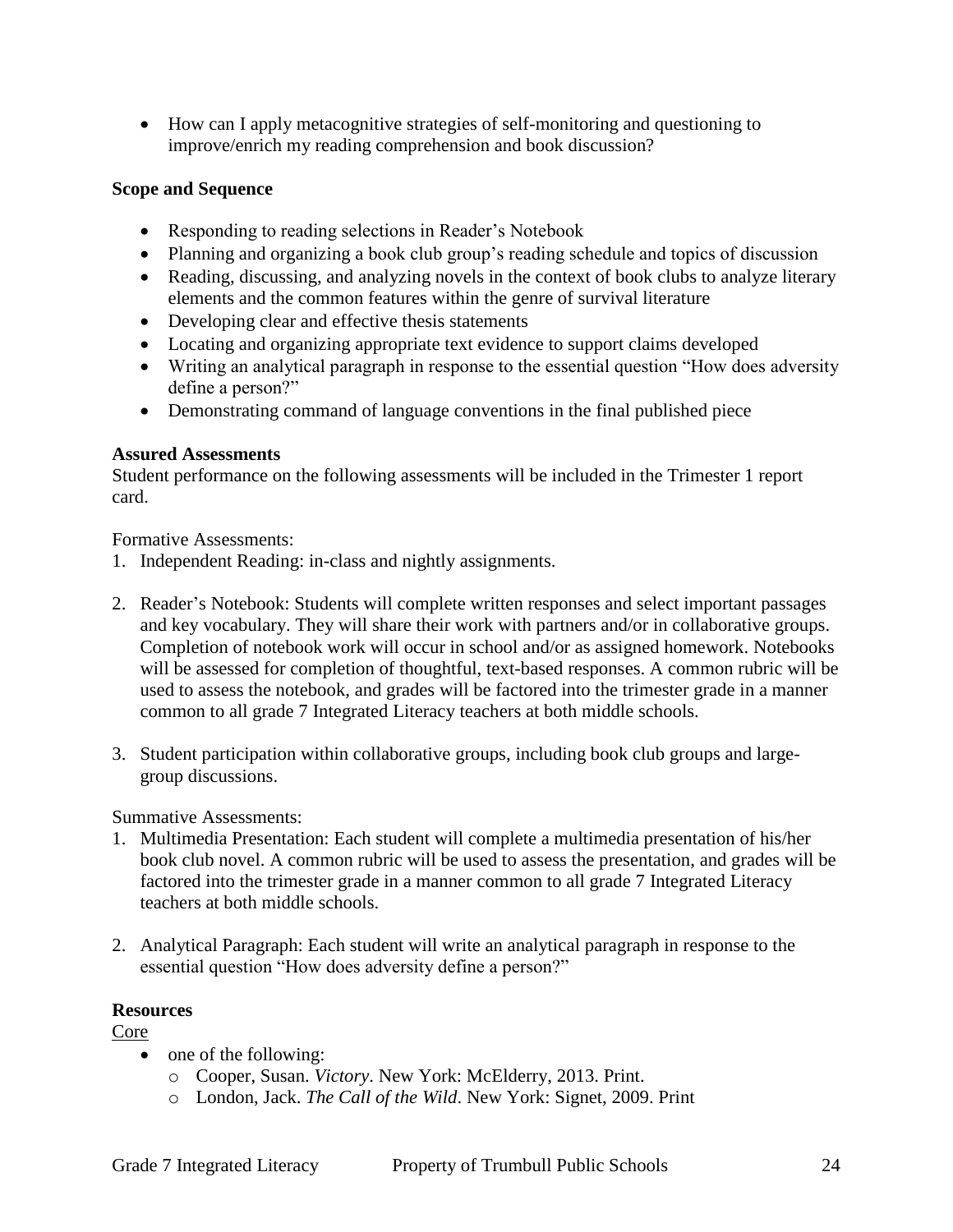o Tougias, Michael J., and Casey Sherman. *The Finest Hours: The True Story of a Heroic Sea Rescue*. New York: Square Fish, 2015. Print.

#### **Supplemental**

 $\bullet$  N/A

## **Time Allotment**

• Approximately five weeks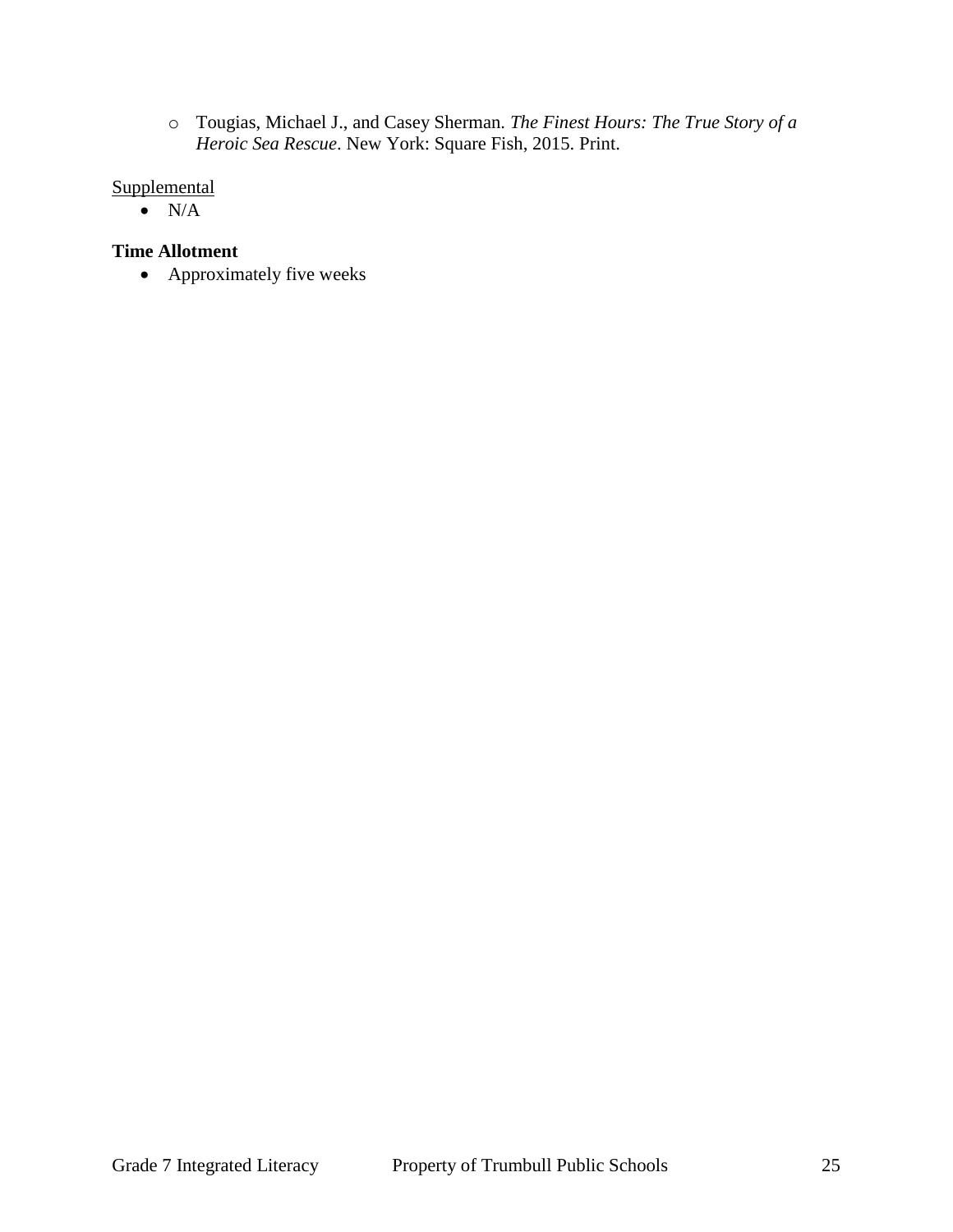## **UNIT 4A Growing Perspective: Taking a Deeper Look at Our Editing Skills**

#### **Unit Goals**

At the completion of this unit, students will:

| CCS.ELA-Literacy.L.7.1   | Demonstrate command of the conventions of standard English<br>grammar and usage when writing or speaking.              |
|--------------------------|------------------------------------------------------------------------------------------------------------------------|
| CCS.ELA-Literacy.L.7.2   | Demonstrate command of the conventions of standard English<br>capitalization, punctuation, and spelling when writing.  |
| CCS.ELA-Literacy.L.7.3   | Use knowledge of language and its conventions when writing,<br>speaking, reading, or listening.                        |
| CCS.ELA-Literacy.L.7.3.a | Choose language that expresses ideas precisely and concisely,<br>recognizing and eliminating wordiness and redundancy. |

#### **Unit Essential Questions**

- How can I apply the conventions of writing correctly?
- How am I a more effective communicator with the use of correct writing conventions?

#### **Scope and Sequence**

- Completing Writer's Notebook entries
- Reviewing and applying correct writing conventions
- Practicing different writing conventions in short selected and constructed responses

#### **Assured Assessments**

Student performance on the following assessments will be included in the Trimester 2 report card.

Formative Assessments:

- 1. Writer's Notebook: Students' writing samples should be located in their Writer's Notebooks, and should be used to identify individual teaching points for conferring and as a record of student growth over the course of the unit.
- 2. Teacher-created assessments focused on writing conventions.
- 3. Student participation within collaborative groups.

#### Summative Assessments:

1. A new authentic piece of writing will demonstrate students' understanding of correct gradelevel writing conventions. A common rubric will be used to assess the piece, and grades will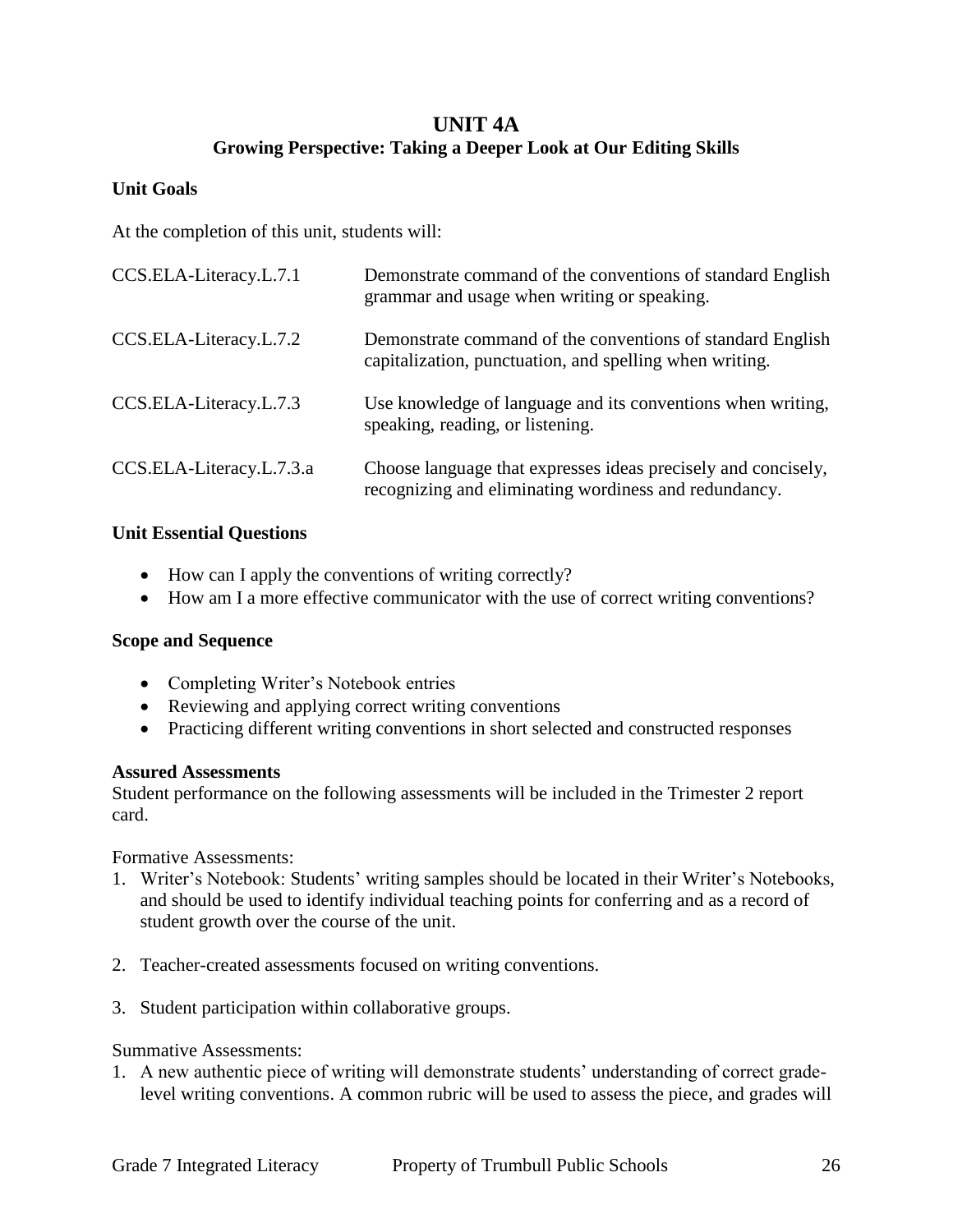be factored into the trimester grade in a manner common to all grade 7 Integrated Literacy teachers at both middle schools.

#### **Resources**

Core

teacher's own Writer's Notebook

#### **Supplemental**

• teacher-selected mentor texts

#### **Time Allotment**

• Approximately four weeks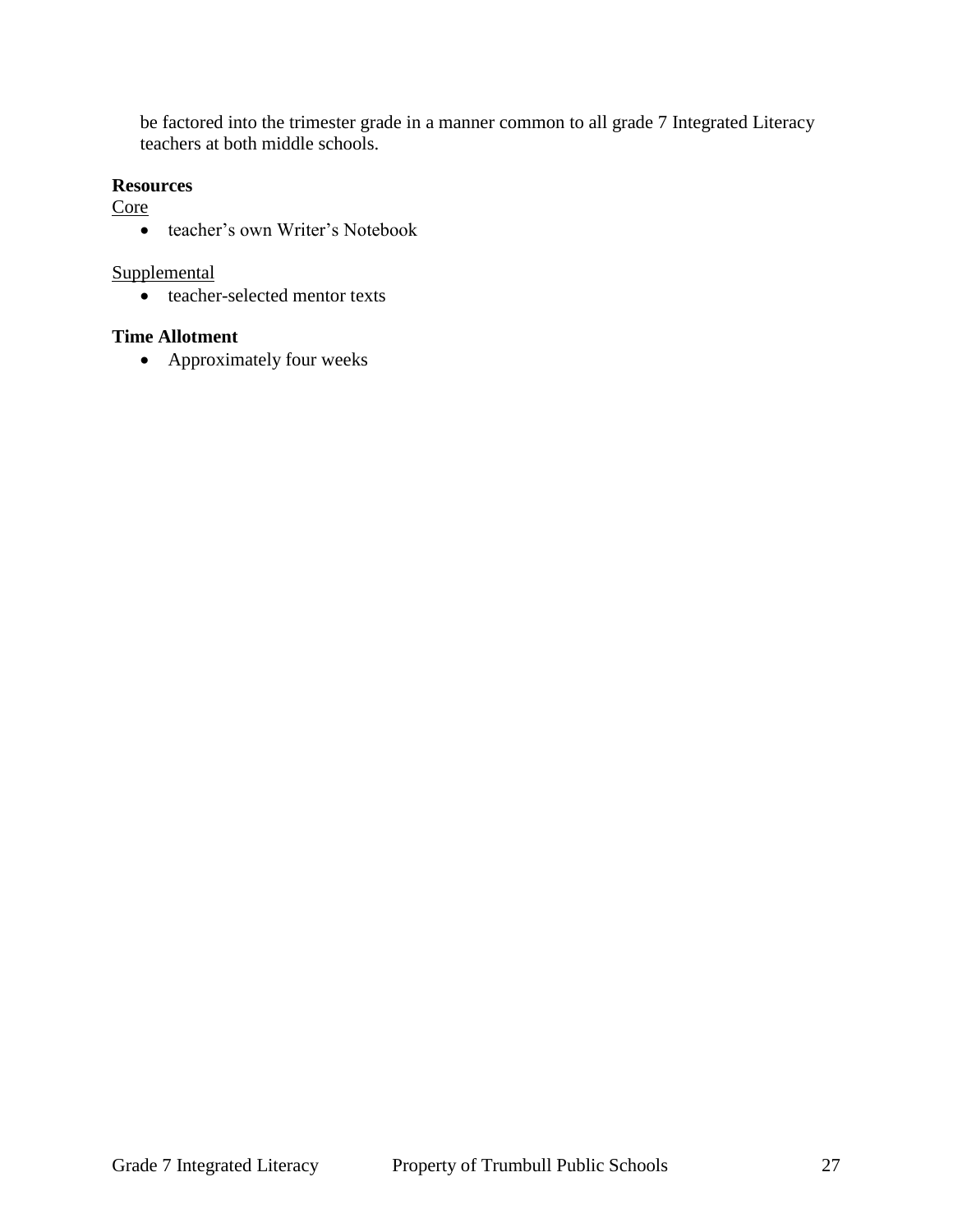## **UNIT 4B Exploring Perspective: Author's Purpose and Structure of Nonfiction**

#### **Unit Goals**

At the completion of this unit, students will:

| CCS.ELA-Literacy.RI.7.1 | Cite several pieces of textual evidence to support analysis of<br>what the text says explicitly as well as inferences drawn from<br>the text.                                                                |
|-------------------------|--------------------------------------------------------------------------------------------------------------------------------------------------------------------------------------------------------------|
| CCS.ELA-Literacy.RI.7.2 | Determine two or more central ideas in a text and analyze their<br>development over the course of the text; provide an objective<br>summary of the text.                                                     |
| CCS.ELA-Literacy.RI.7.3 | Analyze the interactions between individuals, events, and ideas<br>in a text (e.g., how ideas influence individuals or events, or<br>how individuals influence ideas or events.)                             |
| CCS.ELA-Literacy.RI.7.4 | Determine the meaning of words and phrases as they are used<br>in a text, including figurative, connotative, and technical<br>meanings; analyze the impact of a specific word choice on<br>meaning and tone. |
| CCS.ELA-Literacy.RI.7.5 | Analyze the structure an author uses to organize a text,<br>including how the major sections contribute to the whole and to<br>the development of the ideas.                                                 |
| CCS.ELA-Literacy.RI.7.6 | Determine an author's point of view or purpose in a text and<br>analyze how the author distinguishes his or her position from<br>that of others.                                                             |

#### **Unit Essential Questions**

- How does understanding the structure of a nonfiction selection increase my comprehension of the selection?
- Which strategies work best for me to understand, annotate, and organize informational text?

#### **Scope and Sequence**

- Responding to reading selections in Reader's Notebook
- Describing the characteristics of different informational texts
- Analyzing key details in informational texts
- Analyzing the use of text features
- Using strategies for determining the central idea of a work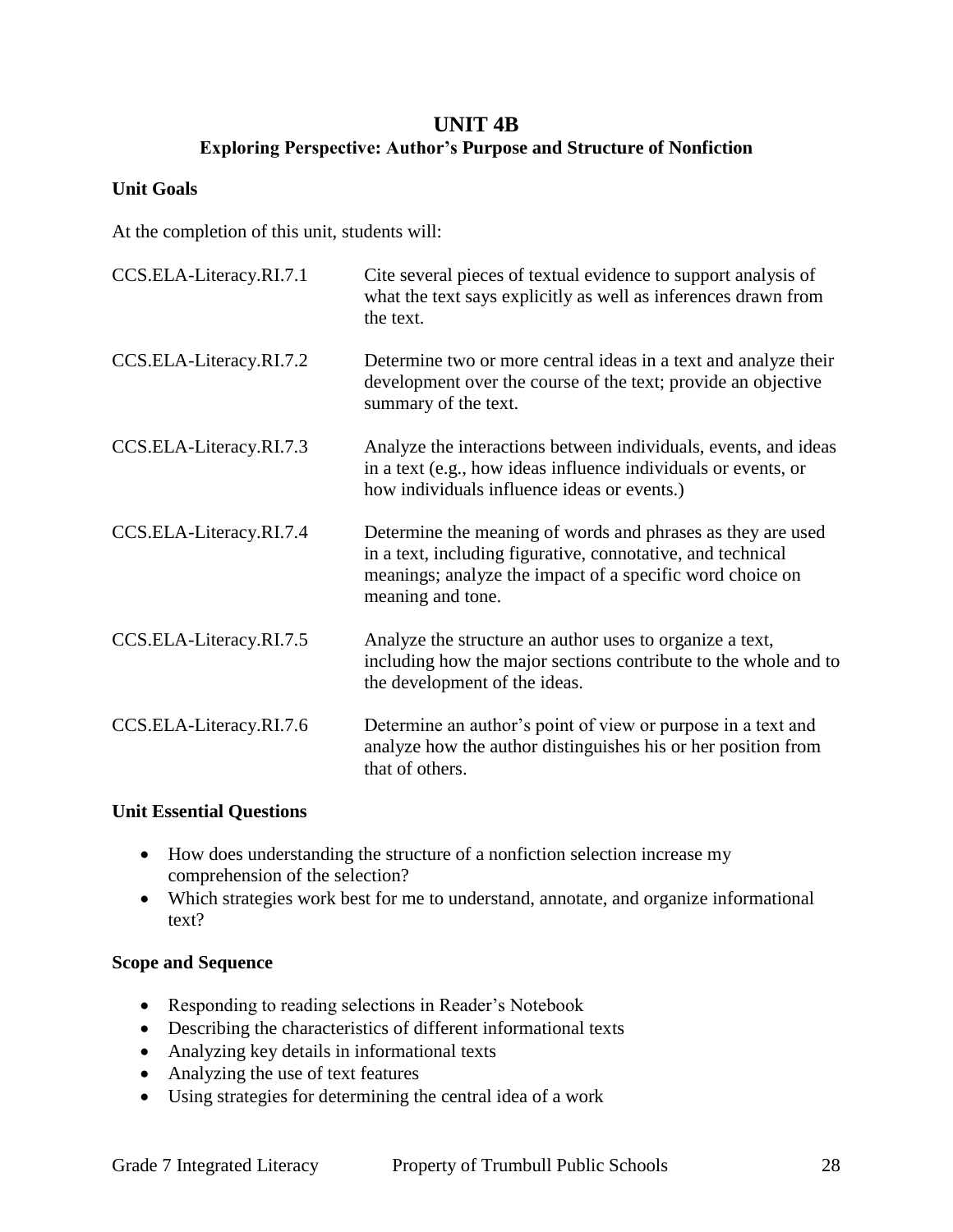- Applying techniques for summarizing text
- Correctly citing text evidence to support analysis of a text
- Understanding the different structures of informational text
- Pairing fictional and informational selections

#### **Assured Assessments**

Student performance on the following assessments will be included in the Trimester 2 report card.

Formative Assessments:

- 1. Reader's Notebook: Students will complete written responses and select important passages and key vocabulary. They will share their work with partners and/or in collaborative groups. Completion of notebook work will occur in school and/or as assigned homework. Notebooks will be assessed for completion of thoughtful, text-based responses. A common rubric will be used to assess the notebook, and grades will be factored into the trimester grade in a manner common to all grade 7 Integrated Literacy teachers at both middle schools.
- 2. Reading Skills Assessment: Students will apply unit skills as they read and respond to nonfiction passages.
- 3. "Grade 7, Lesson 5: Articles" & "Grade 7, Lesson 9: Analyze Informational Texts," *English Language Arts Common Core Performance Coach* (one of the two should be graded).
- 4. Student participation within collaborative groups.

Summative Assessments:

1. On-demand writing based on a nonfiction selection. A common rubric will be used to assess the writing, and grades will be factored into the trimester grade in a manner common to all grade 7 Integrated Literacy teachers at both middle schools.

#### **Resources**

Core

- *Prentice-Hall Literature Grade 7*. Boston: Pearson, 2007. Print.
- "Grade 7, Lesson 5: Articles." *English Language Arts Common Core Performance Coach*. Chicago: Triumph Learning, 2015. Print.
- "Grade 7, Lesson 9: Analyze Informational Texts." *English Language Arts Common Core Performance Coach*. Chicago: Triumph Learning, 2015. Print.

#### Supplemental

 $\bullet$  N/A

#### **Time Allotment**

• Approximately four weeks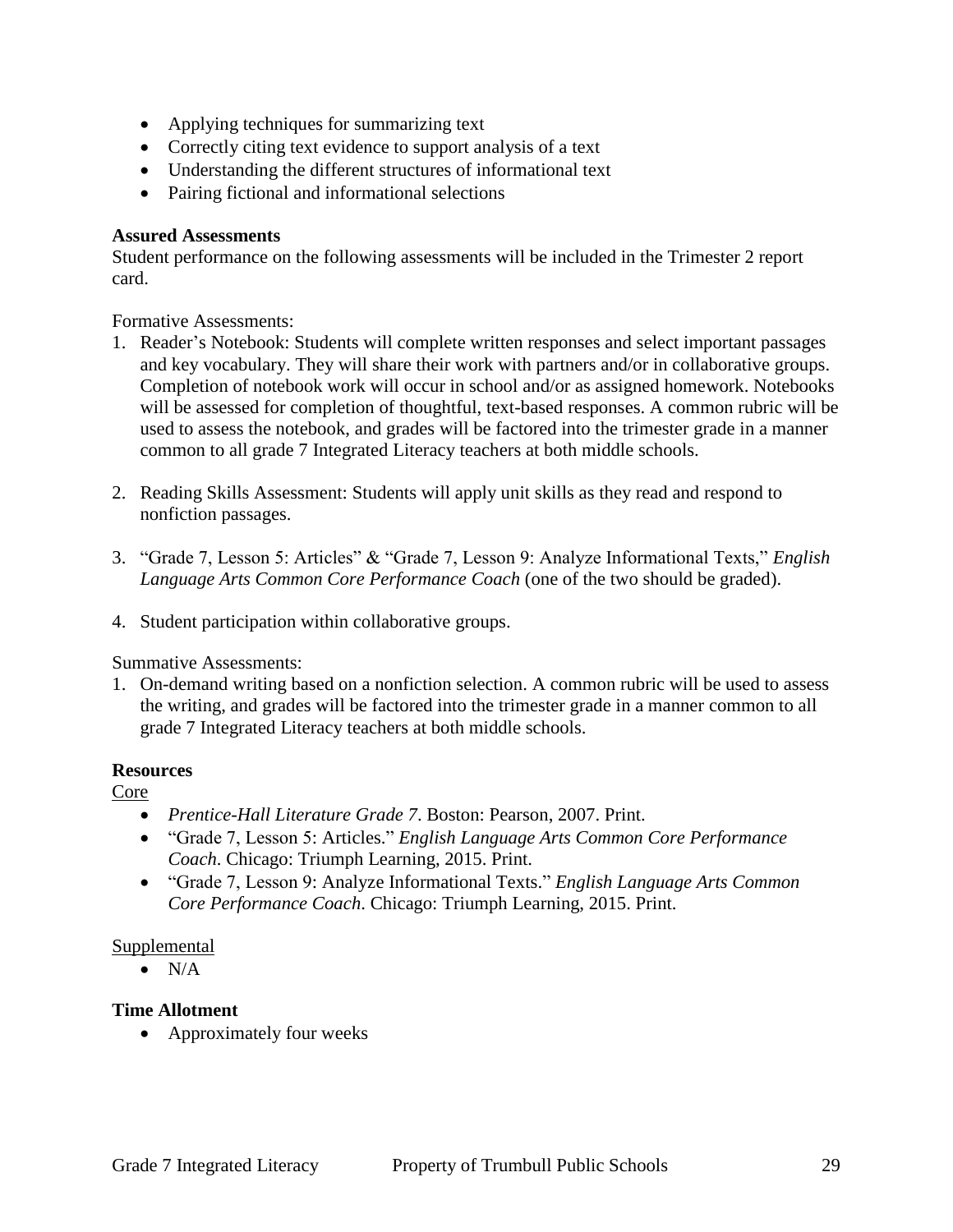## **UNIT 5A Growing Perspective: Research-Based Informative Writing**

## **Unit Goals**

At the completion of this unit, students will:

| CCS.ELA-Literacy.RL.7.9  | Compare and contrast a fictional portrayal of a time, place, or<br>character and a historical account of the same period as a<br>means of understanding how authors of fiction use or alter<br>history.                                                                                                                                   |
|--------------------------|-------------------------------------------------------------------------------------------------------------------------------------------------------------------------------------------------------------------------------------------------------------------------------------------------------------------------------------------|
| CCS.ELA-Literacy.RI.7.9  | Analyze how two or more authors writing about the same topic<br>shape their presentations of key information by emphasizing<br>different evidence or advancing different interpretations of<br>facts.                                                                                                                                     |
| CCS.ELA-Literacy.W.7.2   | Write informative/explanatory texts to examine a topic and<br>convey ideas, concepts, and information through the selection,<br>organization, and analysis of relevant content.                                                                                                                                                           |
| CCS.ELA-Literacy.W.7.2.a | Introduce a topic clearly, previewing what is to follow;<br>organize ideas, concepts, and information, using strategies such<br>as definition, classification, comparison/contrast, and cause-<br>effect; include formatting (e.g., headings), graphics (e.g.,<br>charts, tables), and multimedia when useful to aiding<br>comprehension. |
| CCS.ELA-Literacy.W.7.2.b | Develop the topic with relevant facts, definitions, concrete<br>details, quotations, or other information and examples.                                                                                                                                                                                                                   |
| CCS.ELA-Literacy.W.7.2.c | Use appropriate transitions to create cohesion and clarify the<br>relationships among ideas and concepts.                                                                                                                                                                                                                                 |
| CCS.ELA-Literacy.W.7.2.d | Use precise language and domain-specific vocabulary to<br>inform about or explain the topic.                                                                                                                                                                                                                                              |
| CCS.ELA-Literacy.W.7.2.e | Establish and maintain a formal style.                                                                                                                                                                                                                                                                                                    |
| CCS.ELA-Literacy.W.7.2.f | Provide a concluding statement or section that follows from<br>and supports the information or explanation presented.                                                                                                                                                                                                                     |
| CCS.ELA-Literacy.W.7.7   | Conduct short research projects to answer a question, drawing<br>on several sources and generating additional related, focused<br>questions for further research and investigation.                                                                                                                                                       |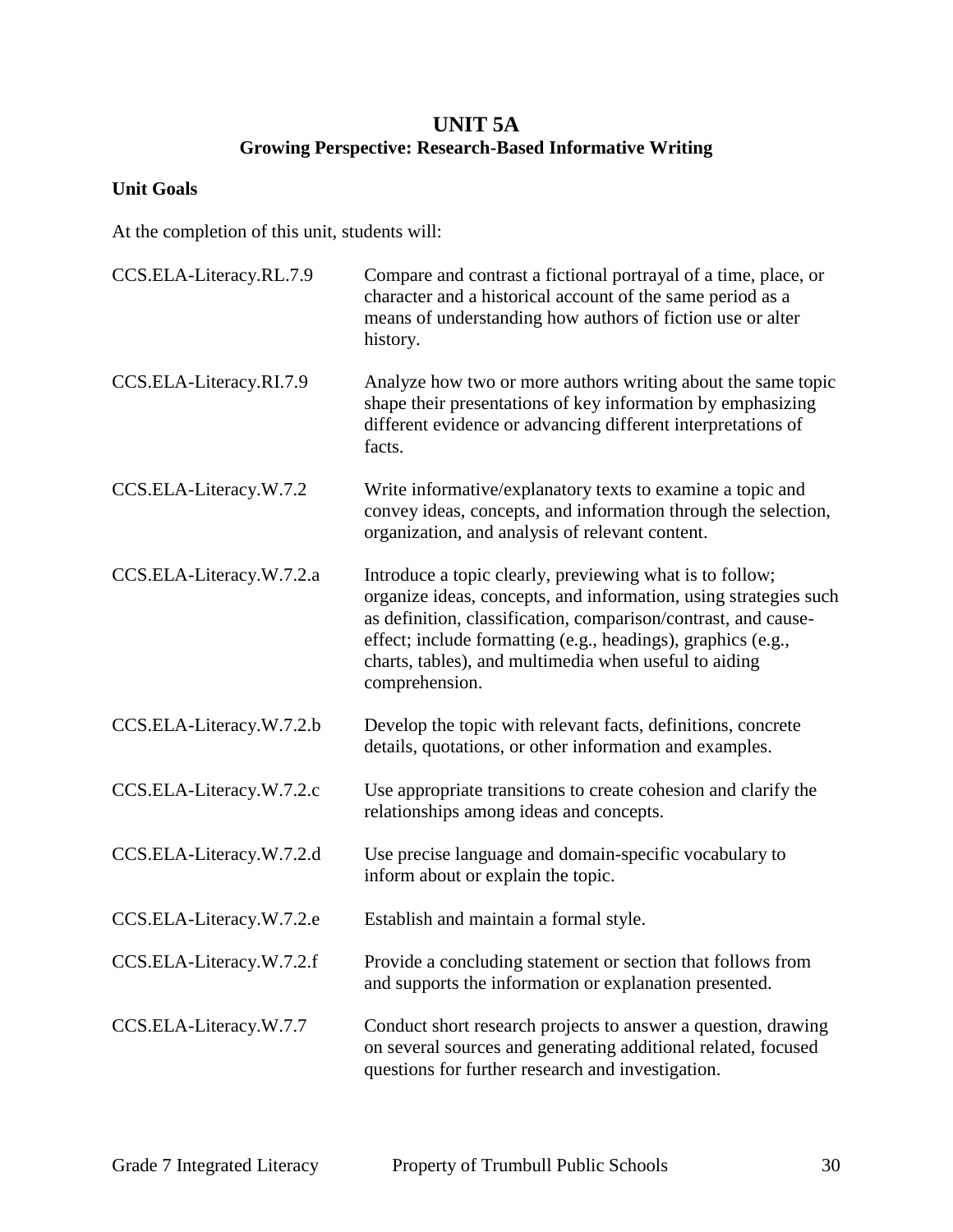| CCS.ELA-Literacy.W.7.8  | Gather relevant information from multiple print and digital<br>sources, using search terms effectively; assess the credibility<br>and accuracy of each source; and quote or paraphrase the data<br>and conclusions of others while avoiding plagiarism and<br>following a standard format for citation. |
|-------------------------|---------------------------------------------------------------------------------------------------------------------------------------------------------------------------------------------------------------------------------------------------------------------------------------------------------|
| CCS.ELA-Literacy.W.7.9  | Draw evidence from literary or informational texts to support<br>analysis, reflection, and research.                                                                                                                                                                                                    |
| CCS.ELA-Literacy.SL.7.4 | Present claims and findings, emphasizing salient points in a<br>focused, coherent manner with pertinent descriptions, facts,<br>details, and examples; use appropriate eye contact, adequate<br>volume, and clear pronunciation.                                                                        |

#### **Unit Essential Questions**

- How do I find reliable and relevant information?
- How do we engage in meaningful conversation?
- What survival challenges do people face?
- What decisions do people make to survive?

#### **Scope and Sequence**

- Completing Writer's Notebook entries
- Researching how people can sometimes prepare for and overcome forces of nature
- Exploring print and digital sources and determining their reliability
- Organizing collected information for a multi-paragraph informative essay written in a formal style
- Revising and editing content based on peer and teacher feedback
- Publishing the informative essay using MLA format, including parenthetical citations
- Presenting research findings using multimedia components and visual displays
- Demonstrating command of language conventions in both writing and speaking

#### **Assured Assessments**

Student performance on the following assessments will be included in the Trimester 3 report card.

Formative Assessments:

- 1. Student notes on selected research topic.
- 2. Writer's Notebook: Students' writing samples should be located in their Writer's Notebooks, and should be used to identify individual teaching points for conferring and as a record of student growth over the course of the unit.
- 3. Student participation within collaborative groups.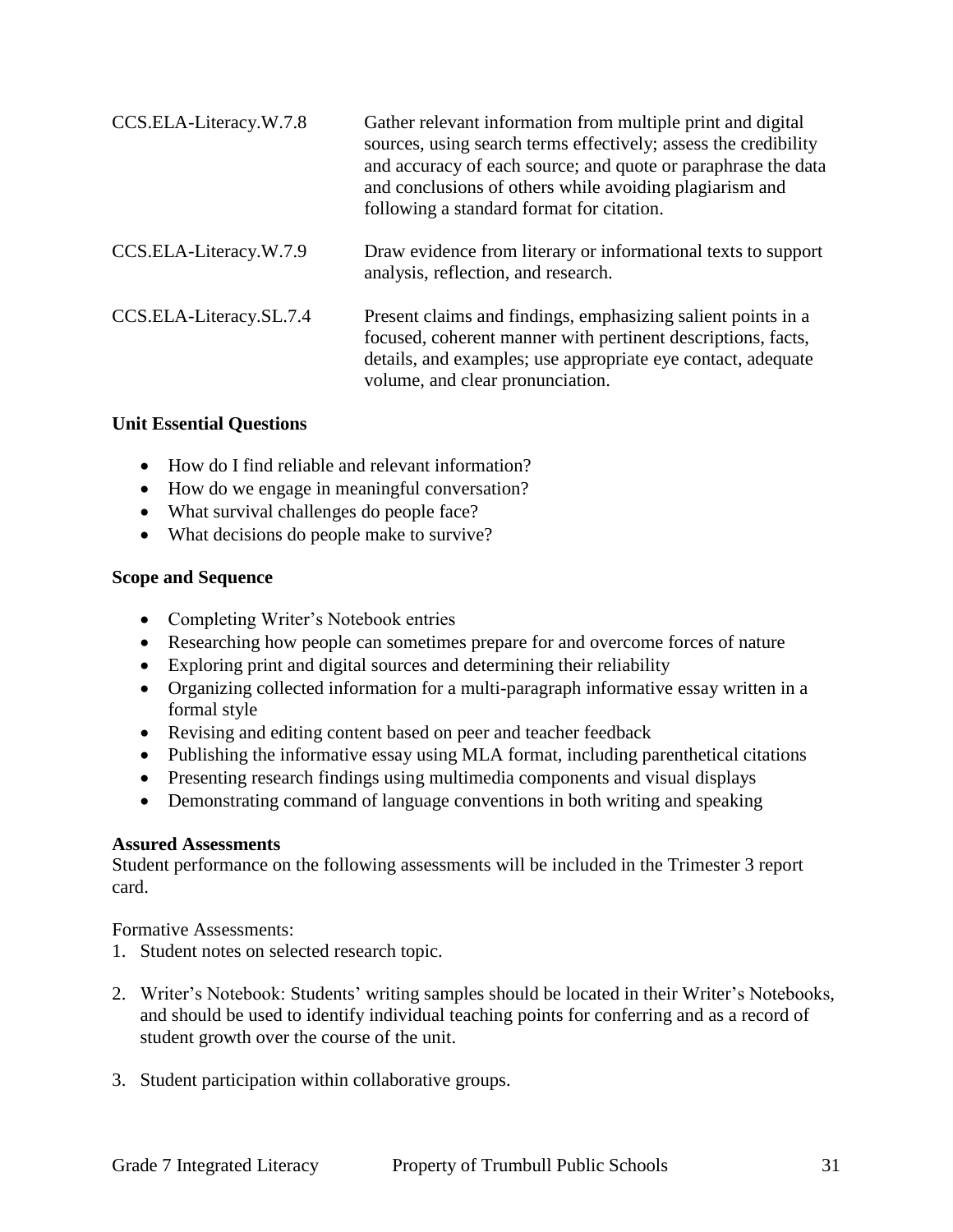Summative Assessments:

- 1. Students will publish an informative essay based on research of a selected specific natural disaster. The essay should include parenthetical citations using MLA format. A common rubric will be used to assess the informative essay, and grades will be factored into the trimester grade in a manner common to all grade 7 Integrated Literacy teachers at both middle schools.
- 2. Each student will present his/her research in a group presentation using multimedia components and visual displays. A common rubric will be used to score students on accuracy, pacing, eye contact, volume, pronunciation, and visuals, and grades will be factored into the trimester grade in a manner common to all grade 7 Integrated Literacy teachers at both middle schools.

#### **Resources**

Core

- Krakauer, Jon. *Into Thin Air* selections. Print.
- London, Jack. "The Story of an Eyewitness." Print.

#### Supplemental

- Bradbury, Ray. "All Summer in a Day." Print.
- Collection of books on the topic of natural disasters.
- Relevant articles and website related to students' selected natural disasters.

#### **Time Allotment**

• Approximately four weeks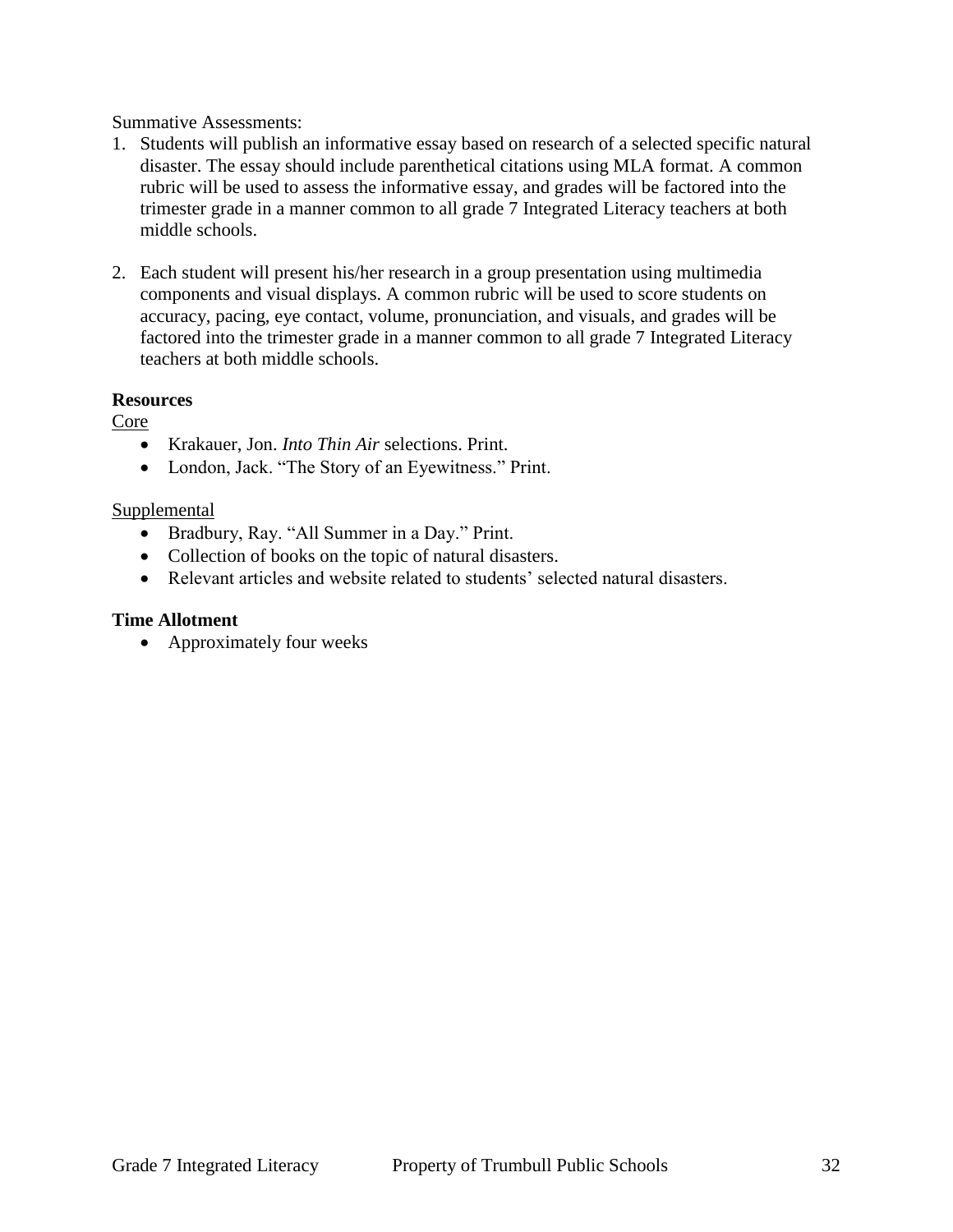## **UNIT 5B**

## **Exploring Perspective: The Excitement and Power of Independent Reading**

#### **Unit Goals**

At the completion of this unit, students will:

| CCS.ELA-Literacy.RL.7.1 | Cite several pieces of textual evidence to support analysis of<br>what the text says explicitly as well as inferences drawn from<br>the text.                                                                                    |
|-------------------------|----------------------------------------------------------------------------------------------------------------------------------------------------------------------------------------------------------------------------------|
| CCS.ELA-Literacy.RL.7.2 | Determine a theme or central idea of a text and analyze its<br>development over the course of the text; provide an objective<br>summary of the text.                                                                             |
| CCS.ELA-Literacy.RL.7.3 | Analyze how particular elements of a story or drama interact<br>(e.g., how setting shapes the characters or plot).                                                                                                               |
| CCS.ELA-Literacy.RL.7.6 | Analyze how an author develops and contrasts the points of<br>view of different characters or narrators in a text.                                                                                                               |
| CCS.ELA-Literacy.SL.7.4 | Present claims and findings, emphasizing salient points in a<br>focused, coherent manner with pertinent descriptions, facts,<br>details, and examples; use appropriate eye contact, adequate<br>volume, and clear pronunciation. |
| CCS.ELA-Literacy.SL.7.6 | Adapt speech to a variety of contexts and tasks, demonstrating<br>command of formal English when indicated or appropriate.                                                                                                       |

#### **Unit Essential Questions**

- How do I build my reading stamina over time?
- How can I share my excitement and interest in particular reading selections?
- How can I effectively organize and deliver a class book talk?

#### **Scope and Sequence**

- Responding to reading selections in Reader's Notebook
- Sharing goals of the Marathon Reading Project
- Developing a list of effective strategies for delivering book talks based on published oral presentations that are viewed
- Practicing and applying strategies for oral presentation
- Selecting, organizing, and presenting a book talk of a favorite selection of the Marathon Reading Project
- Celebrating and reflecting on growth and progress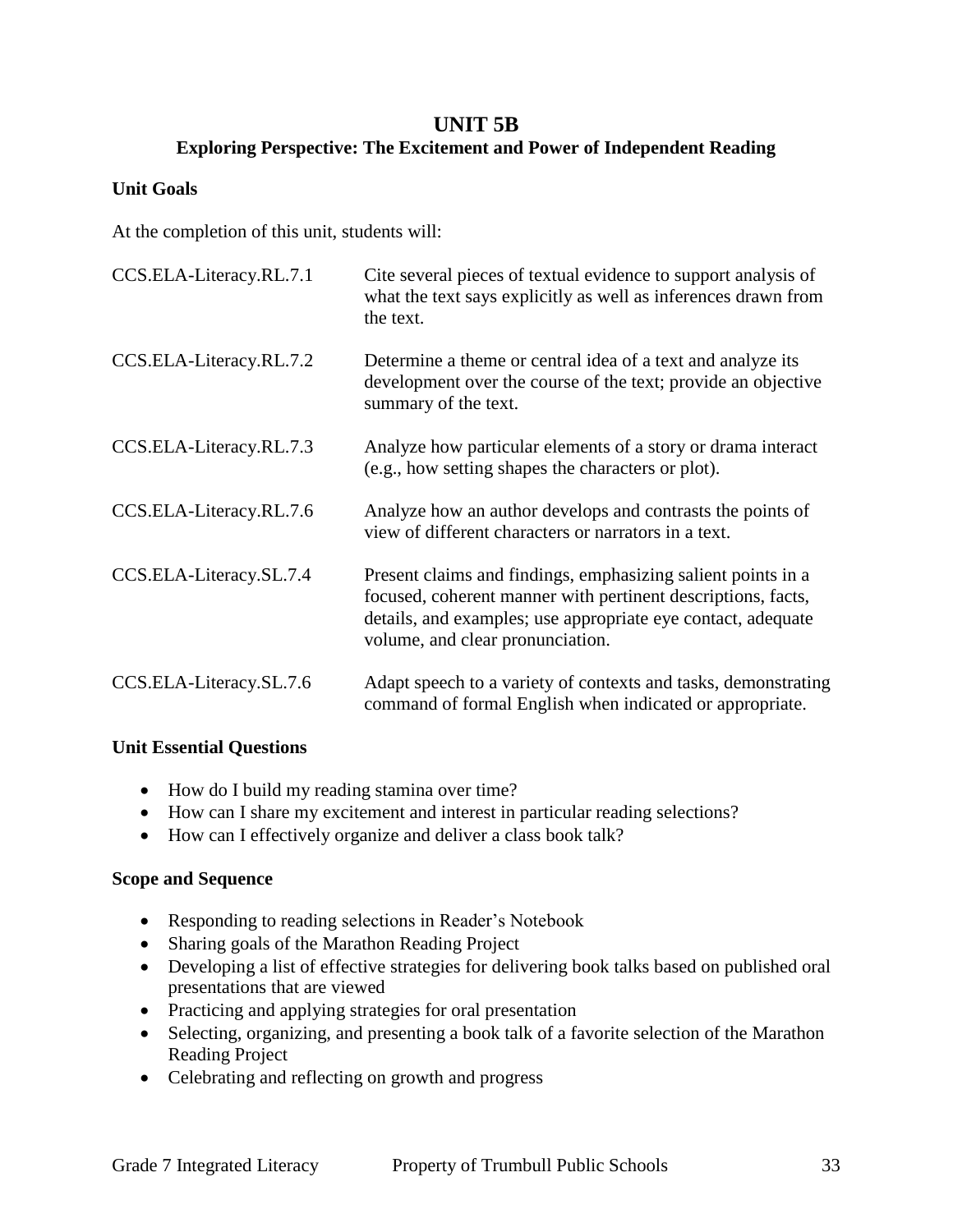#### **Assured Assessments**

Student performance on the following assessments will be included in the Trimester 2 report card.

Formative Assessments:

- 1. Independent Reading: in-class and nightly assignments, with reading logs.
- 2. Reader's Notebook: Students will complete written responses and select important passages and key vocabulary. They will share their work with partners and/or in collaborative groups. Completion of notebook work will occur in school and/or as assigned homework. Notebooks will be assessed for completion of thoughtful, text-based responses. A common rubric will be used to assess the notebook, and grades will be factored into the trimester grade in a manner common to all grade 7 Integrated Literacy teachers at both middle schools.
- 3. Student participation within collaborative groups, including informal partner presentation rehearsals.

Summative Assessments:

1. Each student will prepare and deliver an oral book talk presentation. A common rubric will be used to assess the presentation, and grades will be factored into the trimester grade in a manner common to all grade 7 Integrated Literacy teachers at both middle schools.

#### **Resources**

Core

• Independent reading selections by students

#### Supplemental

- teacher-created guidelines for effective oral presentation
- student-created guidelines for effective oral presentation
- $\bullet$  online book talks

#### **Time Allotment**

• Approximately four weeks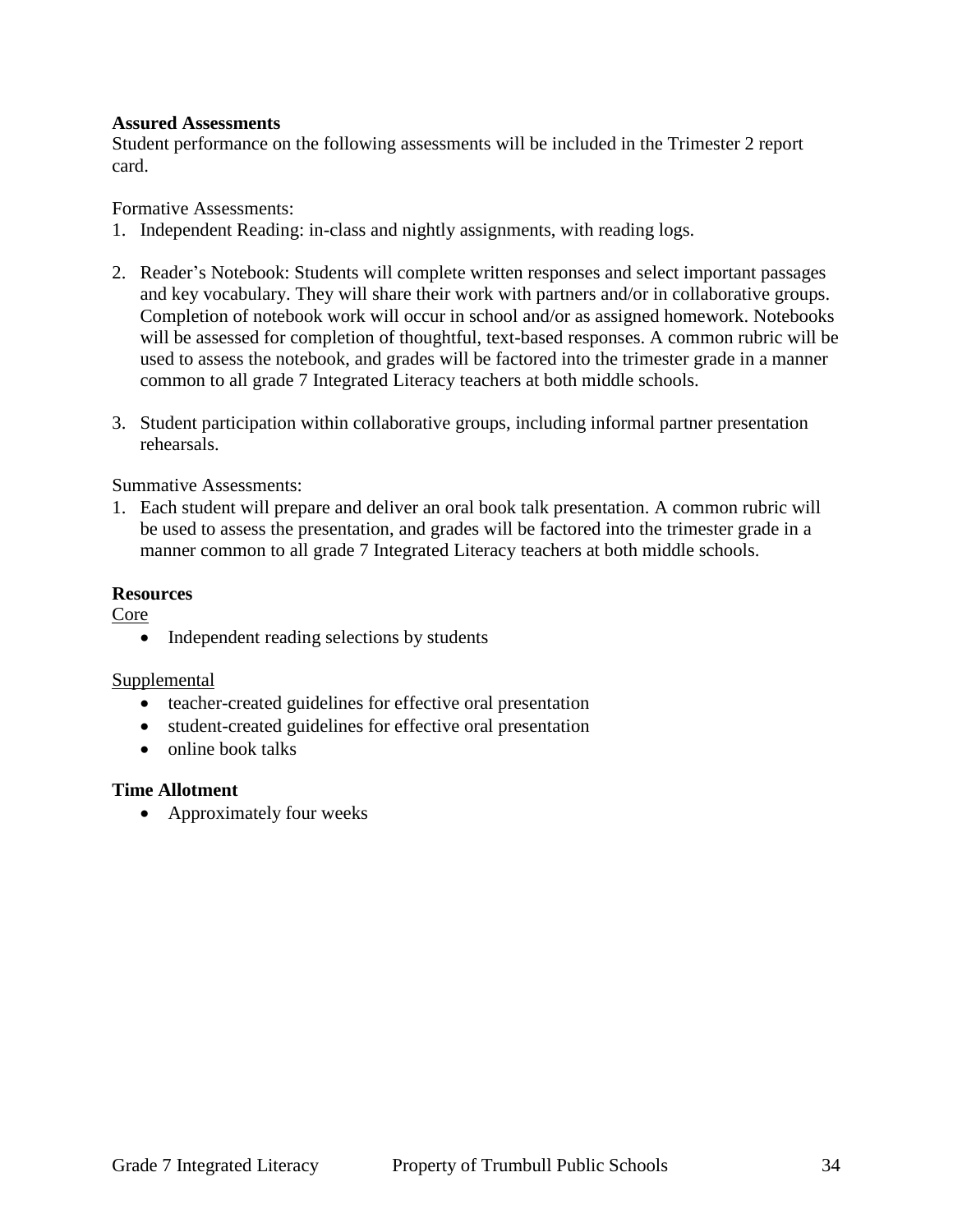## **UNIT 6A Reviewing Writing & Language Skills & Strategies**

## **Unit Goals**

At the completion of this unit, students will:

| CCS.ELA-Literacy.RL.7.1 | Cite several pieces of textual evidence to support analysis of<br>what the text says explicitly as well as inferences drawn from<br>the text.                                                                                                                                               |
|-------------------------|---------------------------------------------------------------------------------------------------------------------------------------------------------------------------------------------------------------------------------------------------------------------------------------------|
| CCS.ELA-Literacy.RI.7.1 | Cite several pieces of textual evidence to support analysis of<br>what the text says explicitly as well as inferences drawn from<br>the text.                                                                                                                                               |
| CCS.ELA-Literacy.RL.7.2 | Determine a theme or central idea of a text and analyze its<br>development over the course of the text; provide an objective<br>summary of the text.                                                                                                                                        |
| CCS.ELA-Literacy.RI.7.2 | Determine two or more central ideas in a text and analyze their<br>development over the course of the text; provide an objective<br>summary of the text.                                                                                                                                    |
| CCS.ELA-Literacy.RL.7.3 | Analyze how particular elements of a story or drama interact<br>(e.g., how setting shapes the characters or plot).                                                                                                                                                                          |
| CCS.ELA-Literacy.RI.7.3 | Analyze the interactions between individuals, events, and ideas<br>in a text (e.g., how ideas influence individuals or events, or<br>how individuals influence ideas or events.)                                                                                                            |
| CCS.ELA-Literacy.RL.7.4 | Determine the meaning of words and phrases as they are used<br>in a text, including figurative and connotative meanings;<br>analyze the impact of rhymes and other repetitions of sounds<br>(e.g., alliteration) on a specific verse or stanza of a poem or<br>section of a story or drama. |
| CCS.ELA-Literacy.RI.7.4 | Determine the meaning of words and phrases as they are used<br>in a text, including figurative, connotative, and technical<br>meanings; analyze the impact of a specific word choice on<br>meaning and tone.                                                                                |
| CCS.ELA-Literacy.RL.7.5 | Analyze how a drama's or poem's from or structure (e.g.,<br>soliloquy, sonnet) contributes to its meaning.                                                                                                                                                                                  |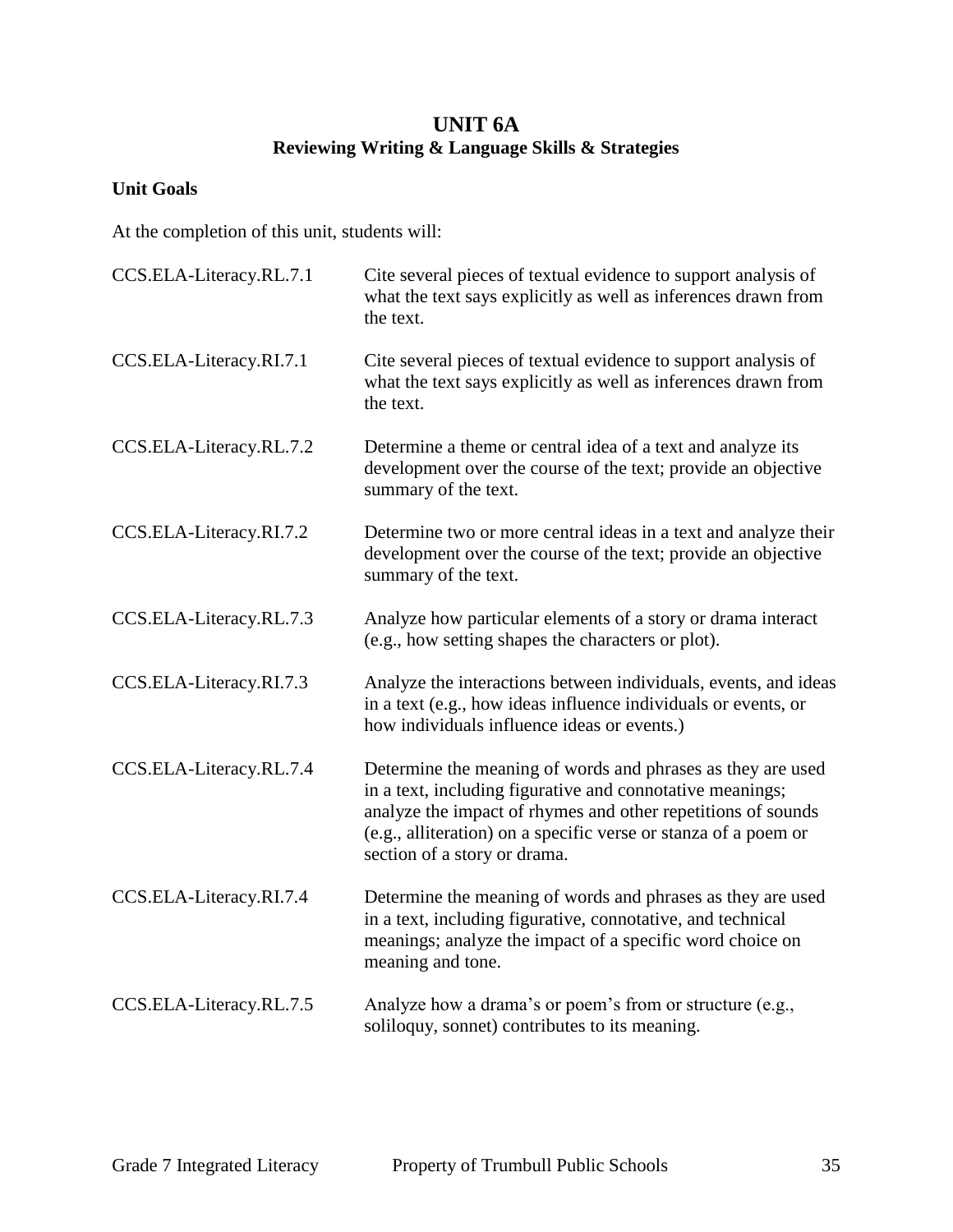| CCS.ELA-Literacy.RI.7.5  | Analyze the structure an author uses to organize a text,<br>including how the major sections contribute to the whole and to<br>the development of the ideas.                                                                                       |
|--------------------------|----------------------------------------------------------------------------------------------------------------------------------------------------------------------------------------------------------------------------------------------------|
| CCS.ELA-Literacy.RL.7.6  | Analyze how an author develops and contrasts the points of<br>view of different characters or narrators in a text.                                                                                                                                 |
| CCS.ELA-Literacy.RI.7.6  | Determine an author's point of view or purpose in a text and<br>analyze how the author distinguishes his or her position from<br>that of others.                                                                                                   |
| CCS.ELA-Literacy.RL.7.7  | Compare and contrast a written story, drama, or poem to its<br>audio, filmed, staged, or multimedia version, analyzing the<br>effects of techniques unique to each medium (e.g., lighting,<br>sound, color, or camera focus and angles in a film). |
| CCS.ELA-Literacy.RI.7.7  | Compare and contrast a text to an audio, video, or multimedia<br>version of the text, analyzing each medium's portrayal of the<br>subject (e.g., how the delivery of a speech affects the impact of<br>the words).                                 |
| CCS.ELA-Literacy.RI.7.8  | Trace and evaluate the argument and specific claims in a text,<br>assessing whether the reasoning is sound and the evidence is<br>relevant and sufficient to support the claims.                                                                   |
| CCS.ELA-Literacy.RL.7.9  | Compare and contrast a fictional portrayal of a time, place, or<br>character and a historical account of the same period as a<br>means of understanding how authors of fiction use or alter<br>history.                                            |
| CCS.ELA-Literacy.RI.7.9  | Analyze how two or more authors writing about the same topic<br>shape their presentations of key information by emphasizing<br>different evidence or advancing different interpretations of<br>facts.                                              |
| CCS.ELA-Literacy.RL.7.10 | By the end of the year, read and comprehend literature,<br>including stories, dramas, and poems, in the grades 6-8 text<br>complexity band proficiently, with scaffolding as needed at the<br>high end of the range.                               |
| CCS.ELA-Literacy.RI.7.10 | By the end of the year, read and comprehend literary nonfiction<br>in the grades 6-8 text complexity band proficiently, with<br>scaffolding as needed at the high end of the range.                                                                |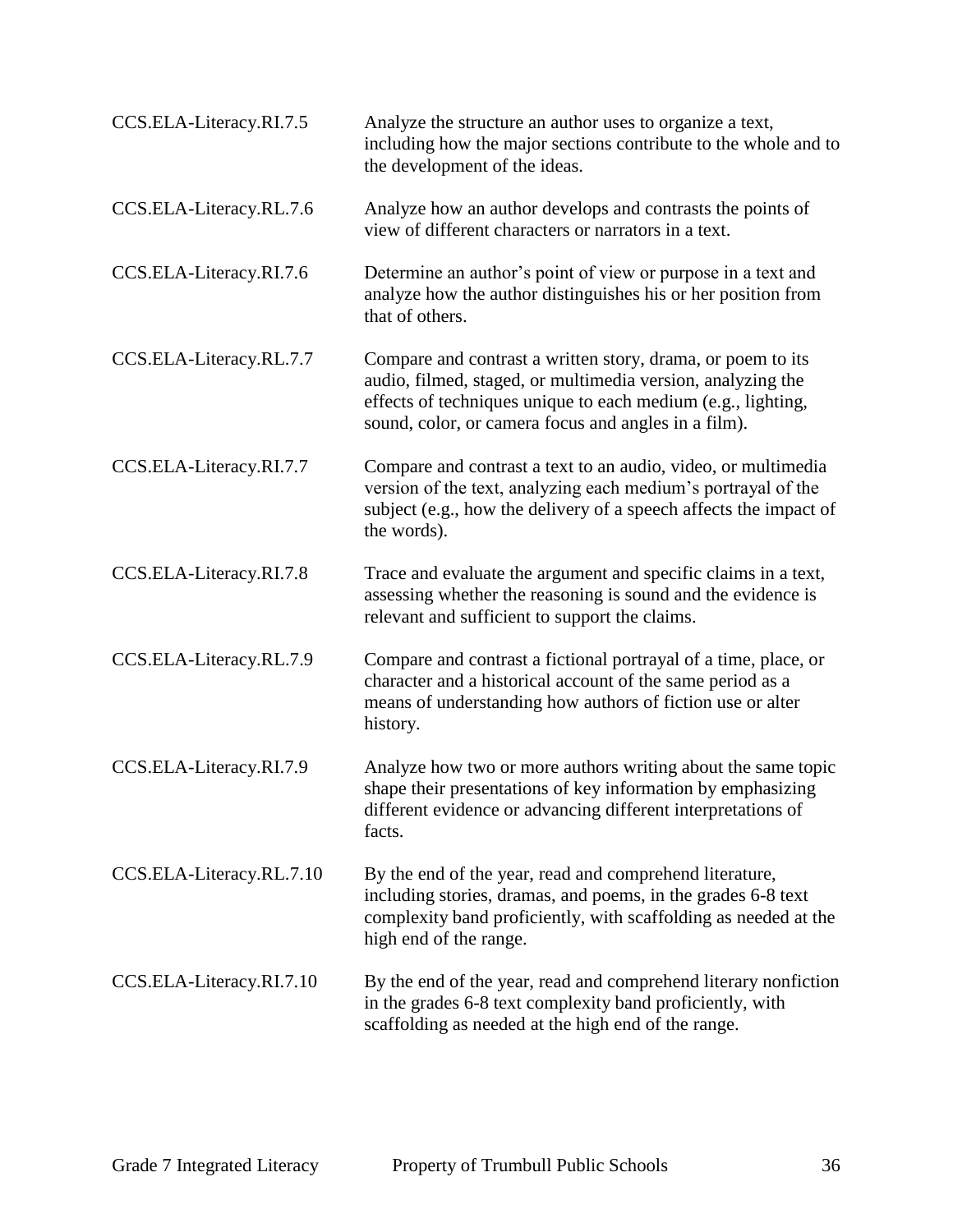| CCS.ELA-Literacy.L.7.4 | Determine or clarify the meaning of unknown and multiple-<br>meaning words and phrases based on grade 7 reading and<br>content, choosing flexibly from a range of strategies.                                         |
|------------------------|-----------------------------------------------------------------------------------------------------------------------------------------------------------------------------------------------------------------------|
| CCS.ELA-Literacy.L.7.5 | Demonstrate understanding of figurative language, word<br>relationships, and nuances in word meanings.                                                                                                                |
| CCS.ELA-Literacy.L.7.6 | Acquire and use accurately grade-appropriate general academic<br>and domain-specific words and phrases; gather vocabulary<br>knowledge when considering a word or phrase important to<br>comprehension or expression. |

#### **Unit Essential Questions**

- How can I use the writing process to best convey my ideas?
- How do audience and purpose affect writing?
- How can I maintain the voice and style of another author?
- What are the components of a well-constructed written piece?
- How can I use effective test-taking strategies, including determining what a question is asking of me?
- How do I apply the conventions of writing correctly?

#### **Scope and Sequence**

- Completing Writer's Notebook entries
- Completing multiple drafts of introductions, body paragraphs, and/or conclusions of narrative, informational, and/or argumentative pieces of writing, varying language and style toward adjusted purposes, and applying the conventions of writing properly
- Practicing answering selected-response and constructed-response questions in discrete preparation for the Smarter Balanced assessment

#### **Assured Assessments**

Student performance on the following assessments will be included in the Trimester 3 report card.

Formative Assessments:

- 1. Smarter Balanced online practice test responses.
- 2. Student participation within collaborative groups.

#### **Resources**

Core

• Smarter Balanced online practice tests

Supplemental

 $\bullet$  N/A

#### **Time Allotment**

• Approximately four weeks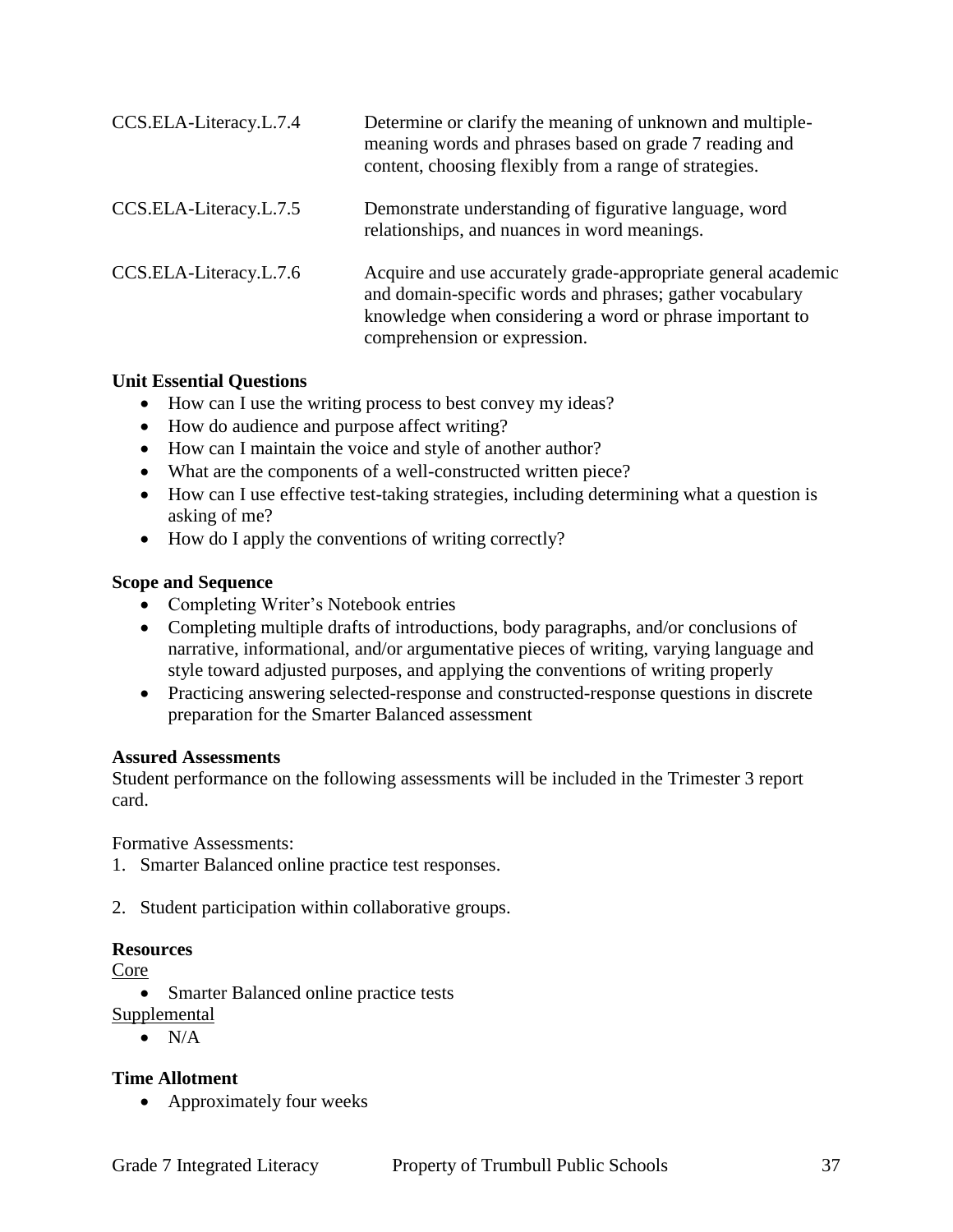## **UNIT 6B Reviewing Reading & Language Skills & Strategies**

## **Unit Goals**

At the completion of this unit, students will:

| CCS.ELA-Literacy.RL.7.1 | Cite several pieces of textual evidence to support analysis of<br>what the text says explicitly as well as inferences drawn from<br>the text.                                                                                                                                               |
|-------------------------|---------------------------------------------------------------------------------------------------------------------------------------------------------------------------------------------------------------------------------------------------------------------------------------------|
| CCS.ELA-Literacy.RI.7.1 | Cite several pieces of textual evidence to support analysis of<br>what the text says explicitly as well as inferences drawn from<br>the text.                                                                                                                                               |
| CCS.ELA-Literacy.RL.7.2 | Determine a theme or central idea of a text and analyze its<br>development over the course of the text; provide an objective<br>summary of the text.                                                                                                                                        |
| CCS.ELA-Literacy.RI.7.2 | Determine two or more central ideas in a text and analyze their<br>development over the course of the text; provide an objective<br>summary of the text.                                                                                                                                    |
| CCS.ELA-Literacy.RL.7.3 | Analyze how particular elements of a story or drama interact<br>(e.g., how setting shapes the characters or plot).                                                                                                                                                                          |
| CCS.ELA-Literacy.RI.7.3 | Analyze the interactions between individuals, events, and ideas<br>in a text (e.g., how ideas influence individuals or events, or<br>how individuals influence ideas or events.)                                                                                                            |
| CCS.ELA-Literacy.RL.7.4 | Determine the meaning of words and phrases as they are used<br>in a text, including figurative and connotative meanings;<br>analyze the impact of rhymes and other repetitions of sounds<br>(e.g., alliteration) on a specific verse or stanza of a poem or<br>section of a story or drama. |
| CCS.ELA-Literacy.RI.7.4 | Determine the meaning of words and phrases as they are used<br>in a text, including figurative, connotative, and technical<br>meanings; analyze the impact of a specific word choice on<br>meaning and tone.                                                                                |
| CCS.ELA-Literacy.RL.7.5 | Analyze how a drama's or poem's from or structure (e.g.,<br>soliloquy, sonnet) contributes to its meaning.                                                                                                                                                                                  |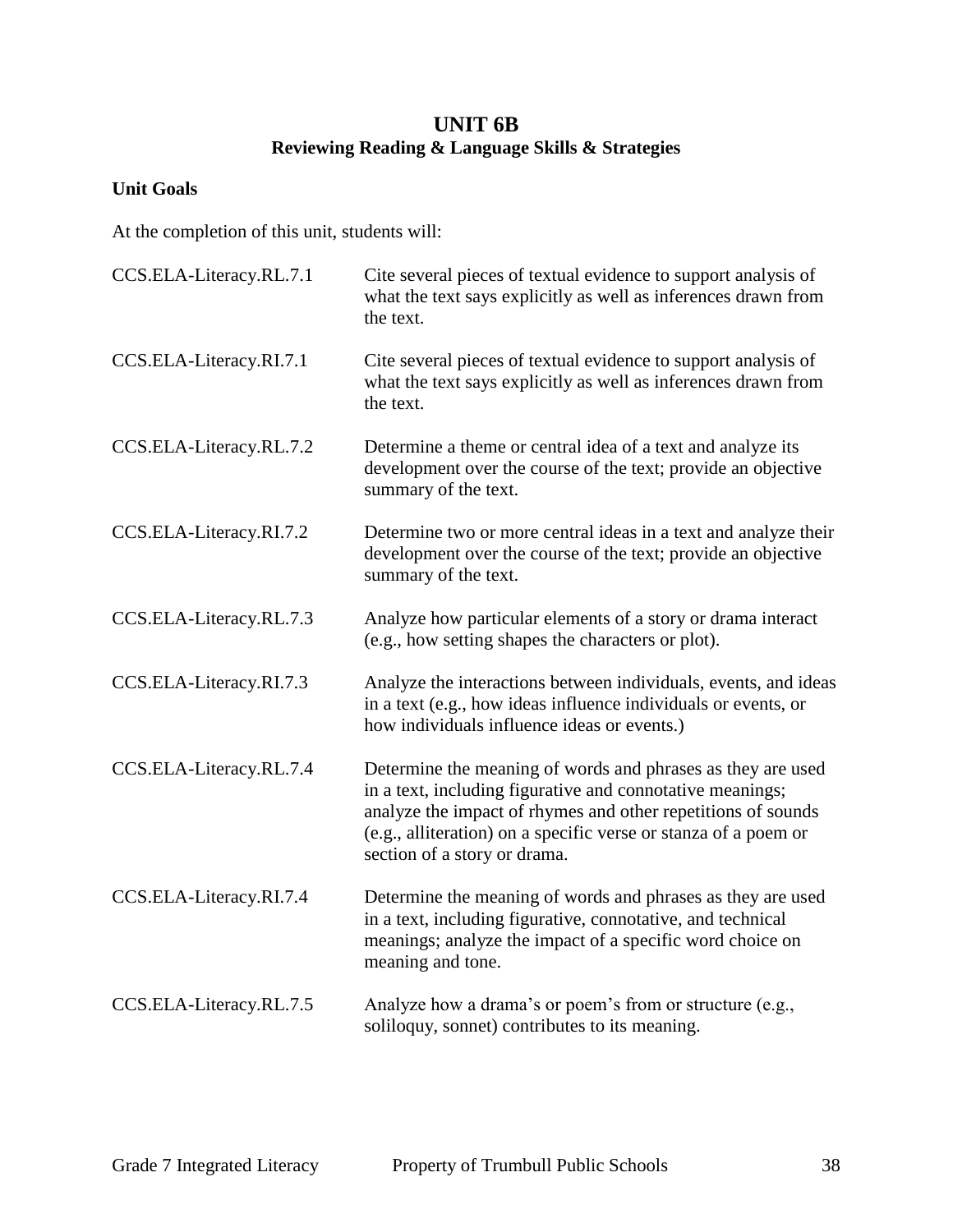| CCS.ELA-Literacy.RI.7.5  | Analyze the structure an author uses to organize a text,<br>including how the major sections contribute to the whole and to<br>the development of the ideas.                                                                                       |
|--------------------------|----------------------------------------------------------------------------------------------------------------------------------------------------------------------------------------------------------------------------------------------------|
| CCS.ELA-Literacy.RL.7.6  | Analyze how an author develops and contrasts the points of<br>view of different characters or narrators in a text.                                                                                                                                 |
| CCS.ELA-Literacy.RI.7.6  | Determine an author's point of view or purpose in a text and<br>analyze how the author distinguishes his or her position from<br>that of others.                                                                                                   |
| CCS.ELA-Literacy.RL.7.7  | Compare and contrast a written story, drama, or poem to its<br>audio, filmed, staged, or multimedia version, analyzing the<br>effects of techniques unique to each medium (e.g., lighting,<br>sound, color, or camera focus and angles in a film). |
| CCS.ELA-Literacy.RI.7.7  | Compare and contrast a text to an audio, video, or multimedia<br>version of the text, analyzing each medium's portrayal of the<br>subject (e.g., how the delivery of a speech affects the impact of<br>the words).                                 |
| CCS.ELA-Literacy.RI.7.8  | Trace and evaluate the argument and specific claims in a text,<br>assessing whether the reasoning is sound and the evidence is<br>relevant and sufficient to support the claims.                                                                   |
| CCS.ELA-Literacy.RL.7.9  | Compare and contrast a fictional portrayal of a time, place, or<br>character and a historical account of the same period as a<br>means of understanding how authors of fiction use or alter<br>history.                                            |
| CCS.ELA-Literacy.RI.7.9  | Analyze how two or more authors writing about the same topic<br>shape their presentations of key information by emphasizing<br>different evidence or advancing different interpretations of<br>facts.                                              |
| CCS.ELA-Literacy.RL.7.10 | By the end of the year, read and comprehend literature,<br>including stories, dramas, and poems, in the grades 6-8 text<br>complexity band proficiently, with scaffolding as needed at the<br>high end of the range.                               |
| CCS.ELA-Literacy.RI.7.10 | By the end of the year, read and comprehend literary nonfiction<br>in the grades 6-8 text complexity band proficiently, with<br>scaffolding as needed at the high end of the range.                                                                |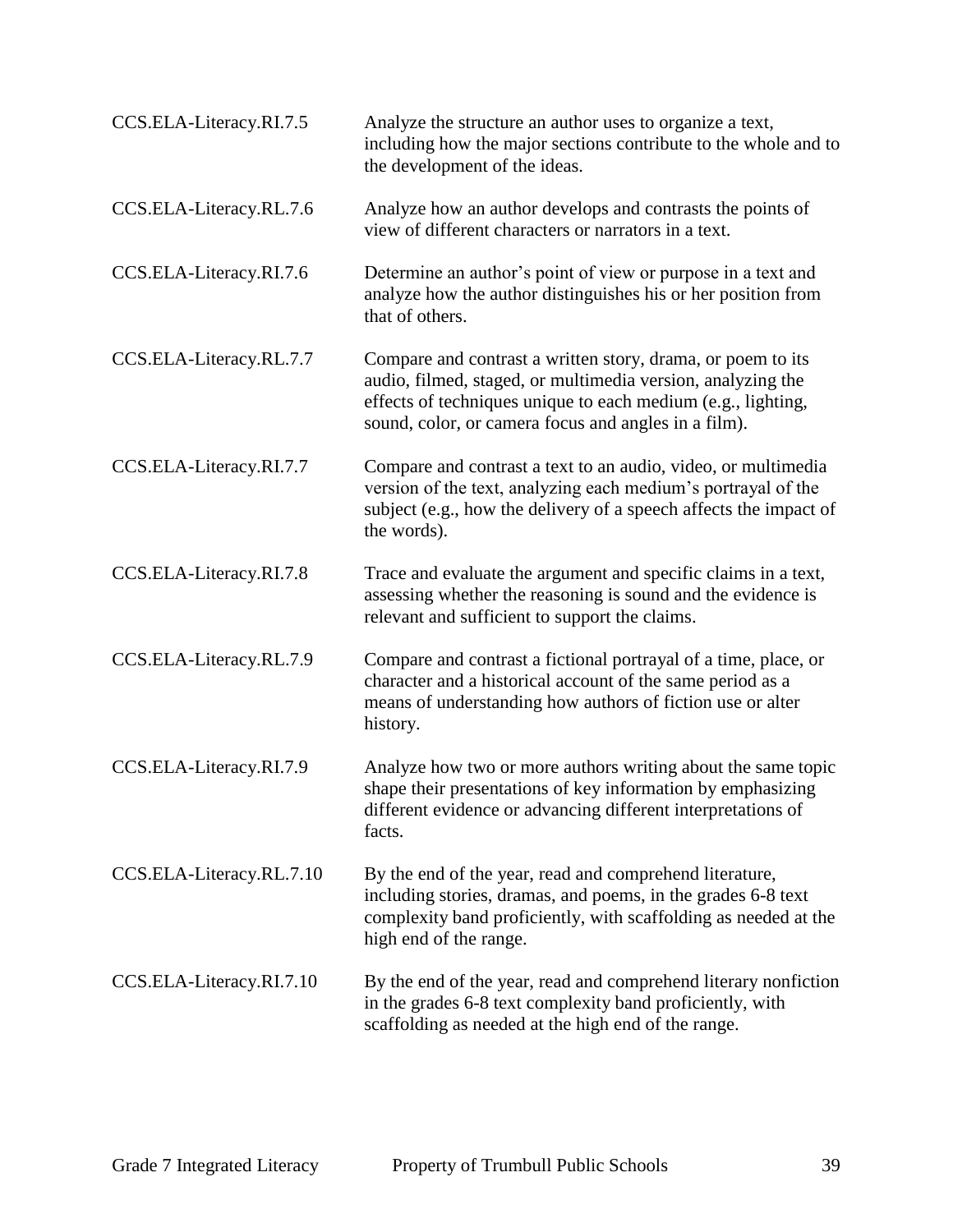| CCS.ELA-Literacy.L.7.4 | Determine or clarify the meaning of unknown and multiple-<br>meaning words and phrases based on grade 7 reading and<br>content, choosing flexibly from a range of strategies.                                         |
|------------------------|-----------------------------------------------------------------------------------------------------------------------------------------------------------------------------------------------------------------------|
| CCS.ELA-Literacy.L.7.5 | Demonstrate understanding of figurative language, word<br>relationships, and nuances in word meanings.                                                                                                                |
| CCS.ELA-Literacy.L.7.6 | Acquire and use accurately grade-appropriate general academic<br>and domain-specific words and phrases; gather vocabulary<br>knowledge when considering a word or phrase important to<br>comprehension or expression. |

#### **Unit Essential Questions**

- How can I use effective test-taking strategies, including determining what a question is asking of me?
- How can I apply reading strategies to best understand literary and informational text?
- How can I best answer a constructed-response question?

## **Scope and Sequence**

- Responding to reading selections in Reader's Notebook
- Practicing answering selected-response and constructed-response questions in discrete preparation for the Smarter Balanced assessment
- Applying the constructed-response rubric to student's own responses

## **Assured Assessments**

Student performance on the following assessments will be included in the Trimester 3 report card.

Formative Assessments:

- 1. Independent Reading: in-class and nightly assignments.
- 2. Smarter Balanced online practice test responses.
- 3. "Grade 7, Lesson 10: Analyze Texts Across Genres," *English Language Arts Common Core Performance Coach*.
- 4. *Performance Coach* Assessment: Students will take the "Strand 2" assessment in *English Language Arts Common Core Performance Coach*.
- 5. Student participation within collaborative groups.

## **Resources**

Core

Smarter Balanced online practice tests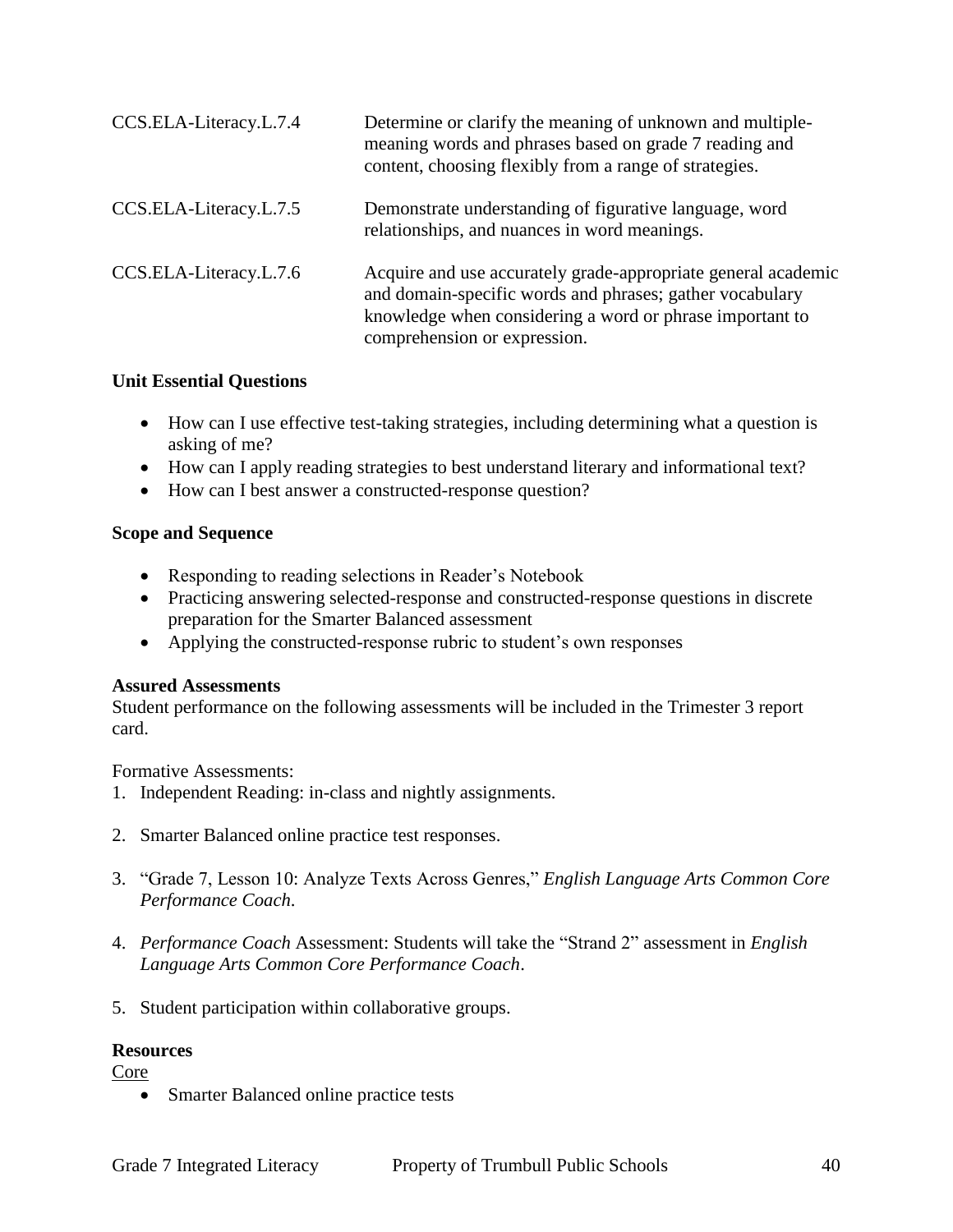- Smarter Balanced online practice tests
- "Grade 7, Lesson 10: Analyze Texts Across Genres." *English Language Arts Common Core Performance Coach*. Chicago: Triumph Learning, 2015. Print.
- "Grade 7, Strand 2 Assessment." *English Language Arts Common Core Performance Coach*. Chicago: Triumph Learning, 2015. Print.

#### **Supplemental**

 $\bullet$  N/A

## **Time Allotment**

• Approximately four weeks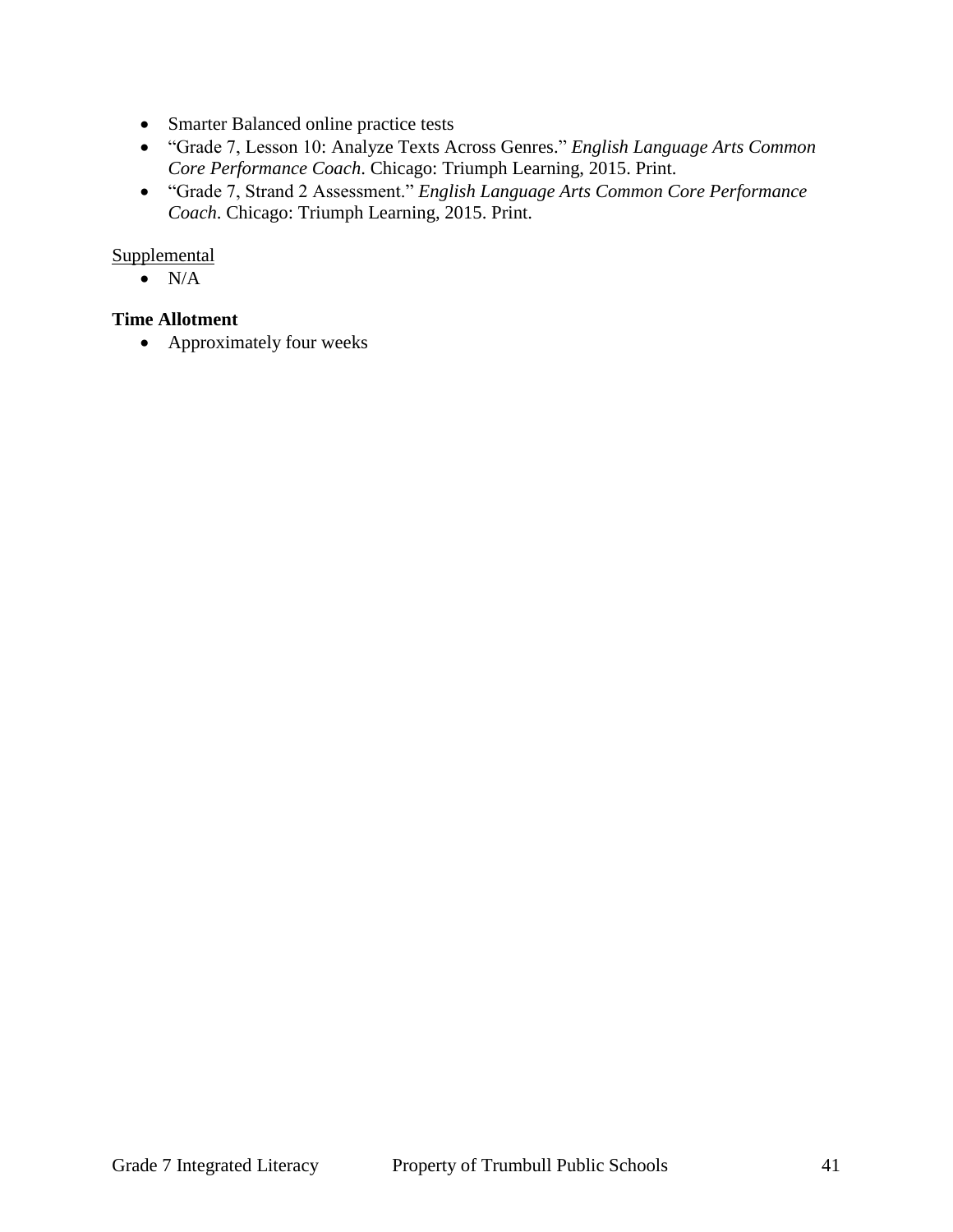## **UNIT 7A Growing Perspective: Exploring Genres**

#### **Unit Goals**

At the completion of this unit, students will:

| CCS.ELA-Literacy.RL.7.1 | Cite several pieces of textual evidence to support analysis of<br>what the text says explicitly as well as inferences drawn from<br>the text.        |
|-------------------------|------------------------------------------------------------------------------------------------------------------------------------------------------|
| CCS.ELA-Literacy.RL.7.2 | Determine a theme or central idea of a text and analyze its<br>development over the course of the text; provide an objective<br>summary of the text. |
| CCS.ELA-Literacy.RL.7.3 | Analyze how particular elements of a story or drama interact<br>(e.g., how setting shapes the characters or plot).                                   |
| CCS.ELA-Literacy.RL.7.5 | Analyze how a drama's or poem's from or structure (e.g.,<br>soliloguy, sonnet) contributes to its meaning.                                           |

#### **Unit Essential Questions**

- What is the role of conflict in shaping a story text?
- How does point of view affect the meaning of a story text?
- How does genre impact the meaning of a story text?
- How can obstacles impact growth and change in a person, and how can obstacles be overcome?

#### **Scope and Sequence**

- Completing Writer's Notebook entries
- Reading, annotating, and discussing dramatic, novel, and autobiography excerpts, focusing on how conflict shapes a text and on how point of view affects meaning
- Analyzing how obstacles can be overcome despite physical and mental challenges
- Demonstrating command of language conventions in both writing and speaking

#### **Assured Assessments**

Student performance on the following assessments will be included in the Trimester 3 report card.

Formative Assessments:

1. Writer's Notebook: Students' writing samples should be located in their Writer's Notebooks, and should be used to identify individual teaching points for conferring and as a record of student growth over the course of the unit.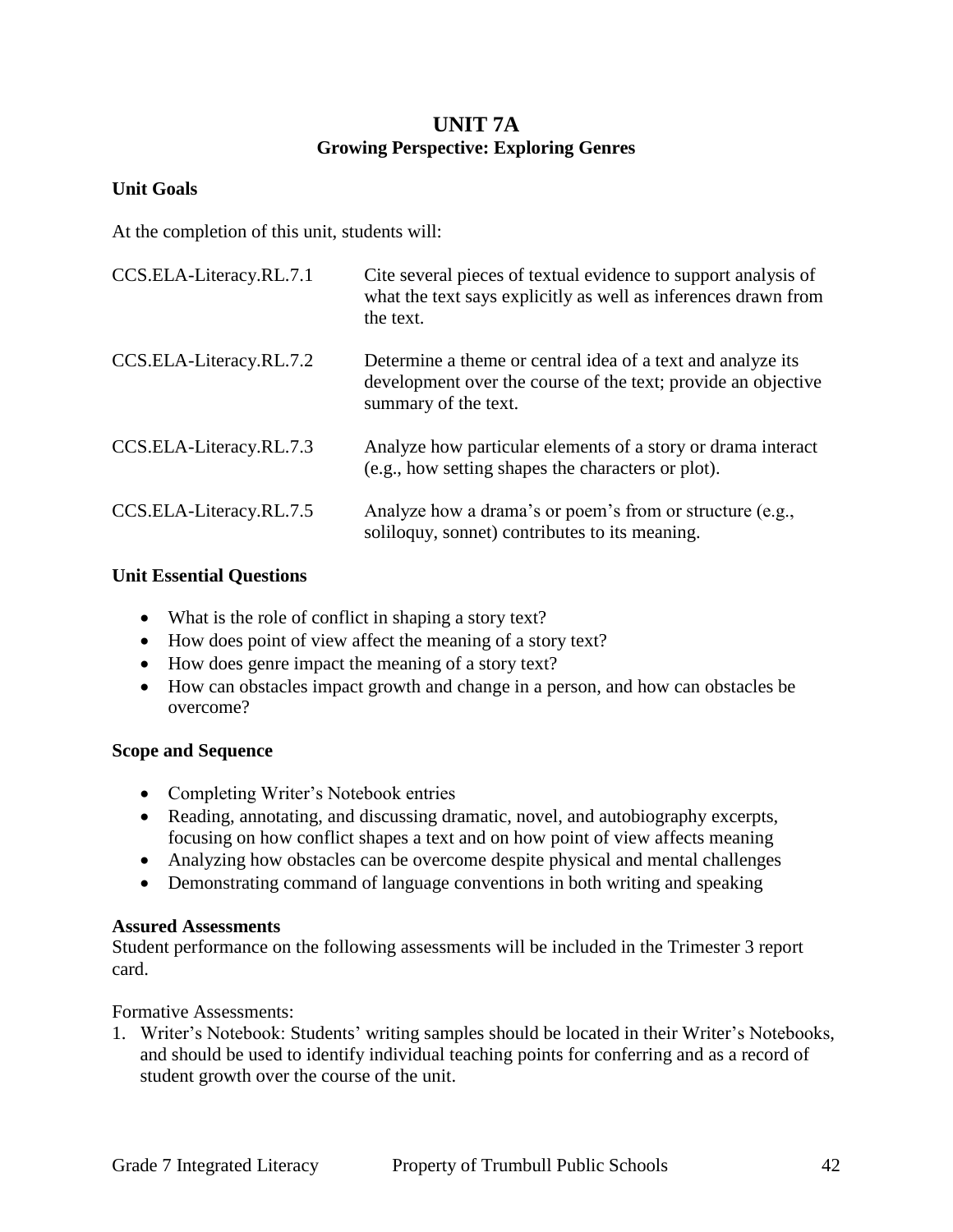2. Student participation within collaborative groups.

#### Summative Assessments:

1. Each student will respond in a written paragraph response to one of the essential questions of the unit. A common rubric will be used to assess the writing, and grades will be factored into the trimester grade in a manner common to all grade 7 Integrated Literacy teachers at both middle schools.

#### **Resources**

Core

- Gibson, William. *The Miracle Worker*. New York: Scribner. 2008. Print.
- *The Miracle Worker*. Dir. Arthur Penn. Playfilm, 1962. Film.

#### Supplemental

- Keller, Helen. *The Story of My Life* selections. Print.
- Miller, Sarah Elizabeth. *Miss Spitfire: Reaching Helen Keller* excerpts. Print.

#### **Time Allotment**

• Approximately three weeks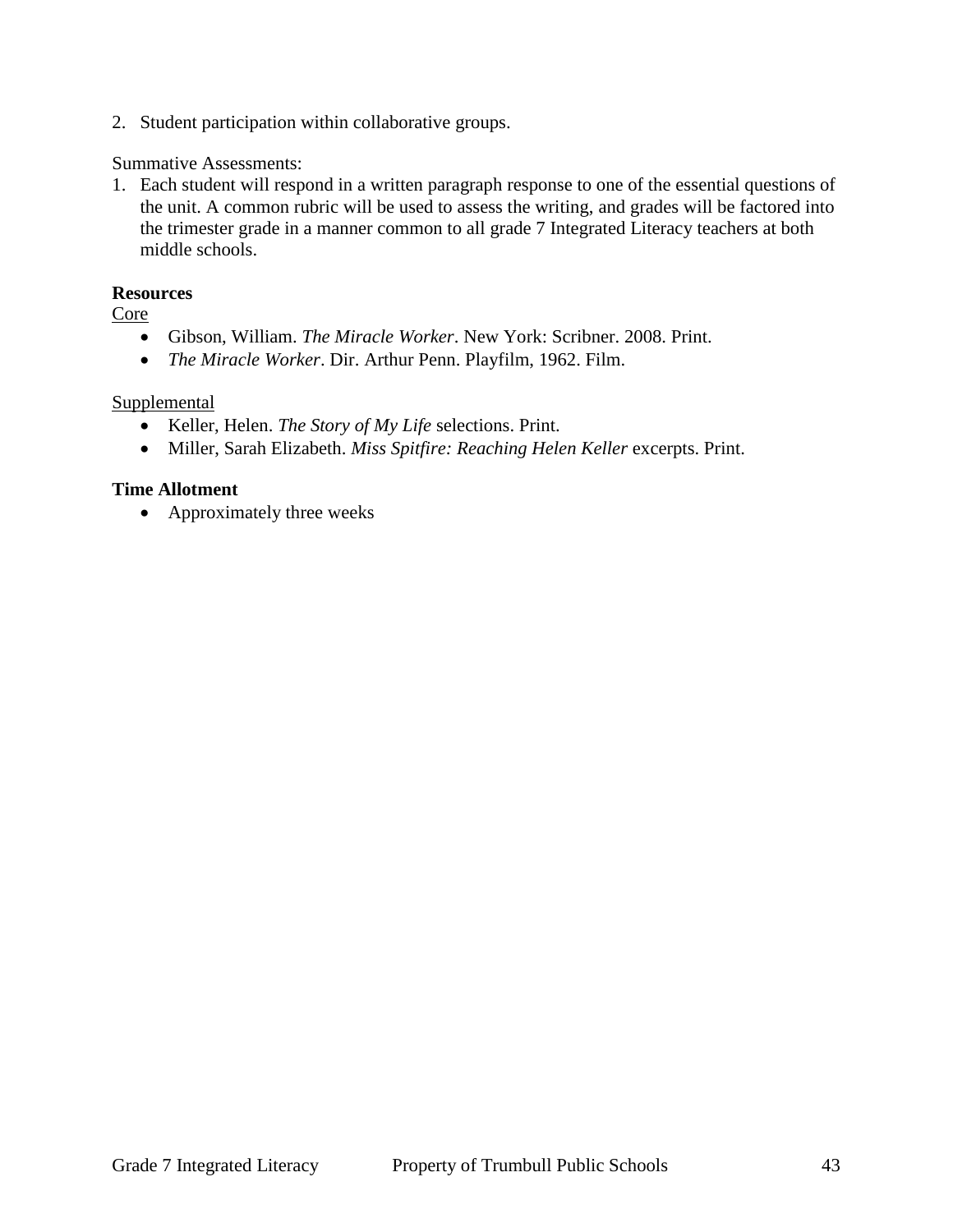## **UNIT 7B Exploring Perspective: Complexity in Fiction**

#### **Unit Goals**

At the completion of this unit, students will:

| CCS.ELA-Literacy.RL.7.1  | Cite several pieces of textual evidence to support analysis of<br>what the text says explicitly as well as inferences drawn from<br>the text.                                                                        |
|--------------------------|----------------------------------------------------------------------------------------------------------------------------------------------------------------------------------------------------------------------|
| CCS.ELA-Literacy.RL.7.2  | Determine a theme or central idea of a text and analyze its<br>development over the course of the text; provide an objective<br>summary of the text.                                                                 |
| CCS.ELA-Literacy.RL.7.3  | Analyze how particular elements of a story or drama interact<br>(e.g., how setting shapes the characters or plot).                                                                                                   |
| CCS.ELA-Literacy.RL.7.6  | Analyze how an author develops and contrasts the points of<br>view of different characters or narrators in a text.                                                                                                   |
| CCS.ELA-Literacy.RL.7.10 | By the end of the year, read and comprehend literature,<br>including stories, dramas, and poems, in the grades 6-8 text<br>complexity band proficiently, with scaffolding as needed at the<br>high end of the range. |

#### **Unit Essential Questions**

- What techniques does a writer use to explore and present multiple perspectives of a given topic or theme?
- How do multiple perspectives enhance the theme of a novel?
- How do I arrive at a universal truth in a given fictional selection?

#### **Scope and Sequence**

- Responding to reading selections in Reader's Notebook
- Reviewing the key elements of fiction
- Describing the development of plot, character, and conflict within a work
- Examining shifts in point of view over the course of the novel
- Applying strategies for determining theme